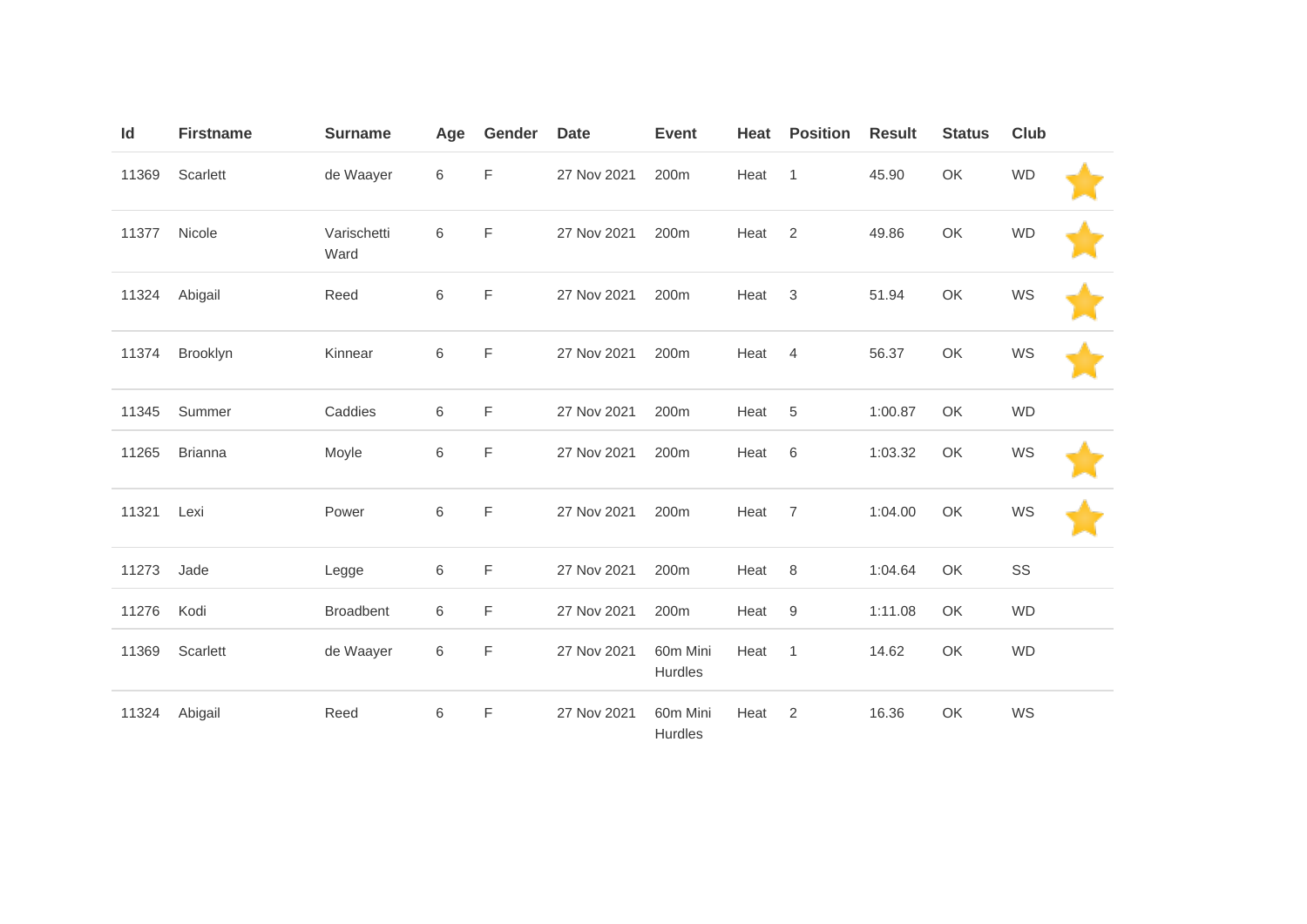| Id    | <b>Firstname</b> | <b>Surname</b>      | Age     | Gender      | <b>Date</b> | <b>Event</b>        | Heat | <b>Position</b>           | <b>Result</b> | <b>Status</b> | <b>Club</b> |  |
|-------|------------------|---------------------|---------|-------------|-------------|---------------------|------|---------------------------|---------------|---------------|-------------|--|
| 11377 | Nicole           | Varischetti<br>Ward | $\,6$   | $\mathsf F$ | 27 Nov 2021 | 60m Mini<br>Hurdles | Heat | $\ensuremath{\mathsf{3}}$ | 16.79         | OK            | <b>WD</b>   |  |
| 11374 | Brooklyn         | Kinnear             | $\,6$   | F           | 27 Nov 2021 | 60m Mini<br>Hurdles | Heat | $\overline{4}$            | 16.99         | OK            | WS          |  |
| 11345 | Summer           | Caddies             | $\,6\,$ | F           | 27 Nov 2021 | 60m Mini<br>Hurdles | Heat | 5                         | 17.12         | OK            | <b>WD</b>   |  |
| 11273 | Jade             | Legge               | $\,6\,$ | F           | 27 Nov 2021 | 60m Mini<br>Hurdles | Heat | 6                         | 18.19         | OK            | SS          |  |
| 11276 | Kodi             | <b>Broadbent</b>    | 6       | F           | 27 Nov 2021 | 60m Mini<br>Hurdles | Heat | 7                         | 19.40         | OK            | <b>WD</b>   |  |
| 11265 | <b>Brianna</b>   | Moyle               | 6       | F           | 27 Nov 2021 | 60m Mini<br>Hurdles | Heat | 8                         | 19.43         | OK            | WS          |  |
| 11321 | Lexi             | Power               | $\,6$   | F           | 27 Nov 2021 | 60m Mini<br>Hurdles | Heat | 9                         | 19.45         | OK            | WS          |  |
| 11369 | Scarlett         | de Waayer           | 6       | F           | 27 Nov 2021 | Shot 1kg            | Heat | $\mathbf{1}$              | 2.49          | OK            | <b>WD</b>   |  |
| 11377 | Nicole           | Varischetti<br>Ward | 6       | F           | 27 Nov 2021 | Shot 1kg            | Heat | $\overline{2}$            | 2.48          | OK            | <b>WD</b>   |  |
| 11276 | Kodi             | <b>Broadbent</b>    | 6       | F           | 27 Nov 2021 | Shot 1kg            | Heat | $\mathbf{3}$              | 1.78          | OK            | <b>WD</b>   |  |
| 11374 | Brooklyn         | Kinnear             | 6       | F           | 27 Nov 2021 | Shot 1kg            | Heat | $\overline{4}$            | 1.66          | OK            | WS          |  |
| 11324 | Abigail          | Reed                | 6       | F           | 27 Nov 2021 | Shot 1kg            | Heat | 5                         | 1.64          | OK            | WS          |  |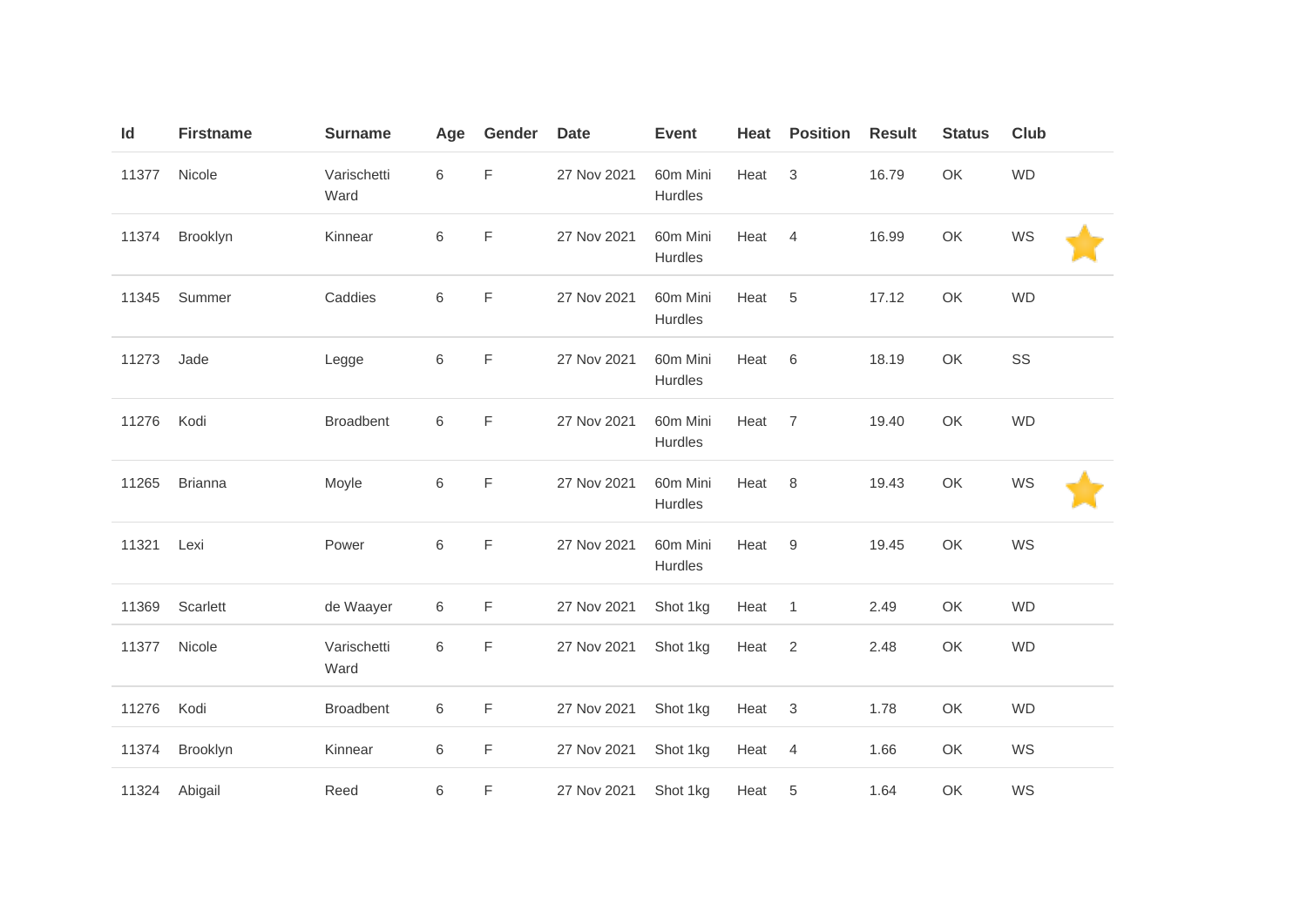| Id    | <b>Firstname</b> | <b>Surname</b>      | Age            | Gender      | <b>Date</b> | <b>Event</b> | Heat | <b>Position</b> | <b>Result</b> | <b>Status</b> | Club      |
|-------|------------------|---------------------|----------------|-------------|-------------|--------------|------|-----------------|---------------|---------------|-----------|
| 11273 | Jade             | Legge               | 6              | F           | 27 Nov 2021 | Shot 1kg     | Heat | 6               | 1.46          | OK            | SS        |
| 11321 | Lexi             | Power               | 6              | F           | 27 Nov 2021 | Shot 1kg     | Heat | $\overline{7}$  | 1.36          | OK            | WS        |
| 11345 | Summer           | Caddies             | $\,6$          | F           | 27 Nov 2021 | Shot 1kg     | Heat | 8               | 1.28          | OK            | <b>WD</b> |
| 11276 | Kodi             | <b>Broadbent</b>    | 6              | F           | 27 Nov 2021 | Vortex       | Heat | $\overline{1}$  | 6.91          | OK            | <b>WD</b> |
| 11369 | Scarlett         | de Waayer           | 6              | F           | 27 Nov 2021 | Vortex       | Heat | $\overline{2}$  | 6.61          | OK            | <b>WD</b> |
| 11377 | Nicole           | Varischetti<br>Ward | $\,6$          | F           | 27 Nov 2021 | Vortex       | Heat | 3               | 6.33          | OK            | <b>WD</b> |
| 11345 | Summer           | Caddies             | 6              | F           | 27 Nov 2021 | Vortex       | Heat | 4               | 5.24          | OK            | <b>WD</b> |
| 11273 | Jade             | Legge               | $\,6$          | $\mathsf F$ | 27 Nov 2021 | Vortex       | Heat | 5               | 4.33          | OK            | SS        |
| 11374 | Brooklyn         | Kinnear             | 6              | F           | 27 Nov 2021 | Vortex       | Heat | 6               | 4.21          | OK            | WS        |
| 11321 | Lexi             | Power               | $\,6$          | F           | 27 Nov 2021 | Vortex       | Heat | $\overline{7}$  | 4.13          | OK            | WS        |
| 11324 | Abigail          | Reed                | 6              | F           | 27 Nov 2021 | Vortex       | Heat | 8               | 3.85          | OK            | WS        |
| 11265 | <b>Brianna</b>   | Moyle               | 6              | F           | 27 Nov 2021 | Vortex       | Heat | 9               | 3.13          | OK            | WS        |
| 11380 | Harper           | Hansen              | $\overline{7}$ | F           | 27 Nov 2021 | 200m         | Heat | $\overline{1}$  | 41.36         | OK            | <b>WD</b> |
| 8217  | Malia-Litia      | Lomano              | 7              | F           | 27 Nov 2021 | 200m         | Heat | $\overline{2}$  | 47.70         | OK            | <b>WD</b> |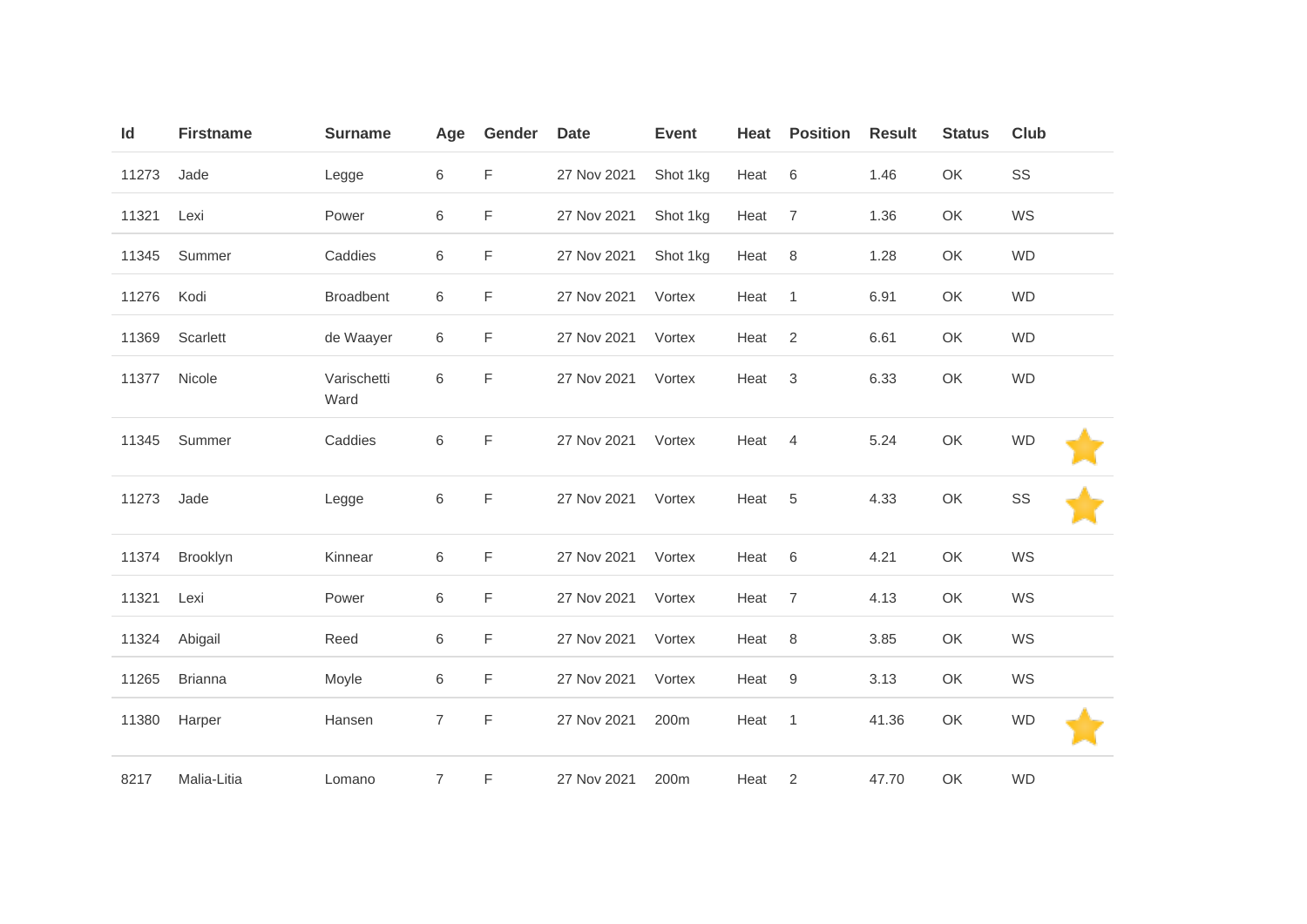| Id    | <b>Firstname</b> | <b>Surname</b> | Age            | Gender      | <b>Date</b> | <b>Event</b>        | Heat | <b>Position</b> | <b>Result</b> | <b>Status</b> | Club       |  |
|-------|------------------|----------------|----------------|-------------|-------------|---------------------|------|-----------------|---------------|---------------|------------|--|
| 12470 | Lucca            | Elloy          | $\overline{7}$ | F           | 27 Nov 2021 | 200 <sub>m</sub>    | Heat | $\mathbf{3}$    | 50.42         | OK            | <b>WD</b>  |  |
| 5685  | Indianna         | <b>Barker</b>  | $\overline{7}$ | $\mathsf F$ | 27 Nov 2021 | 200m                | Heat | $\overline{4}$  | 51.00         | OK            | SS         |  |
| 12471 | Penelope         | Magowan        | $\overline{7}$ | F           | 27 Nov 2021 | 200m                | Heat | 5               | 52.38         | OK            | <b>WD</b>  |  |
| 11380 | Harper           | Hansen         | $\overline{7}$ | $\mathsf F$ | 27 Nov 2021 | 60m Mini<br>Hurdles | Heat | $\mathbf{1}$    | 13.15         | OK            | <b>WD</b>  |  |
| 12477 | Chloe            | Crespo         | $\overline{7}$ | F           | 27 Nov 2021 | 60m Mini<br>Hurdles | Heat | 2               | 13.44         | OK            | WS         |  |
| 5679  | Jordyn           | Phillips       | 7              | $\mathsf F$ | 27 Nov 2021 | 60m Mini<br>Hurdles | Heat | $\sqrt{3}$      | 14.09         | OK            | <b>SBS</b> |  |
| 8217  | Malia-Litia      | Lomano         | $\overline{7}$ | F           | 27 Nov 2021 | 60m Mini<br>Hurdles | Heat | $\overline{4}$  | 14.77         | OK            | <b>WD</b>  |  |
| 12470 | Lucca            | Elloy          | $\overline{7}$ | $\mathsf F$ | 27 Nov 2021 | 60m Mini<br>Hurdles | Heat | $\sqrt{5}$      | 15.18         | OK            | <b>WD</b>  |  |
| 11301 | Savanna          | Green          | $\overline{7}$ | $\mathsf F$ | 27 Nov 2021 | 60m Mini<br>Hurdles | Heat | 6               | 15.86         | OK            | <b>SBS</b> |  |
| 5685  | Indianna         | <b>Barker</b>  | $\overline{7}$ | $\mathsf F$ | 27 Nov 2021 | 60m Mini<br>Hurdles | Heat | $\overline{7}$  | 16.86         | OK            | SS         |  |
| 11380 | Harper           | Hansen         | 7              | F           | 27 Nov 2021 | Shot 1kg            | Heat | $\overline{1}$  | 3.55          | OK            | <b>WD</b>  |  |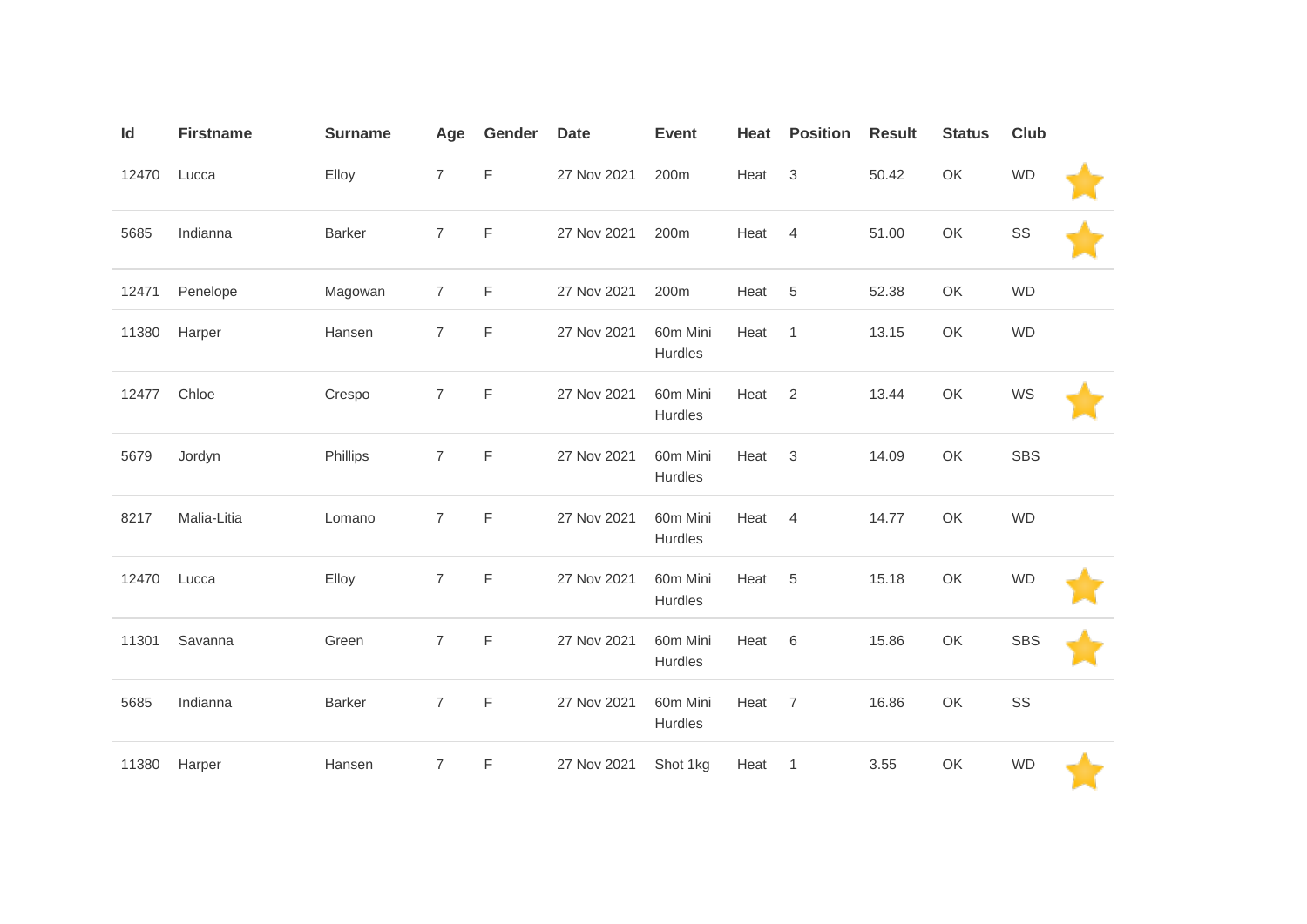| Id    | <b>Firstname</b> | <b>Surname</b> | Age            | Gender      | <b>Date</b> | <b>Event</b> | Heat | <b>Position</b>          | <b>Result</b> | <b>Status</b> | Club       |
|-------|------------------|----------------|----------------|-------------|-------------|--------------|------|--------------------------|---------------|---------------|------------|
| 8217  | Malia-Litia      | Lomano         | $\overline{7}$ | F           | 27 Nov 2021 | Shot 1kg     | Heat | 2                        | 3.04          | OK            | <b>WD</b>  |
| 12470 | Lucca            | Elloy          | $\overline{7}$ | F           | 27 Nov 2021 | Shot 1kg     | Heat | $\mathbf{3}$             | 2.97          | OK            | <b>WD</b>  |
| 5679  | Jordyn           | Phillips       | $\overline{7}$ | $\mathsf F$ | 27 Nov 2021 | Shot 1kg     | Heat | $\overline{4}$           | 2.71          | OK            | <b>SBS</b> |
| 5685  | Indianna         | <b>Barker</b>  | $\overline{7}$ | F           | 27 Nov 2021 | Shot 1kg     | Heat | $\overline{5}$           | 2.05          | OK            | SS         |
| 12477 | Chloe            | Crespo         | 7              | F           | 27 Nov 2021 | Shot 1kg     | Heat | 6                        | 1.85          | OK            | WS         |
| 11301 | Savanna          | Green          | $\overline{7}$ | $\mathsf F$ | 27 Nov 2021 | Shot 1kg     | Heat | $\overline{\phantom{a}}$ | NA            | No<br>Jump    | <b>SBS</b> |
| 5679  | Jordyn           | Phillips       | $\overline{7}$ | $\mathsf F$ | 27 Nov 2021 | Vortex       | Heat | $\overline{1}$           | 8.47          | OK            | <b>SBS</b> |
| 11380 | Harper           | Hansen         | $\overline{7}$ | F           | 27 Nov 2021 | Vortex       | Heat | $\overline{2}$           | 8.41          | OK            | <b>WD</b>  |
| 8217  | Malia-Litia      | Lomano         | $\overline{7}$ | F           | 27 Nov 2021 | Vortex       | Heat | $\mathbf{3}$             | 7.56          | OK            | <b>WD</b>  |
| 12477 | Chloe            | Crespo         | $\overline{7}$ | F           | 27 Nov 2021 | Vortex       | Heat | $\overline{4}$           | 6.97          | OK            | WS         |
| 12470 | Lucca            | Elloy          | $\overline{7}$ | F           | 27 Nov 2021 | Vortex       | Heat | 5                        | 6.25          | OK            | <b>WD</b>  |
| 5685  | Indianna         | <b>Barker</b>  | $\overline{7}$ | F           | 27 Nov 2021 | Vortex       | Heat | 6                        | 5.56          | OK            | SS         |
| 11301 | Savanna          | Green          | $\overline{7}$ | F           | 27 Nov 2021 | Vortex       | Heat | $\overline{7}$           | 4.80          | OK            | <b>SBS</b> |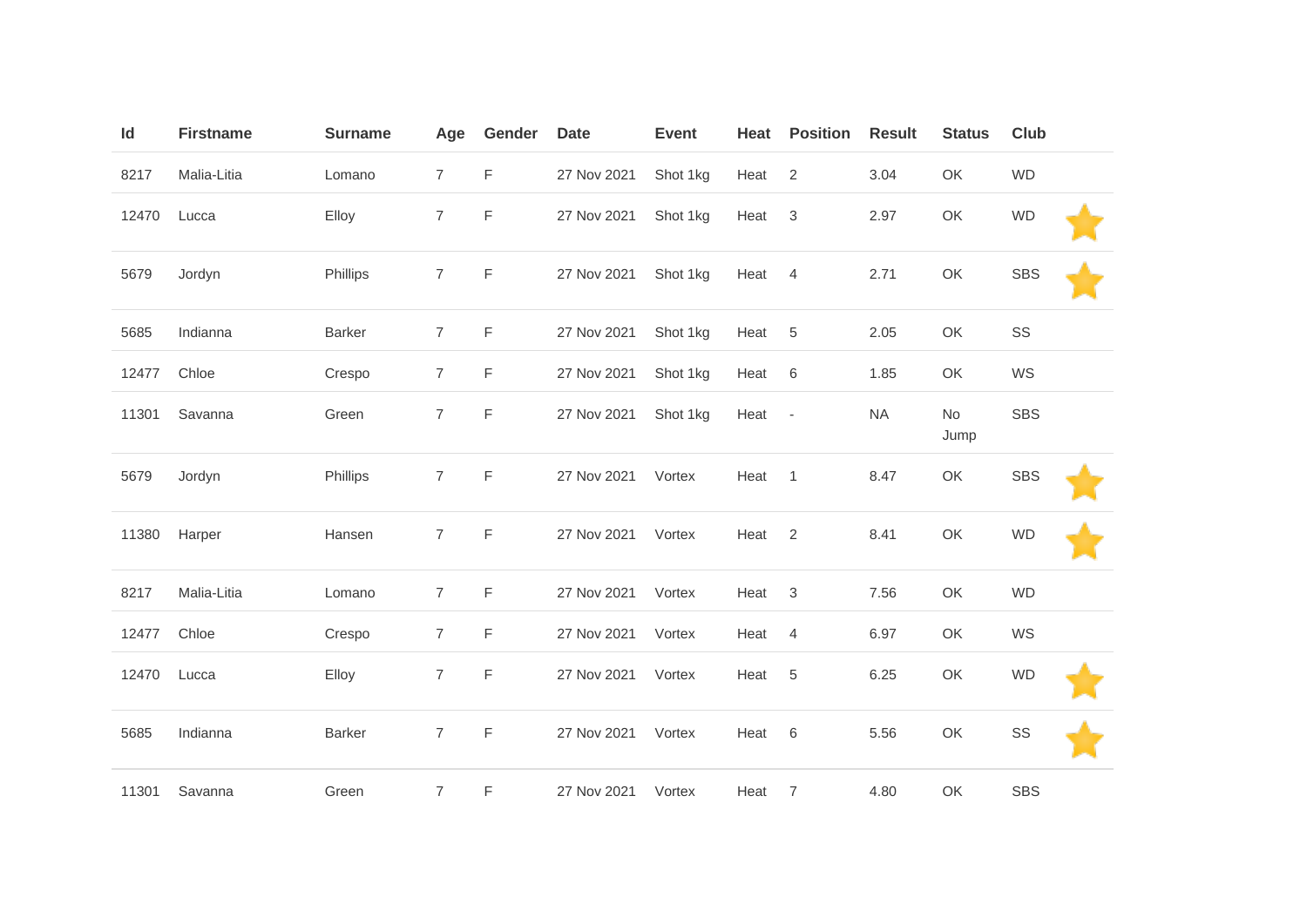| Id    | <b>Firstname</b> | <b>Surname</b> | Age | Gender | <b>Date</b> | <b>Event</b>               | Heat | <b>Position</b> | <b>Result</b> | <b>Status</b> | <b>Club</b> |
|-------|------------------|----------------|-----|--------|-------------|----------------------------|------|-----------------|---------------|---------------|-------------|
| 5650  | Isla             | Oswald         | 8   | F      | 27 Nov 2021 | 200m                       | Heat | $\overline{1}$  | 40.28         | OK            | SS          |
| 5708  | Eira             | Williams       | 8   | F      | 27 Nov 2021 | 200m                       | Heat | 2               | 40.30         | OK            | <b>SBS</b>  |
| 11352 | Alyssa           | Dowell         | 8   | F      | 27 Nov 2021 | 200m                       | Heat | $\mathbf{3}$    | 43.32         | OK            | <b>SBS</b>  |
| 12478 | Zali             | <b>Betson</b>  | 8   | F      | 27 Nov 2021 | 200m                       | Heat | 4               | 43.65         | OK            | SS          |
| 12453 | Dahlia           | <b>Brooker</b> | 8   | F      | 27 Nov 2021 | 200m                       | Heat | 5               | 43.94         | OK            | SS          |
| 5724  | Claudia          | Van Sprengel   | 8   | F      | 27 Nov 2021 | 200m                       | Heat | 6               | 44.29         | OK            | <b>SBS</b>  |
| 11307 | Jenade           | Delaney        | 8   | F      | 27 Nov 2021 | 200m                       | Heat | $\overline{7}$  | 44.60         | OK            | <b>SBS</b>  |
| 11368 | Mia              | Williams       | 8   | F      | 27 Nov 2021 | 200m                       | Heat | 8               | 45.44         | OK            | <b>WD</b>   |
| 5681  | Chloe            | Wren           | 8   | F      | 27 Nov 2021 | 200m                       | Heat | 9               | 46.08         | OK            | WS          |
| 5833  | Imogen           | Revill         | 8   | F      | 27 Nov 2021 | 200m                       | Heat | 10              | 55.74         | OK            | WS          |
| 7974  | Jane             | Etchells       | 8   | F      | 27 Nov 2021 | 200m                       | Heat | 11              | 59.73         | OK            | <b>SBS</b>  |
| 11305 | Sophia           | Evans          | 8   | F      | 27 Nov 2021 | 200m                       | Heat | 12              | 1:08.59       | OK            | <b>SBS</b>  |
| 11352 | Alyssa           | Dowell         | 8   | F      | 27 Nov 2021 | 60 <sub>m</sub><br>Hurdles | Heat | $\overline{1}$  | 13.59         | OK            | <b>SBS</b>  |
| 5708  | Eira             | Williams       | 8   | F      | 27 Nov 2021 | 60 <sub>m</sub><br>Hurdles | Heat | 2               | 13.94         | OK            | <b>SBS</b>  |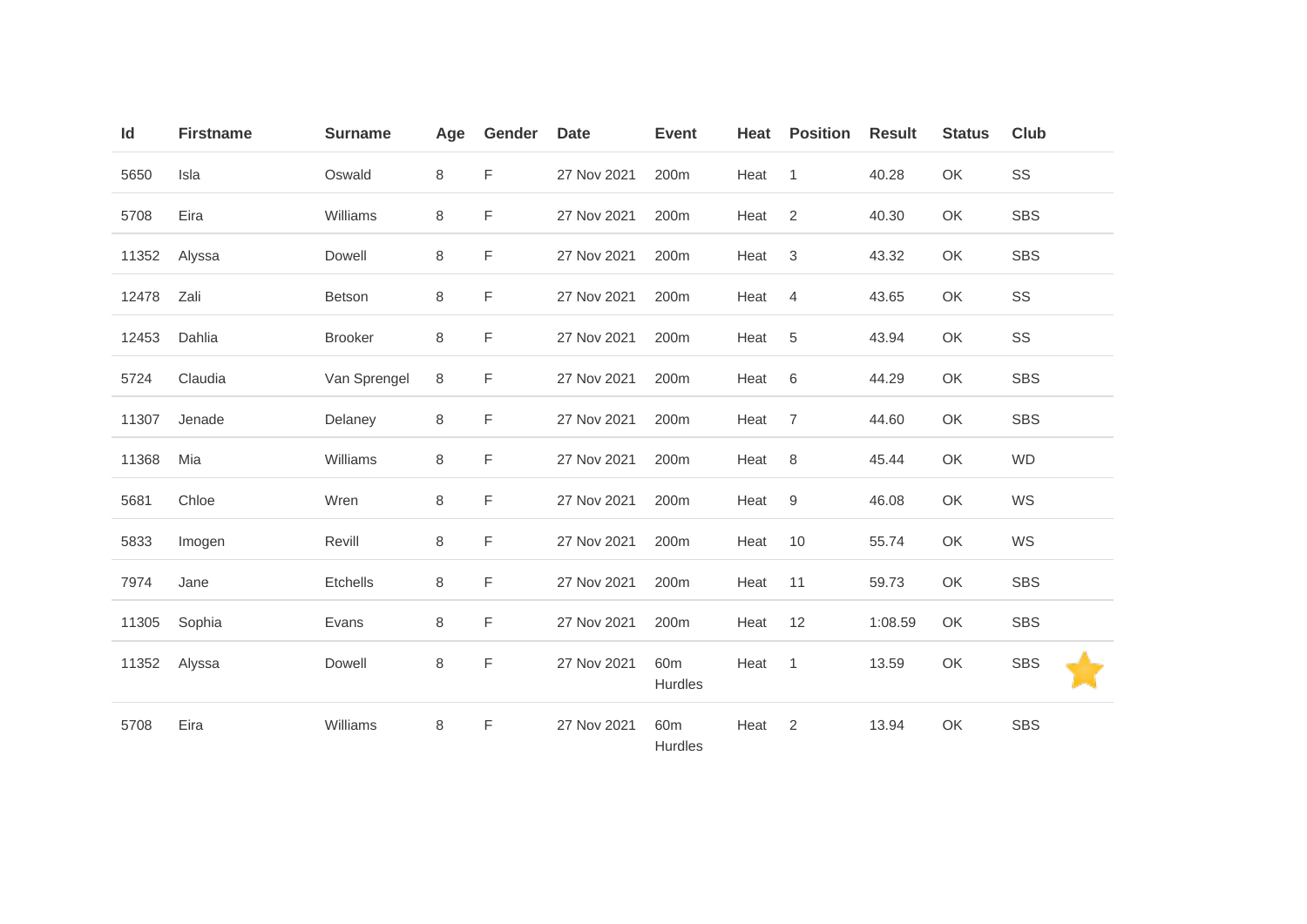| Id    | <b>Firstname</b> | <b>Surname</b> | Age     | Gender      | <b>Date</b> | <b>Event</b>               | Heat | <b>Position</b> | <b>Result</b> | <b>Status</b> | <b>Club</b> |  |
|-------|------------------|----------------|---------|-------------|-------------|----------------------------|------|-----------------|---------------|---------------|-------------|--|
| 5650  | Isla             | Oswald         | 8       | F           | 27 Nov 2021 | 60 <sub>m</sub><br>Hurdles | Heat | $\mathbf{3}$    | 13.95         | OK            | SS          |  |
| 12453 | Dahlia           | <b>Brooker</b> | 8       | F           | 27 Nov 2021 | 60 <sub>m</sub><br>Hurdles | Heat | 4               | 14.19         | OK            | SS          |  |
| 11307 | Jenade           | Delaney        | 8       | F           | 27 Nov 2021 | 60 <sub>m</sub><br>Hurdles | Heat | 5               | 14.79         | OK            | <b>SBS</b>  |  |
| 11305 | Sophia           | Evans          | $\,8\,$ | $\mathsf F$ | 27 Nov 2021 | 60 <sub>m</sub><br>Hurdles | Heat | 6               | 14.90         | OK            | <b>SBS</b>  |  |
| 12478 | Zali             | Betson         | $\,8\,$ | $\mathsf F$ | 27 Nov 2021 | 60 <sub>m</sub><br>Hurdles | Heat | $\overline{7}$  | 15.02         | OK            | SS          |  |
| 5681  | Chloe            | Wren           | 8       | $\mathsf F$ | 27 Nov 2021 | 60 <sub>m</sub><br>Hurdles | Heat | 8               | 15.29         | OK            | WS          |  |
| 0     | Savanna          | Gregg          | $\,8\,$ | F           | 27 Nov 2021 | 60 <sub>m</sub><br>Hurdles | Heat | 8               | 15.29         | OK            | <b>WD</b>   |  |
| 5724  | Claudia          | Van Sprengel   | 8       | $\mathsf F$ | 27 Nov 2021 | 60 <sub>m</sub><br>Hurdles | Heat | 10              | 15.37         | OK            | <b>SBS</b>  |  |
| 7974  | Jane             | Etchells       | $\,8\,$ | $\mathsf F$ | 27 Nov 2021 | 60 <sub>m</sub><br>Hurdles | Heat | 11              | 16.72         | OK            | <b>SBS</b>  |  |
| 5833  | Imogen           | Revill         | 8       | $\mathsf F$ | 27 Nov 2021 | 60 <sub>m</sub><br>Hurdles | Heat | 12              | 16.80         | OK            | WS          |  |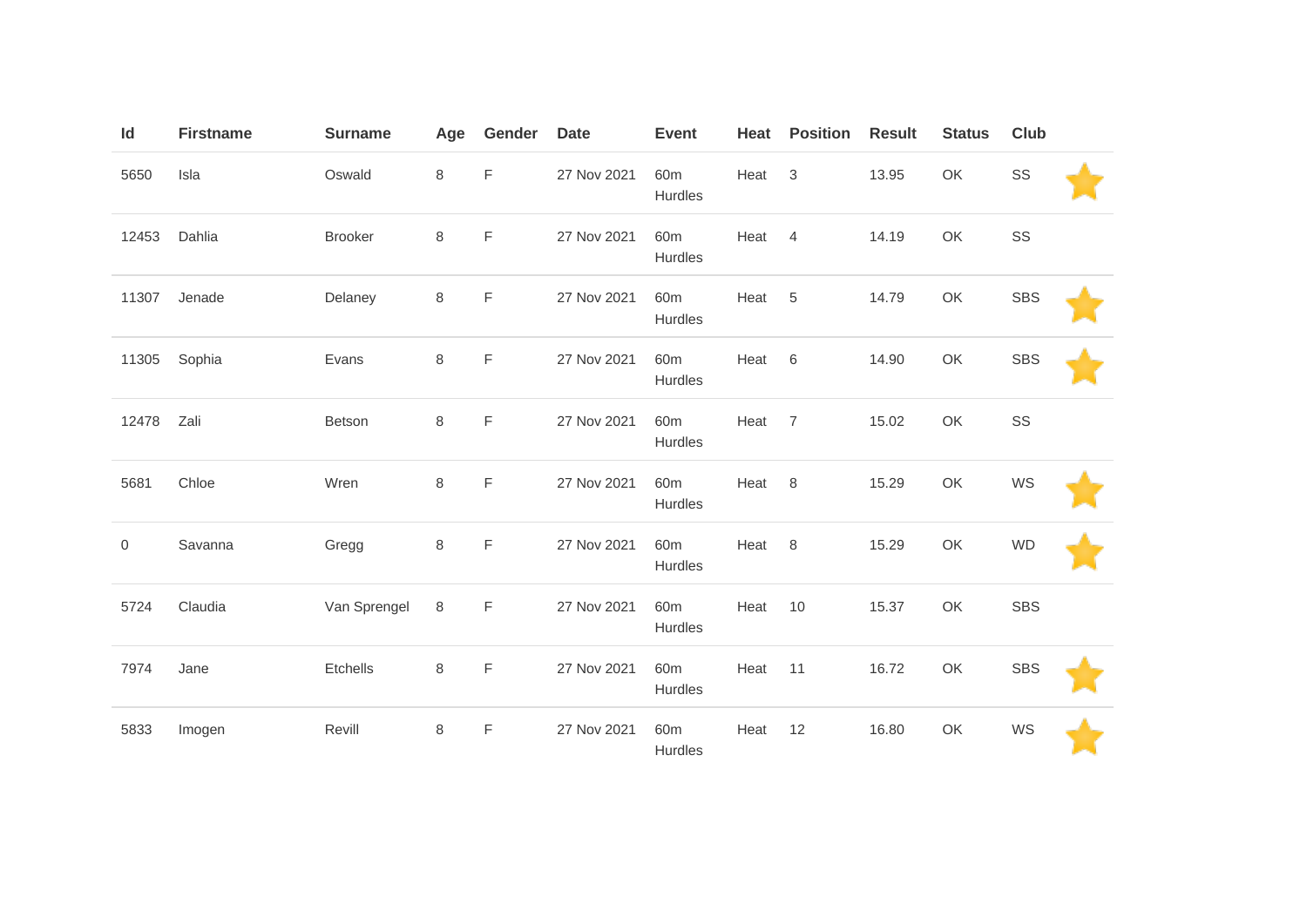| Id    | <b>Firstname</b> | <b>Surname</b> | Age     | Gender      | <b>Date</b> | <b>Event</b>               | Heat | <b>Position</b> | <b>Result</b> | <b>Status</b> | <b>Club</b> |  |
|-------|------------------|----------------|---------|-------------|-------------|----------------------------|------|-----------------|---------------|---------------|-------------|--|
| 11368 | Mia              | Williams       | $\,8\,$ | $\mathsf F$ | 27 Nov 2021 | 60 <sub>m</sub><br>Hurdles | Heat | 13              | 17.51         | OK            | <b>WD</b>   |  |
| 7972  | Olivia           | Collins        | $\,8\,$ | F           | 27 Nov 2021 | 60 <sub>m</sub><br>Hurdles | Heat | 14              | 18.60         | OK            | <b>WD</b>   |  |
| 5708  | Eira             | Williams       | $\,8\,$ | $\mathsf F$ | 27 Nov 2021 | Shot<br>1.5kg              | Heat | $\overline{1}$  | 4.10          | OK            | <b>SBS</b>  |  |
| 8221  | Roeesha          | Ugle-Gower     | $\,8\,$ | $\mathsf F$ | 27 Nov 2021 | Shot<br>1.5kg              | Heat | 2               | 3.86          | OK            | SS          |  |
| 12478 | Zali             | Betson         | $\,8\,$ | $\mathsf F$ | 27 Nov 2021 | Shot<br>1.5kg              | Heat | 2               | 3.86          | OK            | SS          |  |
| 5724  | Claudia          | Van Sprengel   | $\,8\,$ | $\mathsf F$ | 27 Nov 2021 | Shot<br>1.5kg              | Heat | 2               | 3.86          | OK            | <b>SBS</b>  |  |
| 5650  | Isla             | Oswald         | $\,8\,$ | $\mathsf F$ | 27 Nov 2021 | Shot<br>1.5kg              | Heat | $\,$ 5 $\,$     | 3.61          | OK            | SS          |  |
| 11307 | Jenade           | Delaney        | $\,8\,$ | $\mathsf F$ | 27 Nov 2021 | Shot<br>1.5kg              | Heat | 6               | 3.30          | OK            | <b>SBS</b>  |  |
| 11352 | Alyssa           | Dowell         | 8       | F           | 27 Nov 2021 | Shot<br>1.5kg              | Heat | $\overline{7}$  | 3.20          | OK            | <b>SBS</b>  |  |
| 5681  | Chloe            | Wren           | $\,8\,$ | F           | 27 Nov 2021 | Shot<br>1.5kg              | Heat | $\,8\,$         | 3.13          | OK            | WS          |  |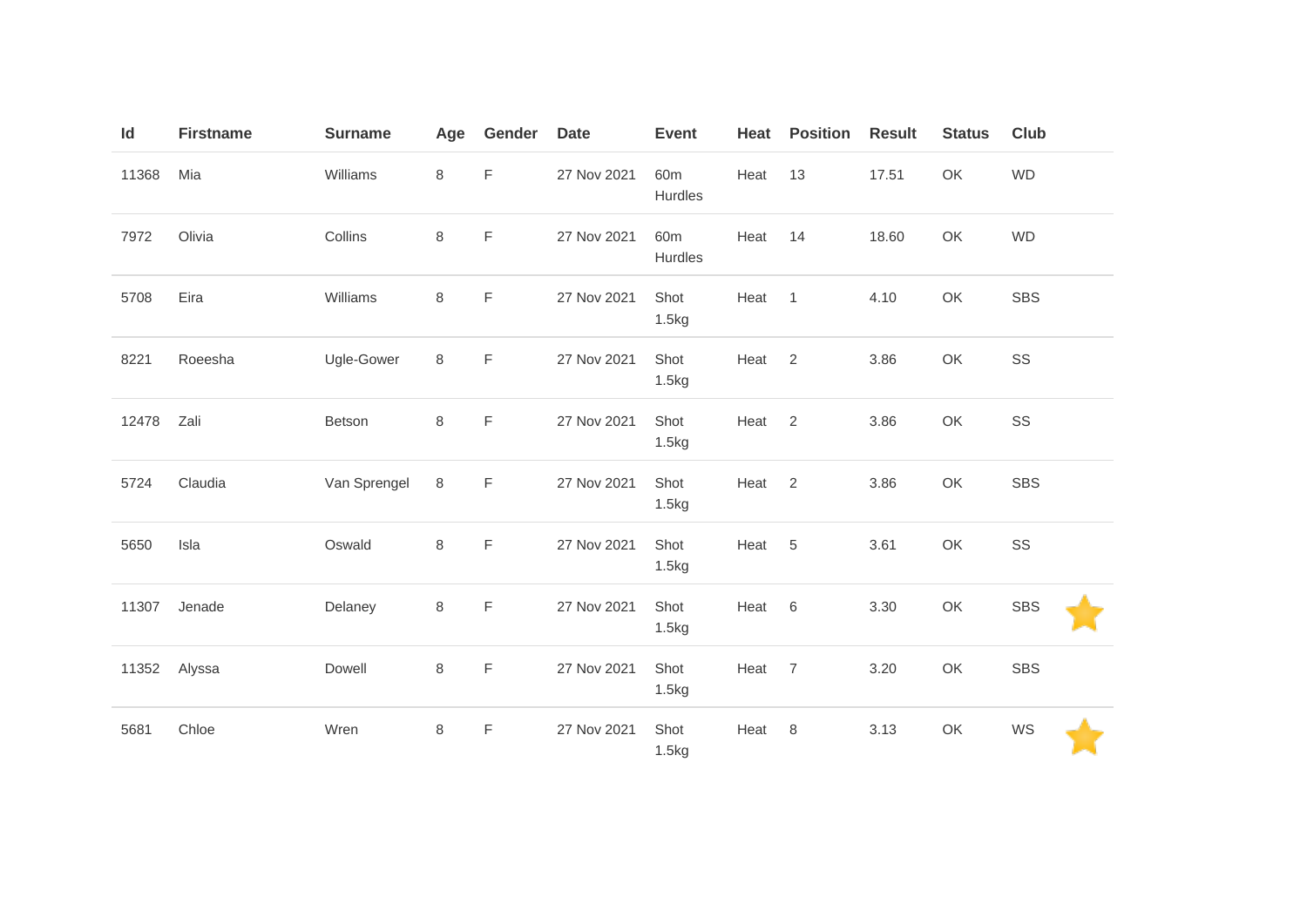| $\mathsf{Id}$ | <b>Firstname</b> | <b>Surname</b> | Age | Gender      | <b>Date</b> | <b>Event</b>     | Heat | <b>Position</b> | <b>Result</b> | <b>Status</b> | <b>Club</b> |
|---------------|------------------|----------------|-----|-------------|-------------|------------------|------|-----------------|---------------|---------------|-------------|
| 12453         | Dahlia           | <b>Brooker</b> | 8   | F           | 27 Nov 2021 | Shot<br>1.5kg    | Heat | $9\,$           | 3.08          | OK            | SS          |
| 0             | Savanna          | Gregg          | 8   | F           | 27 Nov 2021 | Shot<br>1.5kg    | Heat | 10              | 3.05          | OK            | <b>WD</b>   |
| 5833          | Imogen           | Revill         | 8   | $\mathsf F$ | 27 Nov 2021 | Shot<br>1.5kg    | Heat | 11              | 2.97          | OK            | WS          |
| 7974          | Jane             | Etchells       | 8   | F           | 27 Nov 2021 | Shot<br>1.5kg    | Heat | 12              | 2.57          | OK            | <b>SBS</b>  |
| 11305         | Sophia           | Evans          | 8   | F           | 27 Nov 2021 | Shot<br>1.5kg    | Heat | 13              | 2.42          | OK            | <b>SBS</b>  |
| 7972          | Olivia           | Collins        | 8   | $\mathsf F$ | 27 Nov 2021 | Shot<br>1.5kg    | Heat | 14              | 1.99          | OK            | <b>WD</b>   |
| 11368         | Mia              | Williams       | 8   | F           | 27 Nov 2021 | Shot<br>1.5kg    | Heat | 15              | 1.80          | OK            | <b>WD</b>   |
| 12478         | Zali             | Betson         | 8   | $\mathsf F$ | 27 Nov 2021 | Turbo<br>Javelin | Heat | $\overline{1}$  | 8.17          | OK            | SS          |
| 5708          | Eira             | Williams       | 8   | $\mathsf F$ | 27 Nov 2021 | Turbo<br>Javelin | Heat | 2               | 7.84          | OK            | <b>SBS</b>  |
| 12453         | Dahlia           | <b>Brooker</b> | 8   | F           | 27 Nov 2021 | Turbo<br>Javelin | Heat | 3               | 7.63          | OK            | SS          |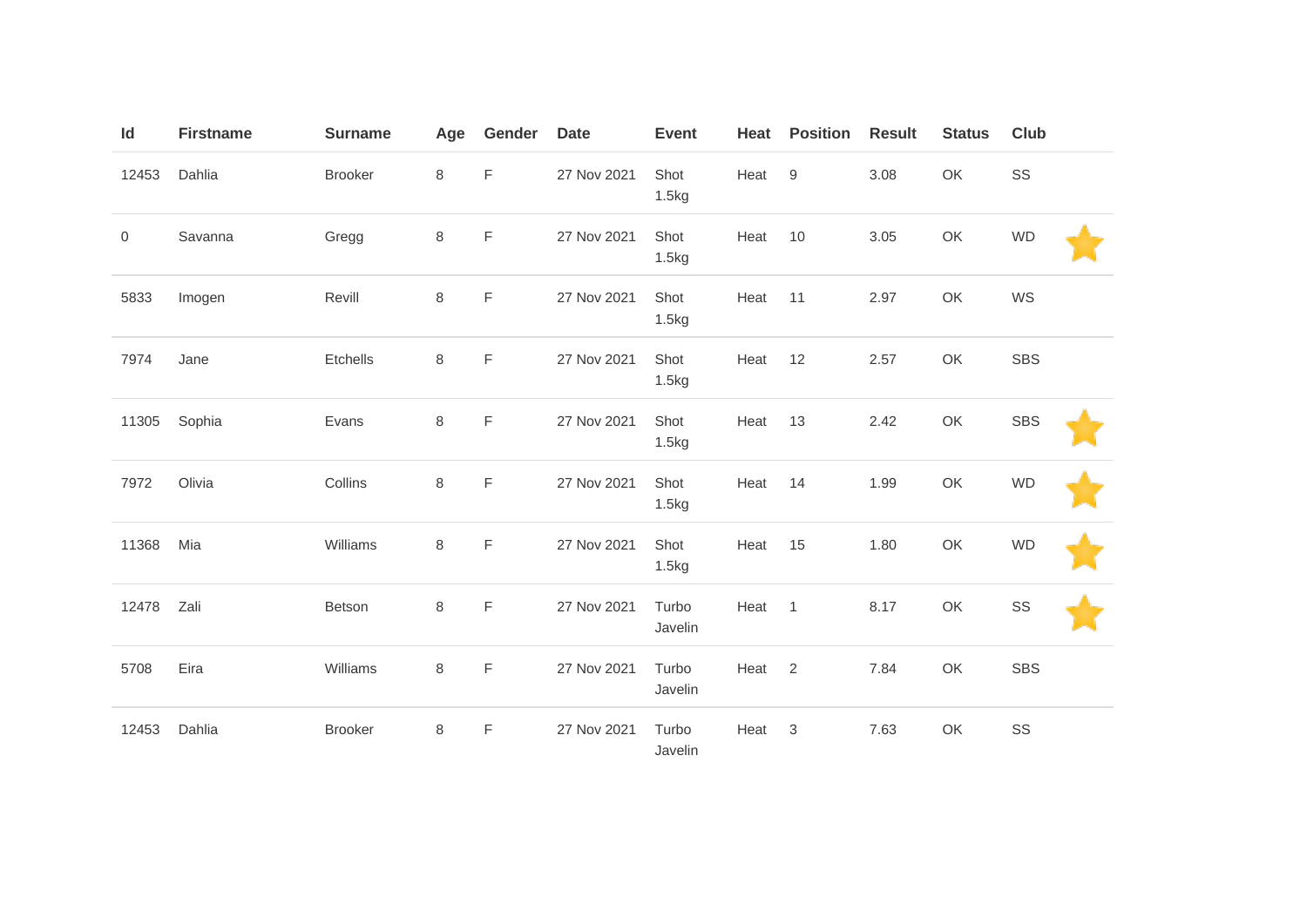| $\mathsf{Id}$ | <b>Firstname</b> | <b>Surname</b> | Age | Gender      | <b>Date</b> | <b>Event</b>     | Heat | <b>Position</b> | <b>Result</b> | <b>Status</b> | <b>Club</b> |  |
|---------------|------------------|----------------|-----|-------------|-------------|------------------|------|-----------------|---------------|---------------|-------------|--|
| 11352         | Alyssa           | Dowell         | 8   | F           | 27 Nov 2021 | Turbo<br>Javelin | Heat | $\overline{4}$  | 6.96          | OK            | <b>SBS</b>  |  |
| 11307         | Jenade           | Delaney        | 8   | $\mathsf F$ | 27 Nov 2021 | Turbo<br>Javelin | Heat | 5               | 6.19          | OK            | <b>SBS</b>  |  |
| 5650          | Isla             | Oswald         | 8   | $\mathsf F$ | 27 Nov 2021 | Turbo<br>Javelin | Heat | 6               | 5.50          | OK            | SS          |  |
| 5833          | Imogen           | Revill         | 8   | $\mathsf F$ | 27 Nov 2021 | Turbo<br>Javelin | Heat | $\overline{7}$  | 5.45          | OK            | WS          |  |
| 7974          | Jane             | Etchells       | 8   | F           | 27 Nov 2021 | Turbo<br>Javelin | Heat | $\,8\,$         | 5.10          | OK            | <b>SBS</b>  |  |
| 5681          | Chloe            | Wren           | 8   | F           | 27 Nov 2021 | Turbo<br>Javelin | Heat | 9               | 5.01          | OK            | WS          |  |
| 8221          | Roeesha          | Ugle-Gower     | 8   | $\mathsf F$ | 27 Nov 2021 | Turbo<br>Javelin | Heat | 10              | 4.94          | OK            | SS          |  |
| 11368         | Mia              | Williams       | 8   | $\mathsf F$ | 27 Nov 2021 | Turbo<br>Javelin | Heat | 11              | 4.62          | OK            | <b>WD</b>   |  |
| 7972          | Olivia           | Collins        | 8   | $\mathsf F$ | 27 Nov 2021 | Turbo<br>Javelin | Heat | 12              | 3.75          | OK            | <b>WD</b>   |  |
| 11305         | Sophia           | Evans          | 8   | F           | 27 Nov 2021 | Turbo<br>Javelin | Heat | 13              | 3.25          | OK            | <b>SBS</b>  |  |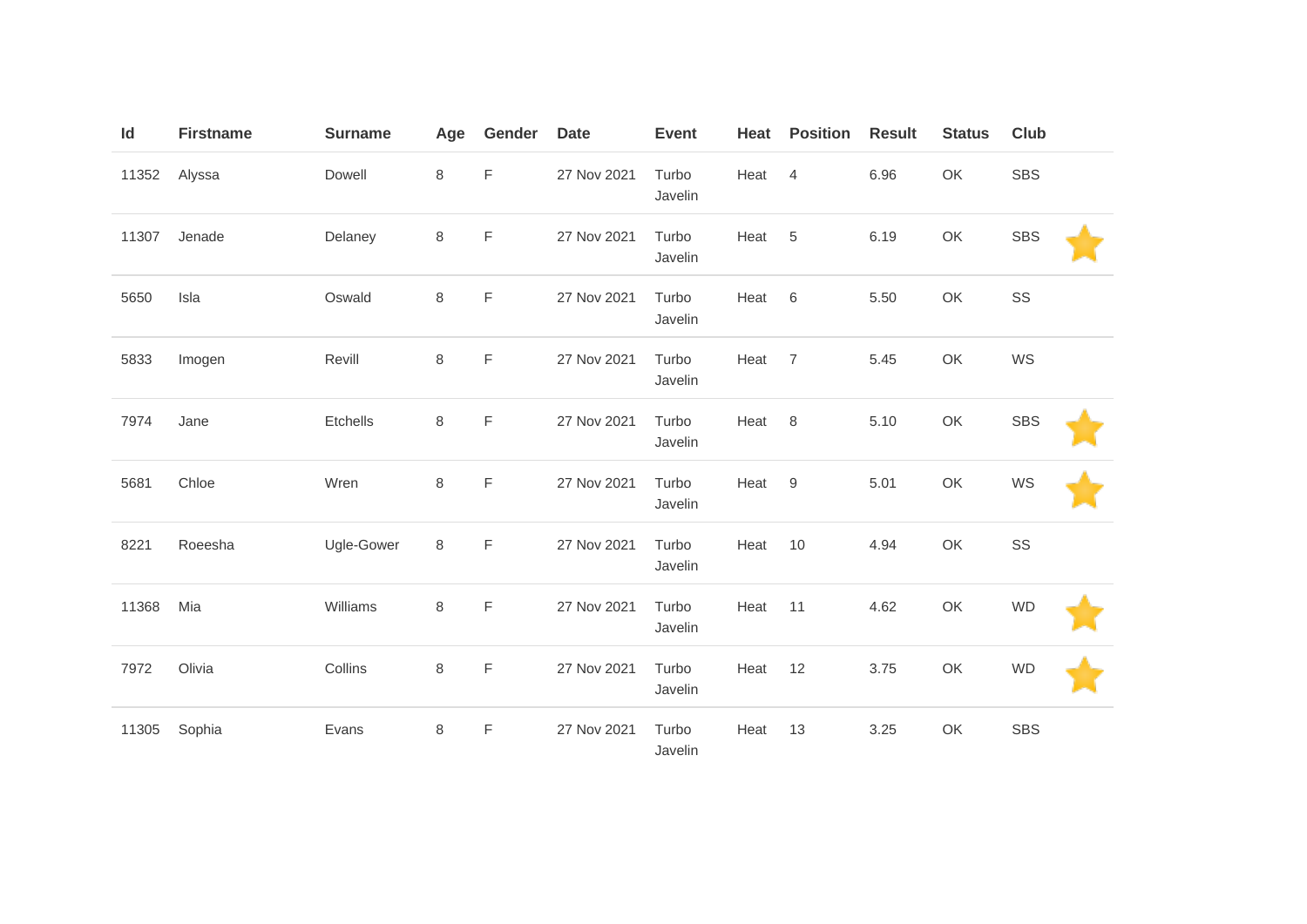| Id    | <b>Firstname</b> | <b>Surname</b>     | Age              | Gender      | <b>Date</b> | <b>Event</b>     | Heat | <b>Position</b>          | <b>Result</b> | <b>Status</b> | Club       |
|-------|------------------|--------------------|------------------|-------------|-------------|------------------|------|--------------------------|---------------|---------------|------------|
| 0     | Savanna          | Gregg              | 8                | F           | 27 Nov 2021 | Turbo<br>Javelin | Heat | $\overline{\phantom{a}}$ | <b>NA</b>     | No<br>Throw   | <b>WD</b>  |
| 5724  | Claudia          | Van Sprengel       | 8                | F           | 27 Nov 2021 | Turbo<br>Javelin | Heat | $\sim$                   | <b>NA</b>     | No<br>Throw   | <b>SBS</b> |
| 11291 | Arianna          | Harvey             | 9                | F           | 27 Nov 2021 | 200m             | Heat | $\overline{1}$           | 38.86         | OK            | <b>WD</b>  |
| 11267 | Yena             | Kwon               | 9                | $\mathsf F$ | 27 Nov 2021 | 200m             | Heat | $\overline{2}$           | 40.09         | OK            | <b>SBS</b> |
| 5758  | Ella             | Young              | $\boldsymbol{9}$ | F           | 27 Nov 2021 | 200m             | Heat | $\mathfrak 3$            | 40.50         | OK            | <b>SBS</b> |
| 12467 | Jessica          | Crespo             | 9                | F           | 27 Nov 2021 | 200m             | Heat | 4                        | 40.56         | OK            | WS         |
| 0     | Millie           | Gregg              | $\hbox{9}$       | $\mathsf F$ | 27 Nov 2021 | 200m             | Heat | 5                        | 42.32         | OK            | <b>WD</b>  |
| 5710  | Emily            | Cowgill            | 9                | F           | 27 Nov 2021 | 200m             | Heat | 6                        | 42.42         | OK            | <b>SBS</b> |
| 5604  | Savanna          | Potsig-<br>Sanders | $\boldsymbol{9}$ | F           | 27 Nov 2021 | 200m             | Heat | $\overline{7}$           | 42.57         | OK            | SS         |
| 5677  | Stephanie        | Willmott           | $\boldsymbol{9}$ | F           | 27 Nov 2021 | 200m             | Heat | 8                        | 45.12         | OK            | SS         |
| 12458 | Georgina         | Abel               | $\hbox{9}$       | F           | 27 Nov 2021 | 200m             | Heat | $\boldsymbol{9}$         | 47.15         | OK            | <b>SBS</b> |
| 11371 | Eloise           | Horn               | 9                | F           | 27 Nov 2021 | 200m             | Heat | 10                       | 54.12         | OK            | SS         |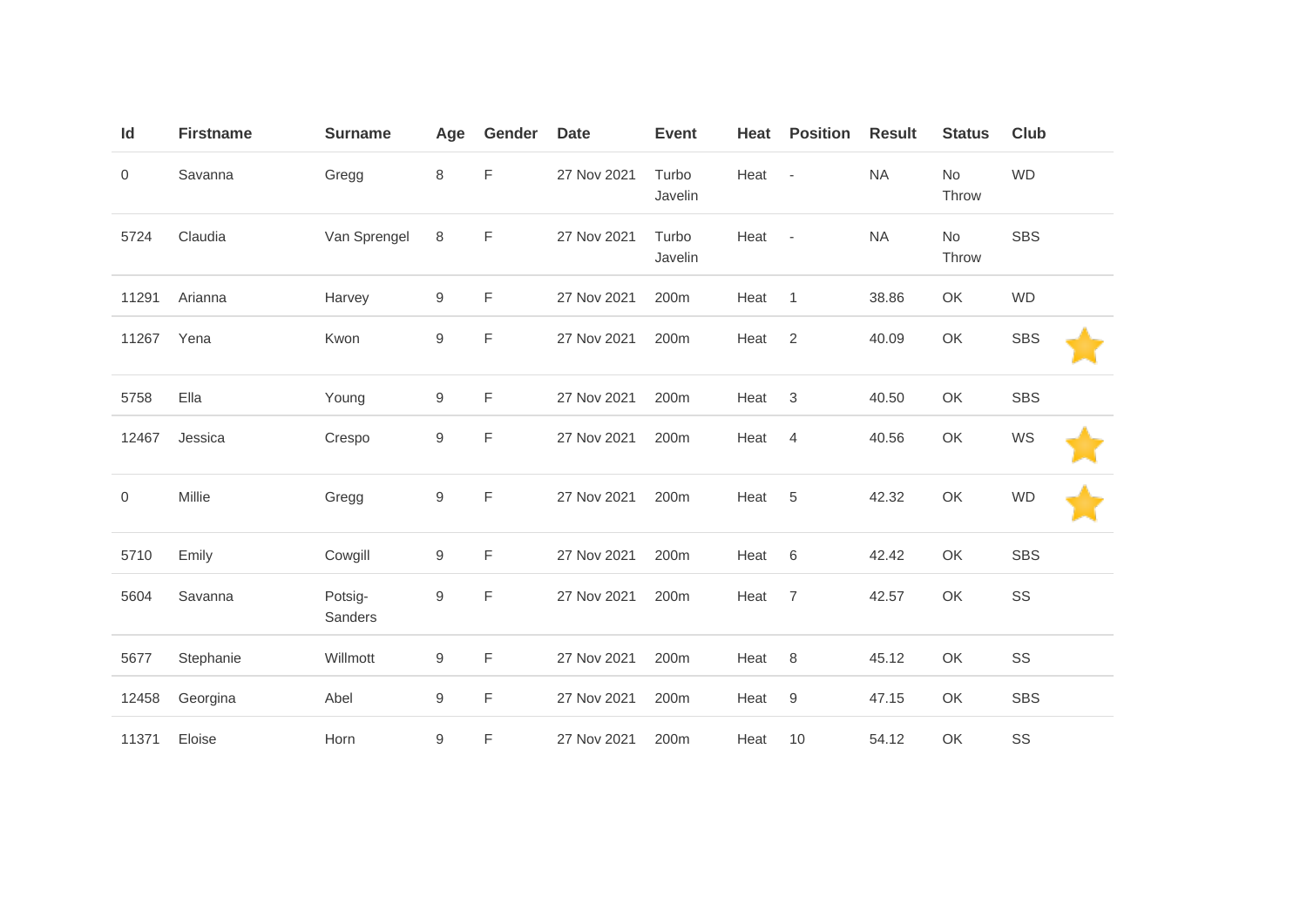| Id    | <b>Firstname</b> | <b>Surname</b> | Age              | Gender      | <b>Date</b> | <b>Event</b>               | Heat   | <b>Position</b> | <b>Result</b> | <b>Status</b> | Club       |  |
|-------|------------------|----------------|------------------|-------------|-------------|----------------------------|--------|-----------------|---------------|---------------|------------|--|
| 5742  | Taliyah          | Edmondstone    | 9                | F           | 27 Nov 2021 | 200m                       | Heat   | 11              | 54.35         | OK            | WS         |  |
| 11267 | Yena             | Kwon           | $\mathsf g$      | F           | 27 Nov 2021 | 60 <sub>m</sub><br>Hurdles | Heat 1 |                 | 12.85         | OK            | <b>SBS</b> |  |
| 11291 | Arianna          | Harvey         | $\hbox{9}$       | $\mathsf F$ | 27 Nov 2021 | 60 <sub>m</sub><br>Hurdles | Heat   | $\overline{2}$  | 13.17         | OK            | <b>WD</b>  |  |
| 5710  | Emily            | Cowgill        | 9                | F           | 27 Nov 2021 | 60 <sub>m</sub><br>Hurdles | Heat   | $\mathbf{3}$    | 13.47         | OK            | <b>SBS</b> |  |
| 5758  | Ella             | Young          | $\hbox{9}$       | F           | 27 Nov 2021 | 60 <sub>m</sub><br>Hurdles | Heat   | $\overline{4}$  | 13.79         | OK            | <b>SBS</b> |  |
| 12467 | Jessica          | Crespo         | $\boldsymbol{9}$ | F           | 27 Nov 2021 | 60 <sub>m</sub><br>Hurdles | Heat   | 5               | 13.86         | OK            | WS         |  |
| 12458 | Georgina         | Abel           | $\boldsymbol{9}$ | F           | 27 Nov 2021 | 60 <sub>m</sub><br>Hurdles | Heat   | 6               | 13.93         | OK            | <b>SBS</b> |  |
| 11300 | Ebony            | Green          | $\hbox{9}$       | F           | 27 Nov 2021 | 60 <sub>m</sub><br>Hurdles | Heat   | $\overline{7}$  | 14.07         | OK            | <b>SBS</b> |  |
| 5740  | Lulu             | McGennisken    | 9                | F           | 27 Nov 2021 | 60 <sub>m</sub><br>Hurdles | Heat   | 8               | 14.57         | OK            | <b>SBS</b> |  |
| 5677  | Stephanie        | Willmott       | 9                | F           | 27 Nov 2021 | 60 <sub>m</sub><br>Hurdles | Heat   | $9\,$           | 14.70         | OK            | SS         |  |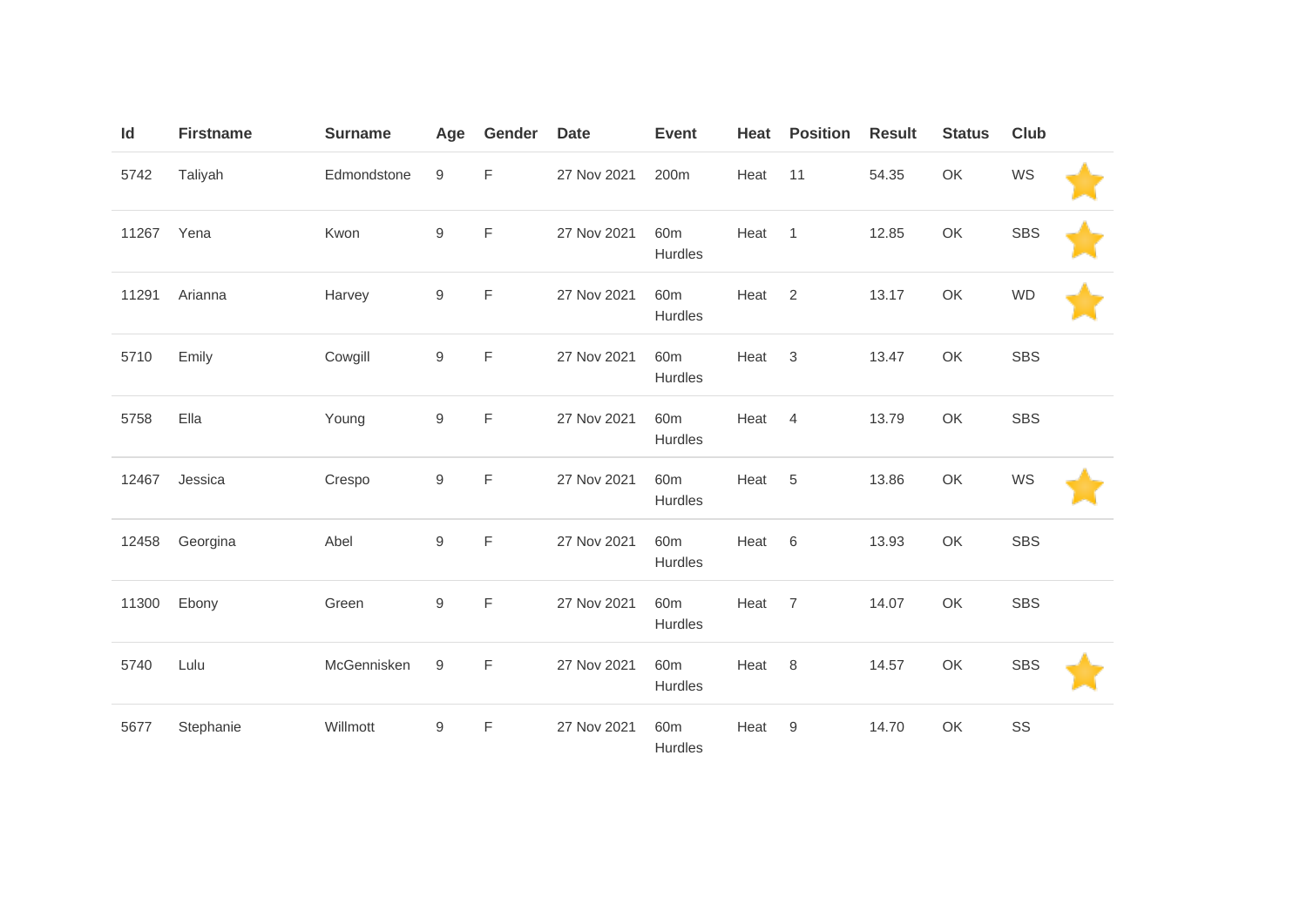| Id    | <b>Firstname</b> | <b>Surname</b>     | Age              | Gender      | <b>Date</b> | <b>Event</b>               | Heat | <b>Position</b>          | <b>Result</b> | <b>Status</b> | <b>Club</b> |  |
|-------|------------------|--------------------|------------------|-------------|-------------|----------------------------|------|--------------------------|---------------|---------------|-------------|--|
| 0     | Millie           | Gregg              | 9                | F           | 27 Nov 2021 | 60 <sub>m</sub><br>Hurdles | Heat | 10                       | 15.33         | OK            | <b>WD</b>   |  |
| 12446 | Bailey           | Phillips           | 9                | F           | 27 Nov 2021 | 60 <sub>m</sub><br>Hurdles | Heat | 11                       | 15.57         | OK            | <b>WD</b>   |  |
| 5604  | Savanna          | Potsig-<br>Sanders | 9                | F           | 27 Nov 2021 | 60 <sub>m</sub><br>Hurdles | Heat | 12                       | 16.42         | OK            | SS          |  |
| 11362 | Charlotte        | Wright             | 9                | F           | 27 Nov 2021 | 60 <sub>m</sub><br>Hurdles | Heat | 13                       | 17.91         | OK            | WS          |  |
| 5742  | Taliyah          | Edmondstone        | 9                | F           | 27 Nov 2021 | 60 <sub>m</sub><br>Hurdles | Heat | 14                       | 18.28         | OK            | WS          |  |
| 5742  | Taliyah          | Edmondstone        | 9                | $\mathsf F$ | 27 Nov 2021 | 700m<br>Walk               | Heat | $\mathbf{1}$             | 5:48.35       | OK            | WS          |  |
| 11371 | Eloise           | Horn               | 9                | F           | 27 Nov 2021 | 700m<br>Walk               | Heat | 2                        | 7:00.07       | OK            | SS          |  |
| 5710  | Emily            | Cowgill            | 9                | $\mathsf F$ | 27 Nov 2021 | 700m<br>Walk               | Heat | $\sim$                   | 7:13.81       | <b>DSQ</b>    | <b>SBS</b>  |  |
| 5677  | Stephanie        | Willmott           | $\boldsymbol{9}$ | $\mathsf F$ | 27 Nov 2021 | 700m<br>Walk               | Heat | $\overline{\phantom{a}}$ | 8:01.50       | <b>DSQ</b>    | SS          |  |
| 12446 | <b>Bailey</b>    | Phillips           | 9                | $\mathsf F$ | 27 Nov 2021 | 700m<br>Walk               | Heat | $\overline{\phantom{a}}$ | 6:12.26       | <b>DSQ</b>    | <b>WD</b>   |  |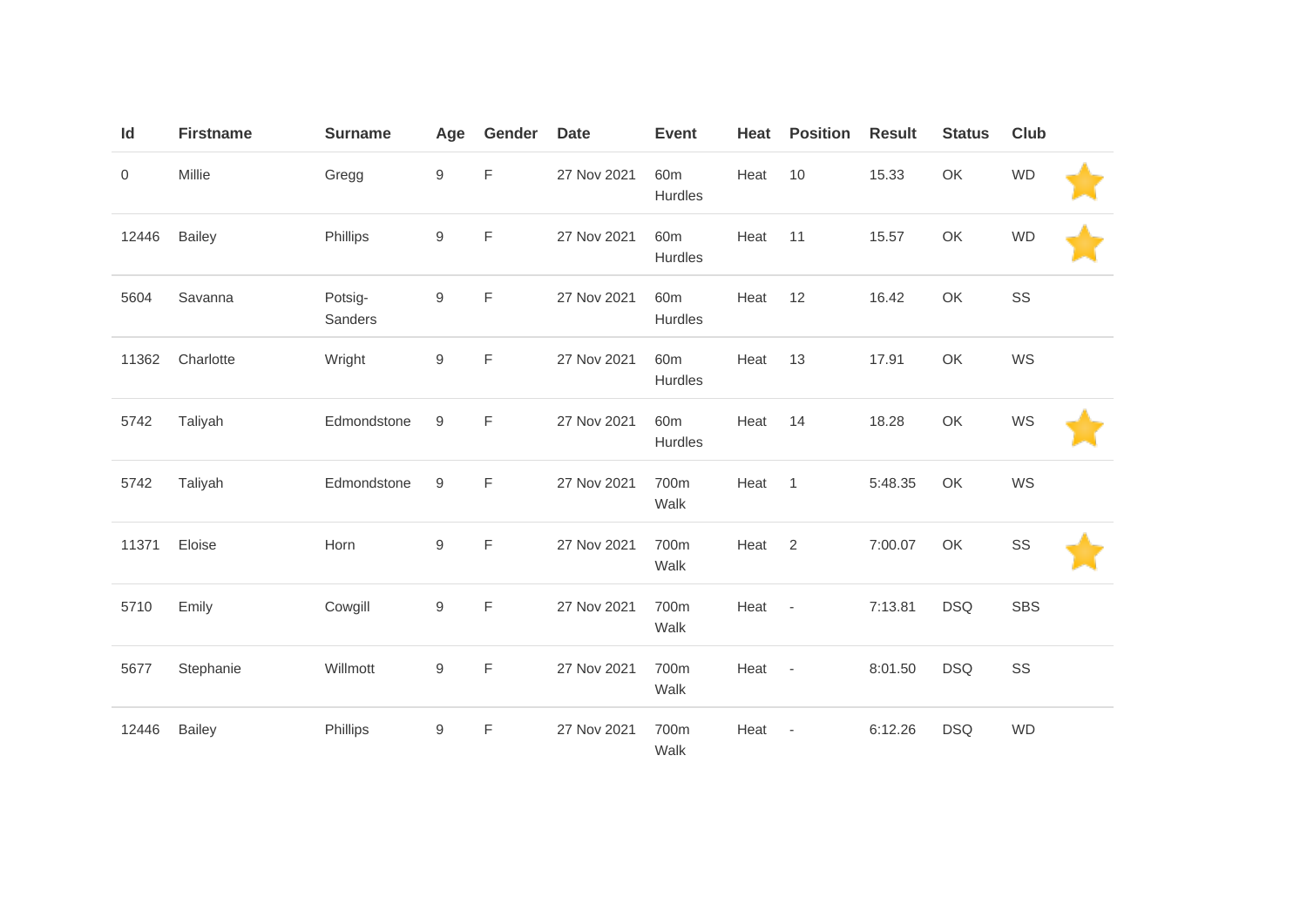| Id    | <b>Firstname</b> | <b>Surname</b>     | Age              | Gender      | <b>Date</b> | <b>Event</b> | Heat | <b>Position</b>          | <b>Result</b> | <b>Status</b> | <b>Club</b> |
|-------|------------------|--------------------|------------------|-------------|-------------|--------------|------|--------------------------|---------------|---------------|-------------|
| 5604  | Savanna          | Potsig-<br>Sanders | $\boldsymbol{9}$ | F           | 27 Nov 2021 | 700m<br>Walk | Heat | $\overline{\phantom{a}}$ | 6:12.84       | <b>DSQ</b>    | SS          |
| 11267 | Yena             | Kwon               | $\boldsymbol{9}$ | F           | 27 Nov 2021 | 700m<br>Walk | Heat | $\overline{\phantom{a}}$ | 5:55.61       | <b>DSQ</b>    | <b>SBS</b>  |
| 5740  | Lulu             | McGennisken        | 9                | $\mathsf F$ | 27 Nov 2021 | 800m         | Heat | $\mathbf{1}$             | 3:18.45       | OK            | <b>SBS</b>  |
| 11267 | Yena             | Kwon               | $\boldsymbol{9}$ | F           | 27 Nov 2021 | 800m         | Heat | 2                        | 3:30.63       | OK            | <b>SBS</b>  |
| 11300 | Ebony            | Green              | $\boldsymbol{9}$ | F           | 27 Nov 2021 | 800m         | Heat | $\sqrt{3}$               | 4:06.05       | OK            | <b>SBS</b>  |
| 5758  | Ella             | Young              | $\boldsymbol{9}$ | F           | 27 Nov 2021 | 800m         | Heat | $\overline{4}$           | 4:10.21       | OK            | <b>SBS</b>  |
| 11362 | Charlotte        | Wright             | 9                | $\mathsf F$ | 27 Nov 2021 | 800m         | Heat | $\sqrt{5}$               | 4:21.51       | OK            | WS          |
| 5742  | Taliyah          | Edmondstone        | $\hbox{9}$       | F           | 27 Nov 2021 | 800m         | Heat | $6\,$                    | 4:27.33       | OK            | WS          |
| 5677  | Stephanie        | Willmott           | 9                | F           | 27 Nov 2021 | 800m         | Heat | $\overline{7}$           | 4:47.10       | OK            | SS          |
| 12458 | Georgina         | Abel               | $\boldsymbol{9}$ | F           | 27 Nov 2021 | 800m         | Heat | $\overline{\phantom{a}}$ | 3:53.42       | <b>DSQ</b>    | <b>SBS</b>  |
| 5604  | Savanna          | Potsig-<br>Sanders | $\boldsymbol{9}$ | F           | 27 Nov 2021 | 800m         | Heat | $\overline{\phantom{a}}$ | 3:21.99       | <b>DSQ</b>    | SS          |
| 5710  | Emily            | Cowgill            | 9                | F           | 27 Nov 2021 | 800m         | Heat | $\overline{\phantom{a}}$ | 4:00.91       | <b>DSQ</b>    | <b>SBS</b>  |
| 12446 | <b>Bailey</b>    | Phillips           | 9                | F           | 27 Nov 2021 | Shot 2kg     | Heat | $\mathbf{1}$             | 4.70          | OK            | <b>WD</b>   |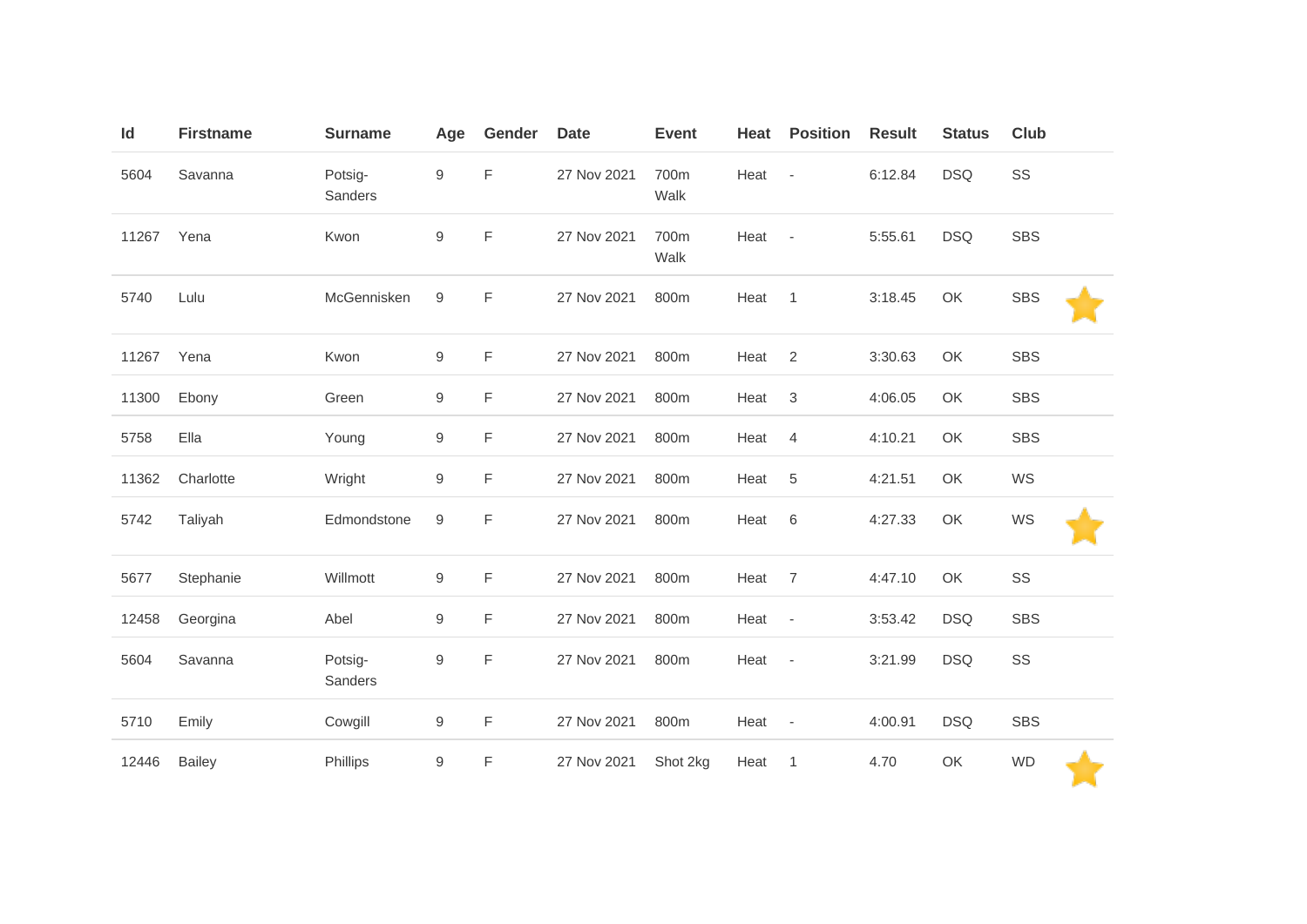| Id             | <b>Firstname</b> | <b>Surname</b>     | Age              | Gender      | <b>Date</b> | <b>Event</b> | Heat | <b>Position</b>  | <b>Result</b> | <b>Status</b> | Club       |  |
|----------------|------------------|--------------------|------------------|-------------|-------------|--------------|------|------------------|---------------|---------------|------------|--|
| 11371          | Eloise           | Horn               | $\boldsymbol{9}$ | F           | 27 Nov 2021 | Shot 2kg     | Heat | 2                | 3.97          | OK            | SS         |  |
| 5677           | Stephanie        | Willmott           | 9                | F           | 27 Nov 2021 | Shot 2kg     | Heat | $\mathbf{3}$     | 3.78          | OK            | SS         |  |
| 11267          | Yena             | Kwon               | $\boldsymbol{9}$ | F           | 27 Nov 2021 | Shot 2kg     | Heat | $\overline{4}$   | 3.26          | OK            | <b>SBS</b> |  |
| 5742           | Taliyah          | Edmondstone        | 9                | F           | 27 Nov 2021 | Shot 2kg     | Heat | 5                | 3.23          | OK            | WS         |  |
| 5710           | Emily            | Cowgill            | 9                | F           | 27 Nov 2021 | Shot 2kg     | Heat | 6                | 3.22          | OK            | SBS        |  |
| 5604           | Savanna          | Potsig-<br>Sanders | $\boldsymbol{9}$ | F           | 27 Nov 2021 | Shot 2kg     | Heat | $\overline{7}$   | 3.10          | OK            | SS         |  |
| 12467          | Jessica          | Crespo             | $\boldsymbol{9}$ | $\mathsf F$ | 27 Nov 2021 | Shot 2kg     | Heat | 8                | 3.09          | OK            | WS         |  |
| 5740           | Lulu             | McGennisken        | 9                | F           | 27 Nov 2021 | Shot 2kg     | Heat | 9                | 2.67          | OK            | SBS        |  |
| 11291          | Arianna          | Harvey             | 9                | $\mathsf F$ | 27 Nov 2021 | Shot 2kg     | Heat | 9                | 2.67          | OK            | <b>WD</b>  |  |
| 11300          | Ebony            | Green              | $\boldsymbol{9}$ | $\mathsf F$ | 27 Nov 2021 | Shot 2kg     | Heat | $\boldsymbol{9}$ | 2.67          | OK            | <b>SBS</b> |  |
| 5758           | Ella             | Young              | 9                | F.          | 27 Nov 2021 | Shot 2kg     | Heat | 12               | 2.49          | OK            | <b>SBS</b> |  |
| $\overline{0}$ | Millie           | Gregg              | 9                | F           | 27 Nov 2021 | Shot 2kg     | Heat | 13               | 2.17          | OK            | <b>WD</b>  |  |
| 11362          | Charlotte        | Wright             | 9                | F           | 27 Nov 2021 | Shot 2kg     | Heat | 14               | 1.98          | OK            | WS         |  |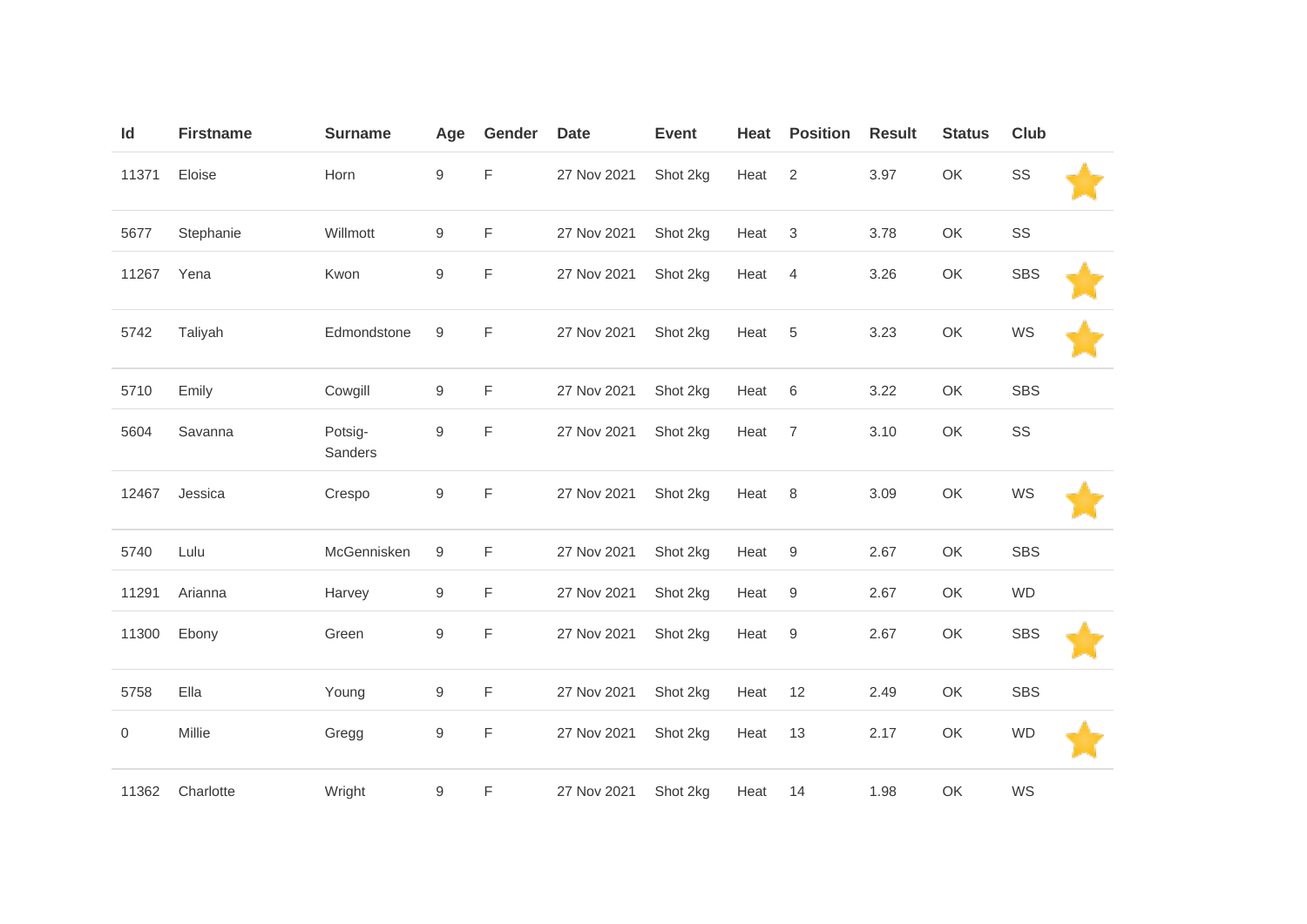| $\mathsf{Id}$ | <b>Firstname</b> | <b>Surname</b>     | Age              | Gender      | <b>Date</b> | <b>Event</b>     | Heat | <b>Position</b> | <b>Result</b> | <b>Status</b> | Club       |
|---------------|------------------|--------------------|------------------|-------------|-------------|------------------|------|-----------------|---------------|---------------|------------|
| 12458         | Georgina         | Abel               | $\boldsymbol{9}$ | F           | 27 Nov 2021 | Shot 2kg         | Heat | 15              | 1.69          | OK            | <b>SBS</b> |
| 5604          | Savanna          | Potsig-<br>Sanders | $\boldsymbol{9}$ | F           | 27 Nov 2021 | Turbo<br>Javelin | Heat | $\mathbf{1}$    | 10.02         | OK            | SS         |
| 0             | Millie           | Gregg              | $\boldsymbol{9}$ | F           | 27 Nov 2021 | Turbo<br>Javelin | Heat | 2               | 9.46          | OK            | <b>WD</b>  |
| 12446         | <b>Bailey</b>    | Phillips           | $\boldsymbol{9}$ | $\mathsf F$ | 27 Nov 2021 | Turbo<br>Javelin | Heat | $\mathbf{3}$    | 8.23          | OK            | <b>WD</b>  |
| 5740          | Lulu             | McGennisken        | $\boldsymbol{9}$ | $\mathsf F$ | 27 Nov 2021 | Turbo<br>Javelin | Heat | $\overline{4}$  | 7.77          | OK            | <b>SBS</b> |
| 11267         | Yena             | Kwon               | 9                | F           | 27 Nov 2021 | Turbo<br>Javelin | Heat | $\sqrt{5}$      | 7.72          | OK            | <b>SBS</b> |
| 5758          | Ella             | Young              | $\boldsymbol{9}$ | $\mathsf F$ | 27 Nov 2021 | Turbo<br>Javelin | Heat | $\,6\,$         | 7.62          | OK            | <b>SBS</b> |
| 5742          | Taliyah          | Edmondstone        | $\boldsymbol{9}$ | $\mathsf F$ | 27 Nov 2021 | Turbo<br>Javelin | Heat | $\overline{7}$  | 7.35          | OK            | WS         |
| 5710          | Emily            | Cowgill            | $\boldsymbol{9}$ | $\mathsf F$ | 27 Nov 2021 | Turbo<br>Javelin | Heat | 8               | 7.33          | OK            | SBS        |
| 12467         | Jessica          | Crespo             | $\boldsymbol{9}$ | $\mathsf F$ | 27 Nov 2021 | Turbo<br>Javelin | Heat | 9               | 6.87          | OK            | WS         |
| 5677          | Stephanie        | Willmott           | 9                | F           | 27 Nov 2021 | Turbo<br>Javelin | Heat | 10              | 6.30          | OK            | SS         |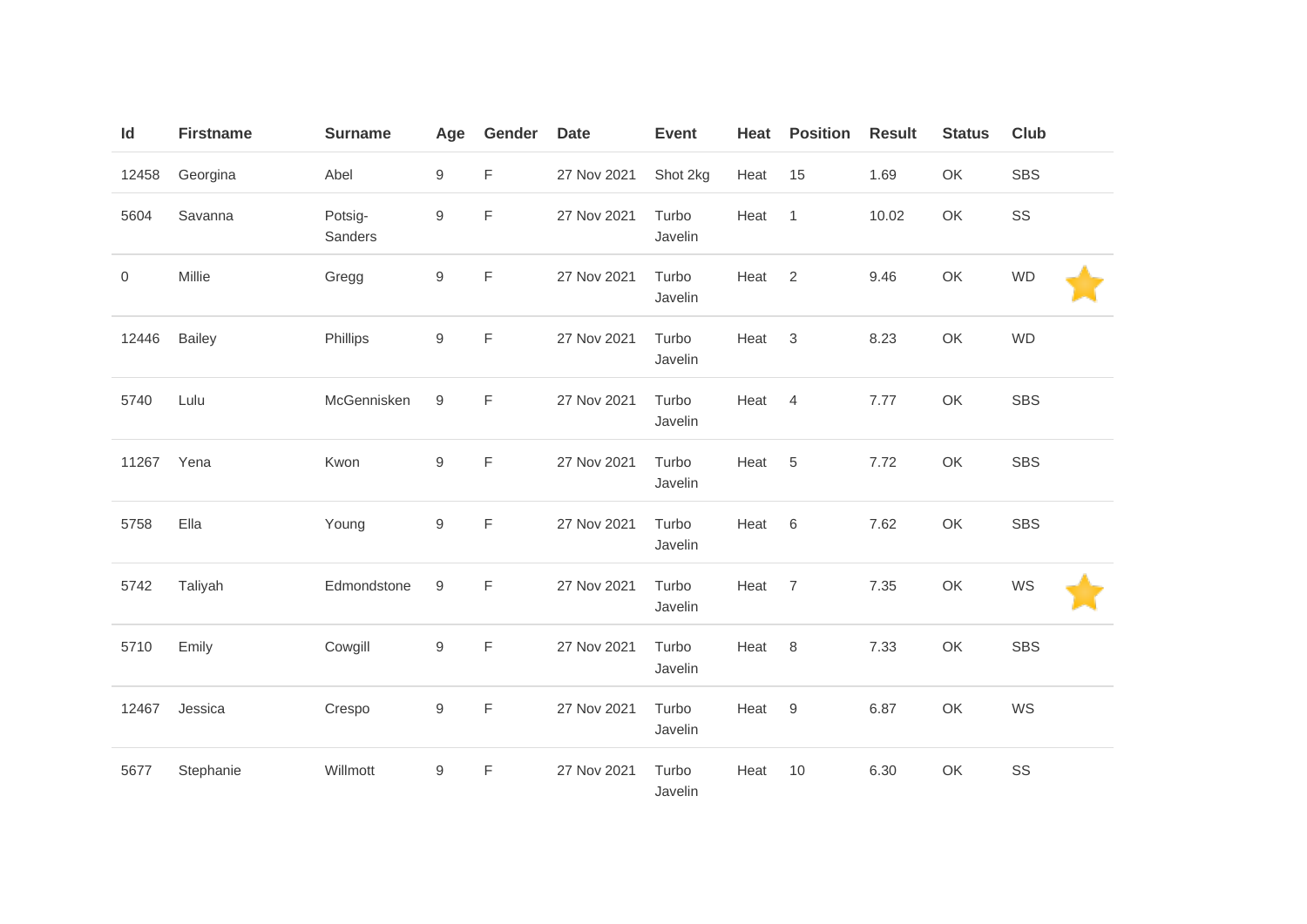| Id    | <b>Firstname</b> | <b>Surname</b> | Age              | Gender      | <b>Date</b> | <b>Event</b>     | Heat | <b>Position</b>          | <b>Result</b> | <b>Status</b> | <b>Club</b> |
|-------|------------------|----------------|------------------|-------------|-------------|------------------|------|--------------------------|---------------|---------------|-------------|
| 11371 | Eloise           | Horn           | 9                | F           | 27 Nov 2021 | Turbo<br>Javelin | Heat | 11                       | 6.26          | OK            | SS          |
| 12458 | Georgina         | Abel           | $\boldsymbol{9}$ | F           | 27 Nov 2021 | Turbo<br>Javelin | Heat | 12                       | 6.09          | OK            | <b>SBS</b>  |
| 11291 | Arianna          | Harvey         | 9                | F           | 27 Nov 2021 | Turbo<br>Javelin | Heat | 13                       | 6.07          | OK            | <b>WD</b>   |
| 11300 | Ebony            | Green          | 9                | F           | 27 Nov 2021 | Turbo<br>Javelin | Heat | 14                       | 5.48          | OK            | <b>SBS</b>  |
| 11362 | Charlotte        | Wright         | $\boldsymbol{9}$ | F           | 27 Nov 2021 | Turbo<br>Javelin | Heat | 15                       | 5.05          | OK            | WS          |
| 11359 | Paige            | Dredge         | 10               | F           | 27 Nov 2021 | 1100m<br>Walk    | Heat | $\overline{1}$           | 8:19.49       | OK            | <b>SBS</b>  |
| 7971  | Hailey           | Collins        | $10$             | F           | 27 Nov 2021 | 1100m<br>Walk    | Heat | 2                        | 12:08.83      | OK            | <b>WD</b>   |
| 5704  | Thanushri        | Rajasegar      | 10               | $\mathsf F$ | 27 Nov 2021 | 1100m<br>Walk    | Heat | $\sim$                   | 10:05.36      | <b>DSQ</b>    | <b>SBS</b>  |
| 5663  | Charlotte        | Ahern          | 10               | $\mathsf F$ | 27 Nov 2021 | 1100m<br>Walk    | Heat | $\overline{\phantom{a}}$ | 10:05.94      | <b>DSQ</b>    | <b>SBS</b>  |
| 5778  | Seren grace      | Aquilina       | $10$             | $\mathsf F$ | 27 Nov 2021 | 1100m<br>Walk    | Heat | $\overline{\phantom{a}}$ | 10:15.51      | <b>DSQ</b>    | SS          |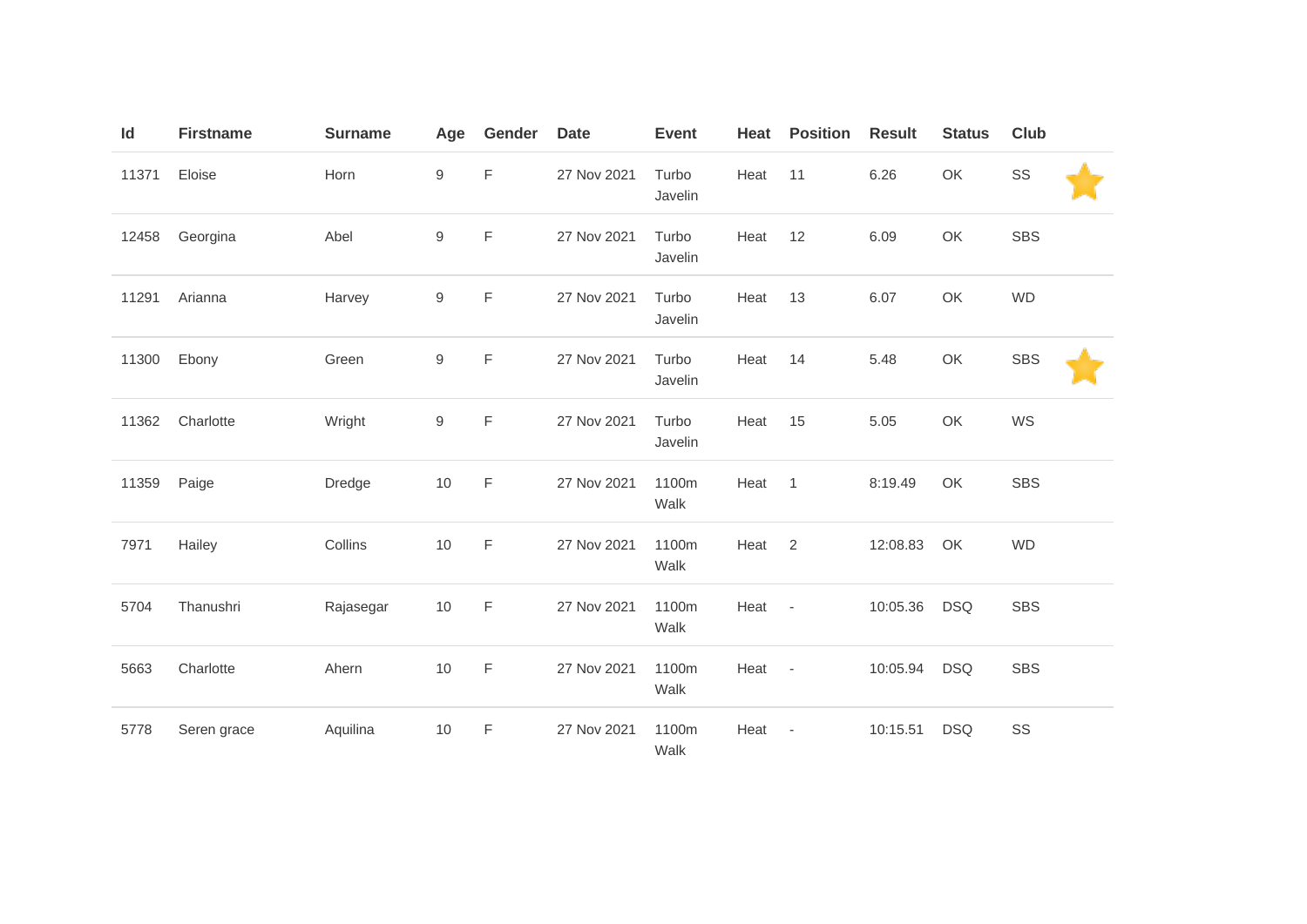| Id    | <b>Firstname</b>  | <b>Surname</b> | Age | Gender      | <b>Date</b> | <b>Event</b>               | Heat   | <b>Position</b>            | <b>Result</b> | <b>Status</b> | <b>Club</b> |
|-------|-------------------|----------------|-----|-------------|-------------|----------------------------|--------|----------------------------|---------------|---------------|-------------|
| 5795  | Sophie            | Power          | 10  | F           | 27 Nov 2021 | 1100m<br>Walk              | Heat - |                            | 9:08.17       | <b>DSQ</b>    | WS          |
| 5783  | Zahli             | Perejuan       | 10  | F           | 27 Nov 2021 | 200m                       | Heat   | $\overline{1}$             | 38.05         | OK            | <b>WD</b>   |
| 5704  | Thanushri         | Rajasegar      | 10  | F           | 27 Nov 2021 | 200m                       | Heat   | 2                          | 42.27         | OK            | <b>SBS</b>  |
| 5795  | Sophie            | Power          | 10  | F           | 27 Nov 2021 | 200m                       | Heat   | 3                          | 43.60         | OK            | WS          |
| 11337 | EllaO'NeilSOTSCPS | O'Neil         | 10  | F           | 27 Nov 2021 | 60 <sub>m</sub><br>Hurdles | Heat   | $\overline{1}$             | 13.79         | OK            | <b>SBS</b>  |
| 5704  | Thanushri         | Rajasegar      | 10  | F           | 27 Nov 2021 | 60 <sub>m</sub><br>Hurdles | Heat   | $\overline{\phantom{0}}^2$ | 14.15         | OK            | <b>SBS</b>  |
| 5778  | Seren grace       | Aquilina       | 10  | F           | 27 Nov 2021 | 60 <sub>m</sub><br>Hurdles | Heat   | 3                          | 14.31         | OK            | SS          |
| 5783  | Zahli             | Perejuan       | 10  | $\mathsf F$ | 27 Nov 2021 | 60 <sub>m</sub><br>Hurdles | Heat   | 4                          | 14.40         | OK            | <b>WD</b>   |
| 5806  | Stella            | Senz           | 10  | F           | 27 Nov 2021 | 60 <sub>m</sub><br>Hurdles | Heat   | $5\phantom{.0}$            | 14.70         | OK            | <b>WD</b>   |
| 11359 | Paige             | Dredge         | 10  | F           | 27 Nov 2021 | 60 <sub>m</sub><br>Hurdles | Heat   | 6                          | 15.02         | OK            | <b>SBS</b>  |
| 5795  | Sophie            | Power          | 10  | F           | 27 Nov 2021 | 60 <sub>m</sub><br>Hurdles | Heat   | $\overline{7}$             | 15.25         | OK            | WS          |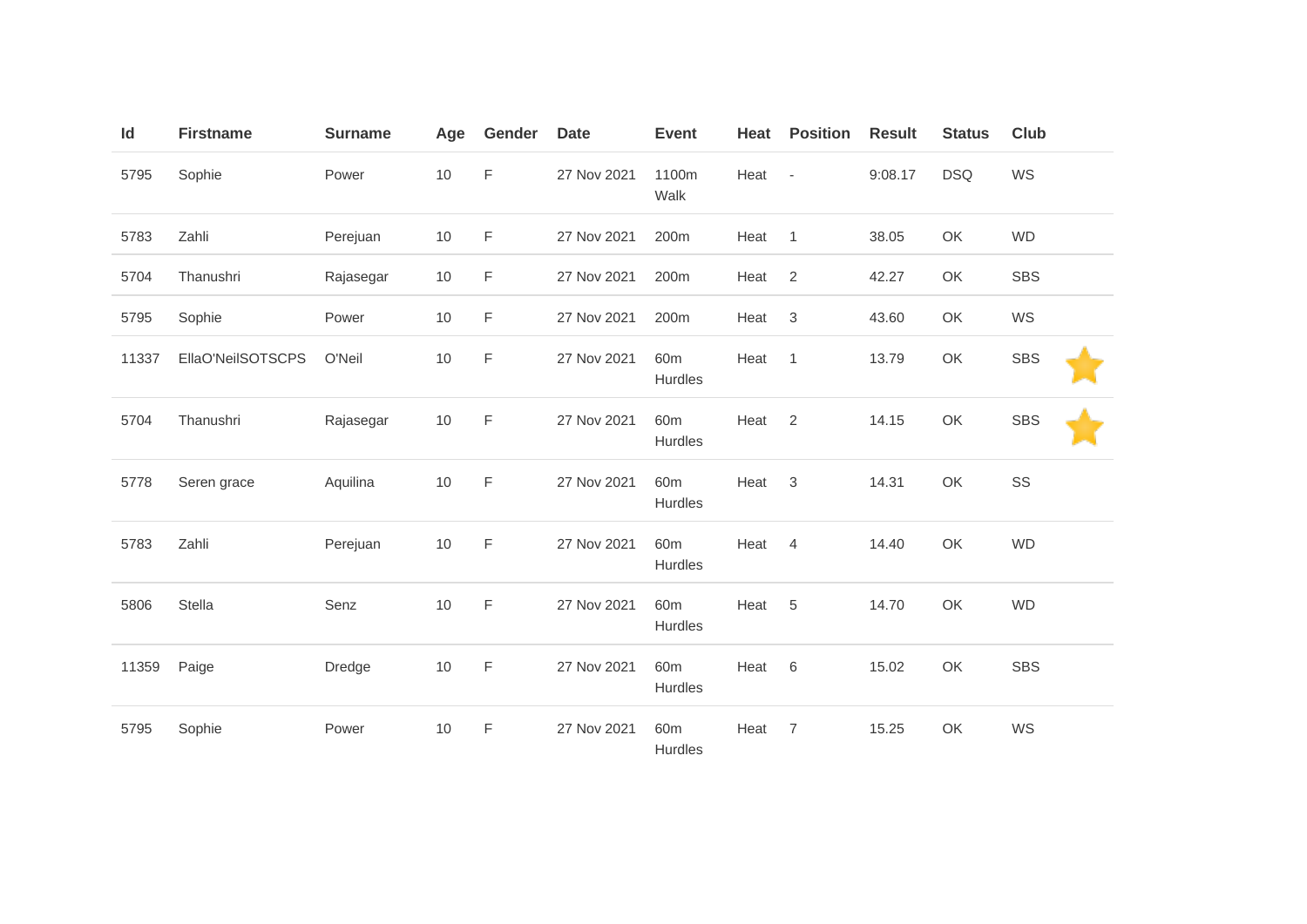| Id    | <b>Firstname</b>  | <b>Surname</b> | Age | Gender      | <b>Date</b> | <b>Event</b>               | Heat | <b>Position</b>  | <b>Result</b> | <b>Status</b> | <b>Club</b> |  |
|-------|-------------------|----------------|-----|-------------|-------------|----------------------------|------|------------------|---------------|---------------|-------------|--|
| 7971  | Hailey            | Collins        | 10  | F           | 27 Nov 2021 | 60 <sub>m</sub><br>Hurdles | Heat | 8                | 16.34         | OK            | <b>WD</b>   |  |
| 5663  | Charlotte         | Ahern          | 10  | F           | 27 Nov 2021 | 60 <sub>m</sub><br>Hurdles | Heat | $\boldsymbol{9}$ | 18.40         | OK            | <b>SBS</b>  |  |
| 5806  | Stella            | Senz           | 10  | $\mathsf F$ | 27 Nov 2021 | 800m                       | Heat | $\overline{1}$   | 3:07.54       | OK            | <b>WD</b>   |  |
| 5783  | Zahli             | Perejuan       | 10  | F           | 27 Nov 2021 | 800m                       | Heat | $\overline{2}$   | 3:27.30       | OK            | <b>WD</b>   |  |
| 5795  | Sophie            | Power          | 10  | $\mathsf F$ | 27 Nov 2021 | 800m                       | Heat | $\mathbf{3}$     | 3:29.82       | OK            | WS          |  |
| 5704  | Thanushri         | Rajasegar      | 10  | F           | 27 Nov 2021 | 800m                       | Heat | 4                | 3:30.19       | OK            | <b>SBS</b>  |  |
| 11337 | EllaO'NeilSOTSCPS | O'Neil         | 10  | F           | 27 Nov 2021 | 800m                       | Heat | $\sqrt{5}$       | 4:02.11       | OK            | <b>SBS</b>  |  |
| 5778  | Seren grace       | Aquilina       | 10  | F           | 27 Nov 2021 | 800m                       | Heat | 6                | 4:15.10       | OK            | SS          |  |
| 7971  | Hailey            | Collins        | 10  | F           | 27 Nov 2021 | 800m                       | Heat | $\overline{7}$   | 4:27.28       | OK            | <b>WD</b>   |  |
| 5663  | Charlotte         | Ahern          | 10  | F           | 27 Nov 2021 | 800m                       | Heat | 8                | 4:55.86       | OK            | <b>SBS</b>  |  |
| 5783  | Zahli             | Perejuan       | 10  | F           | 27 Nov 2021 | Shot 2kg                   | Heat | $\overline{1}$   | 5.07          | OK            | <b>WD</b>   |  |
| 5663  | Charlotte         | Ahern          | 10  | F           | 27 Nov 2021 | Shot 2kg                   | Heat | 2                | 4.87          | OK            | <b>SBS</b>  |  |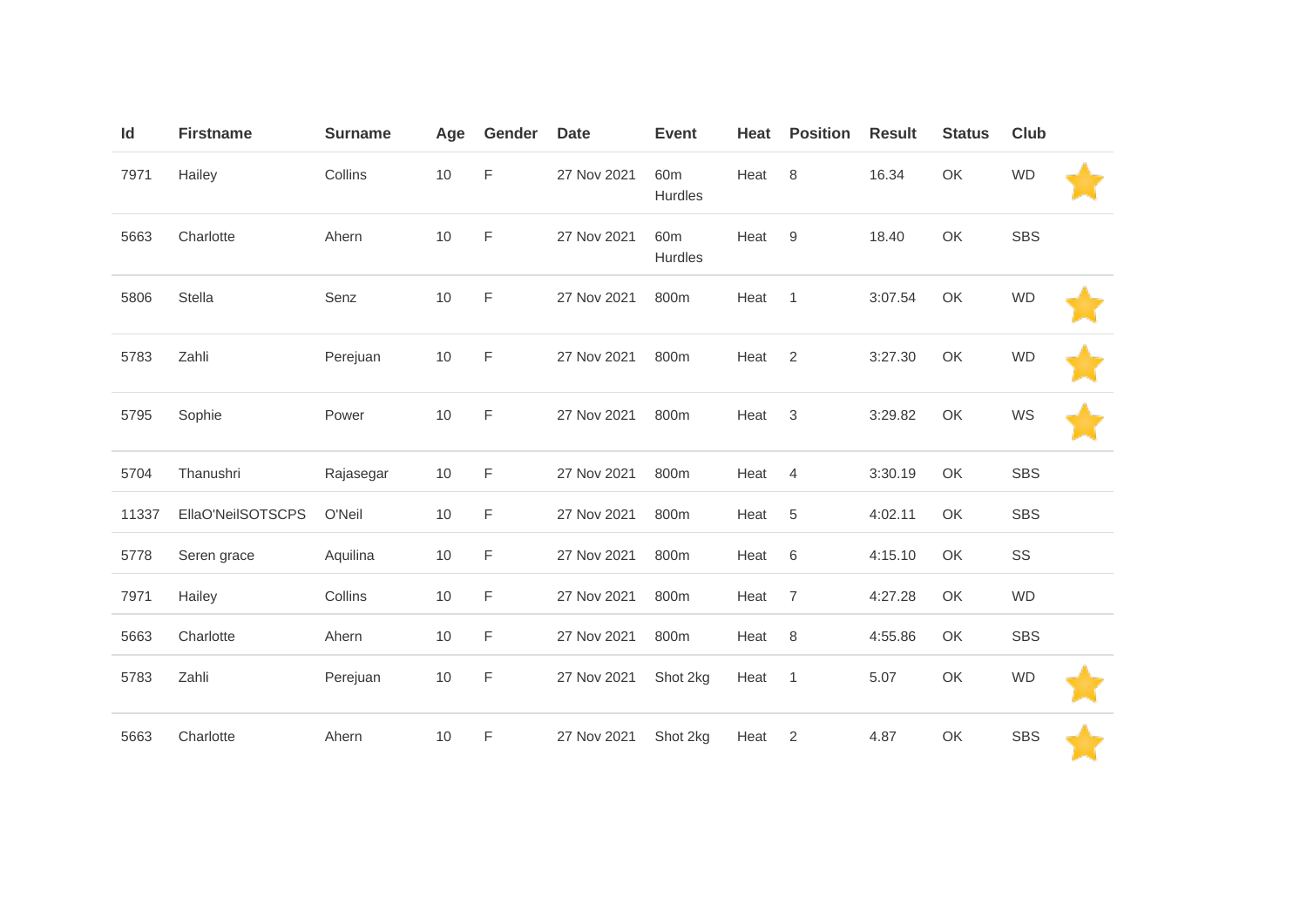| Id   | <b>Firstname</b> | <b>Surname</b> | Age  | Gender      | <b>Date</b> | <b>Event</b>     | Heat | <b>Position</b> | <b>Result</b> | <b>Status</b> | Club       |  |
|------|------------------|----------------|------|-------------|-------------|------------------|------|-----------------|---------------|---------------|------------|--|
| 5773 | Summer           | Parsons        | $10$ | F           | 27 Nov 2021 | Shot 2kg         | Heat | $\mathbf{3}$    | 4.29          | OK            | <b>SBS</b> |  |
| 5806 | Stella           | Senz           | 10   | F           | 27 Nov 2021 | Shot 2kg         | Heat | $\overline{4}$  | 4.22          | OK            | <b>WD</b>  |  |
| 5704 | Thanushri        | Rajasegar      | 10   | $\mathsf F$ | 27 Nov 2021 | Shot 2kg         | Heat | $\overline{5}$  | 3.76          | OK            | <b>SBS</b> |  |
| 5778 | Seren grace      | Aquilina       | 10   | F           | 27 Nov 2021 | Shot 2kg         | Heat | 6               | 3.69          | OK            | SS         |  |
| 5795 | Sophie           | Power          | $10$ | F           | 27 Nov 2021 | Shot 2kg         | Heat | $\overline{7}$  | 3.32          | OK            | WS         |  |
| 7971 | Hailey           | Collins        | 10   | F           | 27 Nov 2021 | Shot 2kg         | Heat | 8               | 2.85          | OK            | <b>WD</b>  |  |
| 5783 | Zahli            | Perejuan       | 10   | F           | 27 Nov 2021 | Turbo<br>Javelin | Heat | $\overline{1}$  | 13.01         | OK            | <b>WD</b>  |  |
| 5773 | Summer           | Parsons        | 10   | F           | 27 Nov 2021 | Turbo<br>Javelin | Heat | 2               | 8.50          | OK            | <b>SBS</b> |  |
| 5663 | Charlotte        | Ahern          | 10   | F           | 27 Nov 2021 | Turbo<br>Javelin | Heat | 3               | 8.33          | OK            | <b>SBS</b> |  |
| 5704 | Thanushri        | Rajasegar      | 10   | F           | 27 Nov 2021 | Turbo<br>Javelin | Heat | $\overline{4}$  | 8.12          | OK            | <b>SBS</b> |  |
| 5778 | Seren grace      | Aquilina       | 10   | F           | 27 Nov 2021 | Turbo<br>Javelin | Heat | 5               | 6.75          | OK            | SS         |  |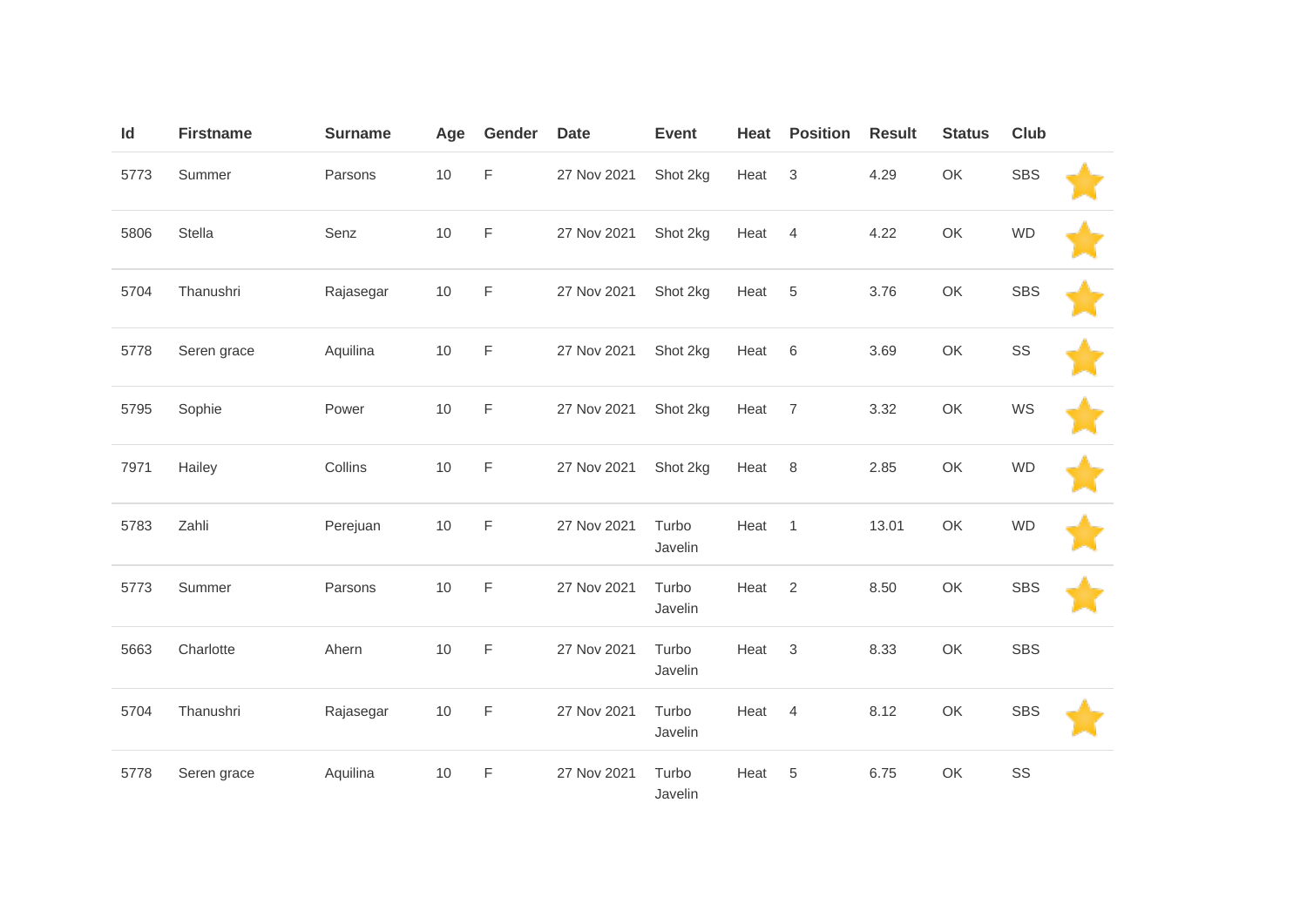| Id    | <b>Firstname</b> | <b>Surname</b>     | Age  | Gender      | <b>Date</b> | <b>Event</b>     | Heat | <b>Position</b>          | <b>Result</b> | <b>Status</b> | <b>Club</b> |
|-------|------------------|--------------------|------|-------------|-------------|------------------|------|--------------------------|---------------|---------------|-------------|
| 5806  | Stella           | Senz               | $10$ | F           | 27 Nov 2021 | Turbo<br>Javelin | Heat | 6                        | 6.33          | OK            | <b>WD</b>   |
| 12449 | Skye             | Montgomery         | 10   | F           | 27 Nov 2021 | Turbo<br>Javelin | Heat | $\overline{7}$           | 5.22          | OK            | <b>WD</b>   |
| 5609  | Addison          | Roots              | 11   | F           | 27 Nov 2021 | 1100m<br>Walk    | Heat | $\overline{1}$           | 6:59.16       | OK            | SS          |
| 5638  | Isabella         | Edmondstone        | 11   | F           | 27 Nov 2021 | 1100m<br>Walk    | Heat | 2                        | 7:32.86       | OK            | WS          |
| 5213  | April            | Horton             | 11   | F           | 27 Nov 2021 | 1100m<br>Walk    | Heat | $\mathbf{3}$             | 7:50.44       | OK            | SS          |
| 11363 | Caitlyn          | Knight             | 11   | F           | 27 Nov 2021 | 1100m<br>Walk    | Heat | $\overline{4}$           | 9:15.70       | OK            | SS          |
| 5603  | Milla            | Potsig-<br>Sanders | 11   | F           | 27 Nov 2021 | 1100m<br>Walk    | Heat | $\overline{\phantom{a}}$ | 8:36.59       | <b>DSQ</b>    | SS          |
| 7973  | Joy maeva        | Maine              | 11   | $\mathsf F$ | 27 Nov 2021 | 1100m<br>Walk    | Heat | $\sim$                   | 8:32.78       | <b>DSQ</b>    | <b>WD</b>   |
| 8226  | Charlie          | <b>Brooks</b>      | 11   | $\mathsf F$ | 27 Nov 2021 | 1100m<br>Walk    | Heat | $\overline{\phantom{a}}$ | 8:45.43       | <b>DSQ</b>    | <b>WD</b>   |
| 11384 | Brooklyn         | Boyd               | 11   | $\mathsf F$ | 27 Nov 2021 | 1100m<br>Walk    | Heat | $\overline{\phantom{a}}$ | 10:24.69      | <b>DSQ</b>    | <b>WD</b>   |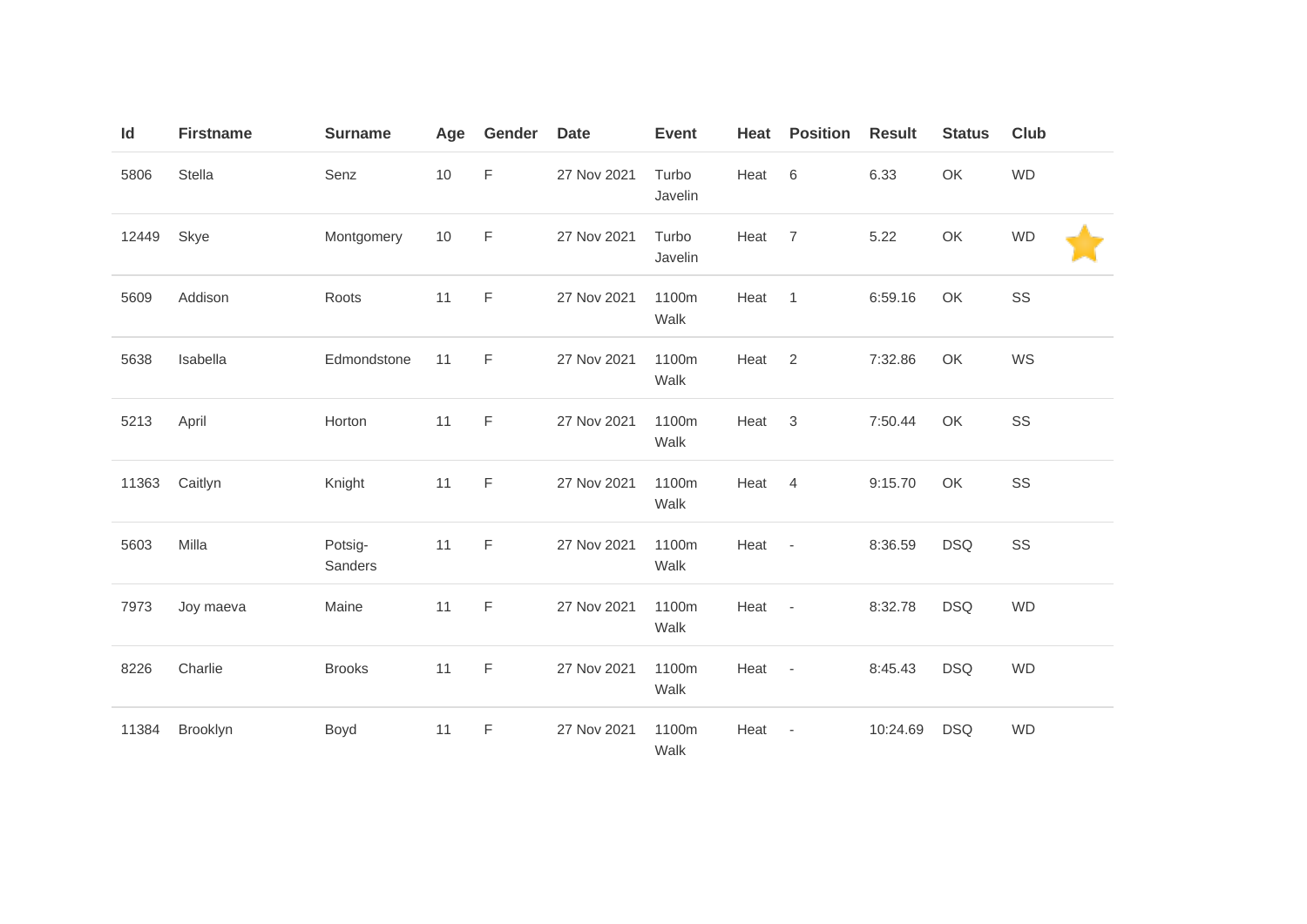| Id    | <b>Firstname</b> | <b>Surname</b>     | Age | Gender      | <b>Date</b> | <b>Event</b>     | Heat | <b>Position</b>          | <b>Result</b> | <b>Status</b> | <b>Club</b> |
|-------|------------------|--------------------|-----|-------------|-------------|------------------|------|--------------------------|---------------|---------------|-------------|
| 5644  | Maya             | Rasitto            | 11  | $\mathsf F$ | 27 Nov 2021 | 1100m<br>Walk    | Heat | $\overline{\phantom{a}}$ | 10:24.50      | <b>DSQ</b>    | <b>WD</b>   |
| 5674  | Kayla            | Johnston           | 11  | F           | 27 Nov 2021 | 1100m<br>Walk    | Heat | $\sim$                   | 12:51.44      | <b>DSQ</b>    | WS          |
| 5213  | April            | Horton             | 11  | F           | 27 Nov 2021 | 200m             | Heat | $\overline{1}$           | 31.77         | OK            | SS          |
| 5720  | Indiana Eva      | Svilicic           | 11  | F           | 27 Nov 2021 | 200 <sub>m</sub> | Heat | 2                        | 31.79         | OK            | <b>SBS</b>  |
| 6925  | Estelle          | Price              | 11  | F           | 27 Nov 2021 | 200m             | Heat | 3                        | 34.22         | OK            | WS          |
| 5638  | Isabella         | Edmondstone        | 11  | F           | 27 Nov 2021 | 200m             | Heat | $\overline{4}$           | 34.72         | OK            | WS          |
| 11363 | Caitlyn          | Knight             | 11  | F           | 27 Nov 2021 | 200m             | Heat | 5                        | 35.56         | OK            | SS          |
| 11384 | Brooklyn         | Boyd               | 11  | F           | 27 Nov 2021 | 200m             | Heat | 6                        | 36.05         | OK            | WD          |
| 12469 | Abigale          | Egan               | 11  | F           | 27 Nov 2021 | 200m             | Heat | $\overline{7}$           | 37.45         | OK            | <b>SBS</b>  |
| 7973  | Joy maeva        | Maine              | 11  | F           | 27 Nov 2021 | 200m             | Heat | 8                        | 37.81         | OK            | <b>WD</b>   |
| 11274 | Ella             | Christensen        | 11  | F           | 27 Nov 2021 | 200m             | Heat | $\hbox{9}$               | 39.93         | OK            | SS          |
| 5603  | Milla            | Potsig-<br>Sanders | 11  | F           | 27 Nov 2021 | 200m             | Heat | 10                       | 41.13         | OK            | SS          |
| 5609  | Addison          | Roots              | 11  | F           | 27 Nov 2021 | 200m             | Heat | 11                       | 46.69         | OK            | SS          |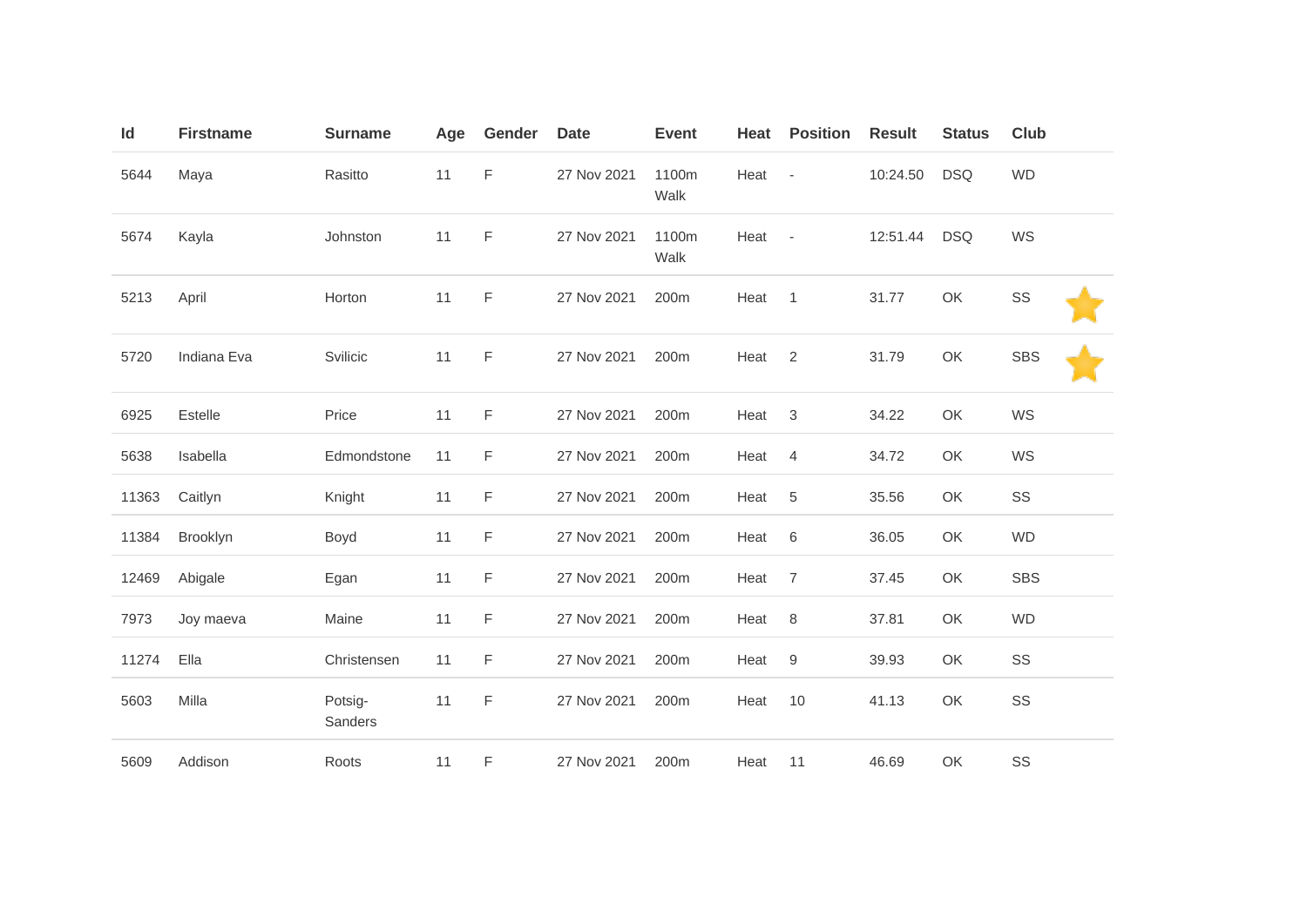| Id    | <b>Firstname</b> | <b>Surname</b>     | Age | Gender | <b>Date</b> | <b>Event</b> | Heat | <b>Position</b> | <b>Result</b> | <b>Status</b> | <b>Club</b> |
|-------|------------------|--------------------|-----|--------|-------------|--------------|------|-----------------|---------------|---------------|-------------|
| 11344 | Mahalia-Aio      | Castle-Salem       | 11  | F      | 27 Nov 2021 | 200m         | Heat | 12              | 49.57         | OK            | SS          |
| 5674  | Kayla            | Johnston           | 11  | F      | 27 Nov 2021 | 200m         | Heat | 13              | 52.93         | OK            | WS          |
| 5638  | Isabella         | Edmondstone        | 11  | F      | 27 Nov 2021 | 800m         | Heat | $\mathbf{1}$    | 2:55.65       | OK            | WS          |
| 5720  | Indiana Eva      | Svilicic           | 11  | F      | 27 Nov 2021 | 800m         | Heat | $\overline{2}$  | 3:01.59       | OK            | <b>SBS</b>  |
| 6925  | Estelle          | Price              | 11  | F      | 27 Nov 2021 | 800m         | Heat | $\sqrt{3}$      | 3:02.04       | OK            | WS          |
| 5213  | April            | Horton             | 11  | F      | 27 Nov 2021 | 800m         | Heat | 4               | 3:08.66       | OK            | SS          |
| 5644  | Maya             | Rasitto            | 11  | F      | 27 Nov 2021 | 800m         | Heat | $\sqrt{5}$      | 3:24.13       | OK            | <b>WD</b>   |
| 11384 | Brooklyn         | Boyd               | 11  | F      | 27 Nov 2021 | 800m         | Heat | 6               | 3:30.72       | OK            | <b>WD</b>   |
| 5603  | Milla            | Potsig-<br>Sanders | 11  | F      | 27 Nov 2021 | 800m         | Heat | $\overline{7}$  | 3:34.71       | OK            | SS          |
| 7973  | Joy maeva        | Maine              | 11  | F      | 27 Nov 2021 | 800m         | Heat | 8               | 3:52.25       | OK            | <b>WD</b>   |
| 8226  | Charlie          | <b>Brooks</b>      | 11  | F      | 27 Nov 2021 | 800m         | Heat | 9               | 3:53.89       | OK            | <b>WD</b>   |
| 5609  | Addison          | Roots              | 11  | F      | 27 Nov 2021 | 800m         | Heat | 10              | 3:55.21       | OK            | SS          |
| 12469 | Abigale          | Egan               | 11  | F      | 27 Nov 2021 | 800m         | Heat | 11              | 3:57.47       | OK            | <b>SBS</b>  |
| 11274 | Ella             | Christensen        | 11  | F      | 27 Nov 2021 | 800m         | Heat | 12              | 4:13.79       | OK            | SS          |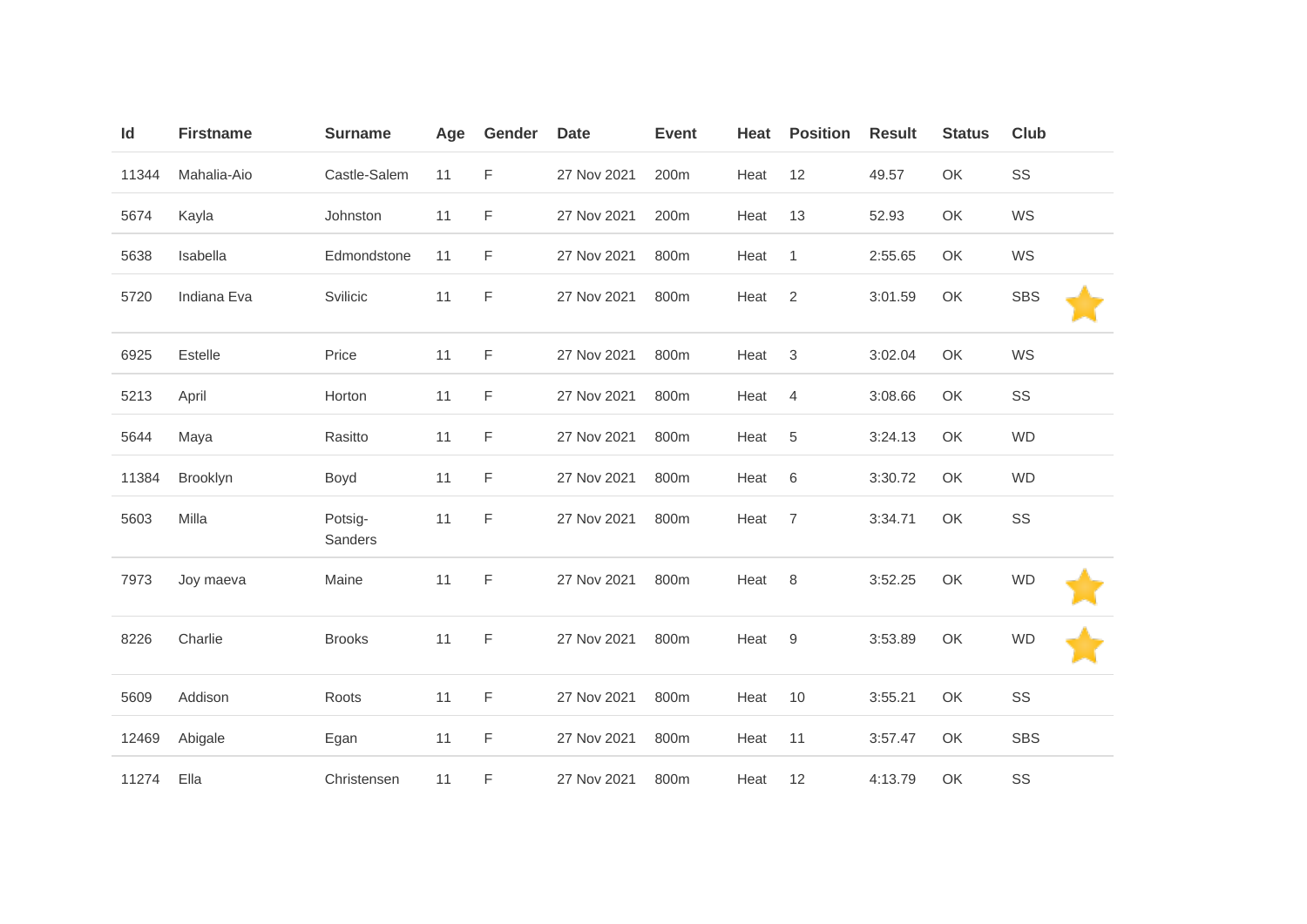| Id    | <b>Firstname</b> | <b>Surname</b> | Age | Gender      | <b>Date</b> | <b>Event</b>               | Heat | <b>Position</b> | <b>Result</b> | <b>Status</b> | Club       |
|-------|------------------|----------------|-----|-------------|-------------|----------------------------|------|-----------------|---------------|---------------|------------|
| 11344 | Mahalia-Aio      | Castle-Salem   | 11  | F           | 27 Nov 2021 | 800m                       | Heat | 13              | 4:27.65       | OK            | SS         |
| 5674  | Kayla            | Johnston       | 11  | F           | 27 Nov 2021 | 800m                       | Heat | 14              | 5:11.65       | OK            | WS         |
| 5720  | Indiana Eva      | Svilicic       | 11  | $\mathsf F$ | 27 Nov 2021 | 80m<br>Hurdles             | Heat | $\overline{1}$  | 16.26         | OK            | <b>SBS</b> |
| 5213  | April            | Horton         | 11  | F           | 27 Nov 2021 | 80m<br>Hurdles             | Heat | $\overline{2}$  | 17.55         | OK            | SS         |
| 11363 | Caitlyn          | Knight         | 11  | $\mathsf F$ | 27 Nov 2021 | 80m<br>Hurdles             | Heat | $\mathbf{3}$    | 17.96         | OK            | SS         |
| 5638  | Isabella         | Edmondstone    | 11  | F           | 27 Nov 2021 | 80m<br>Hurdles             | Heat | $\overline{4}$  | 18.18         | OK            | WS         |
| 11384 | Brooklyn         | Boyd           | 11  | F           | 27 Nov 2021 | 80 <sub>m</sub><br>Hurdles | Heat | 5               | 18.67         | OK            | <b>WD</b>  |
| 12469 | Abigale          | Egan           | 11  | $\mathsf F$ | 27 Nov 2021 | 80m<br>Hurdles             | Heat | $6\,$           | 18.68         | OK            | <b>SBS</b> |
| 7973  | Joy maeva        | Maine          | 11  | $\mathsf F$ | 27 Nov 2021 | 80m<br>Hurdles             | Heat | $\overline{7}$  | 18.94         | OK            | <b>WD</b>  |
| 6925  | Estelle          | Price          | 11  | F           | 27 Nov 2021 | 80 <sub>m</sub><br>Hurdles | Heat | 8               | 19.05         | OK            | WS         |
| 5644  | Maya             | Rasitto        | 11  | $\mathsf F$ | 27 Nov 2021 | 80m<br>Hurdles             | Heat | 9               | 19.22         | OK            | <b>WD</b>  |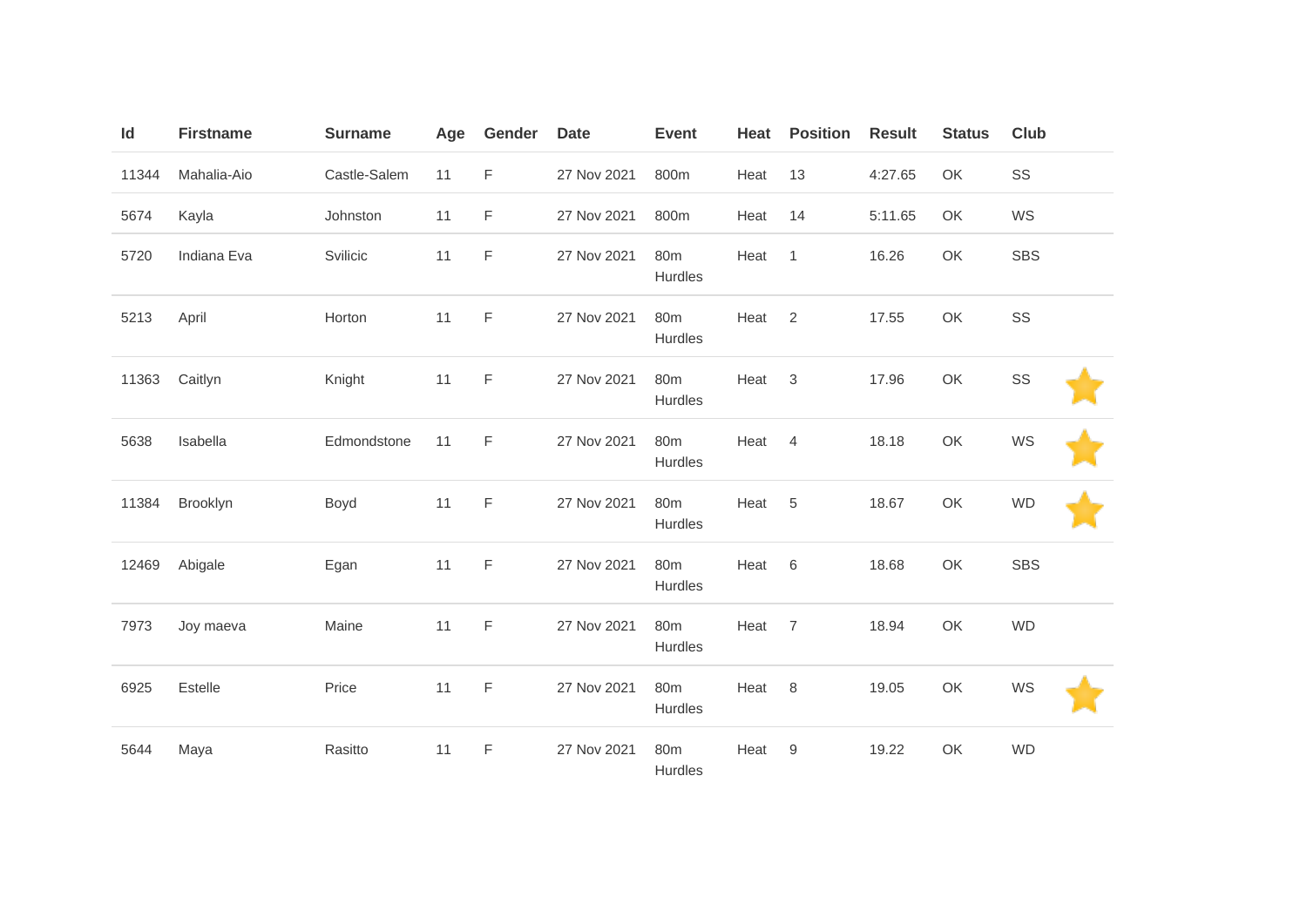| Id    | <b>Firstname</b> | <b>Surname</b>     | Age | Gender | <b>Date</b> | <b>Event</b>               | Heat | <b>Position</b> | <b>Result</b> | <b>Status</b> | <b>Club</b> |  |
|-------|------------------|--------------------|-----|--------|-------------|----------------------------|------|-----------------|---------------|---------------|-------------|--|
| 5609  | Addison          | Roots              | 11  | F      | 27 Nov 2021 | 80 <sub>m</sub><br>Hurdles | Heat | 10              | 19.58         | OK            | SS          |  |
| 5674  | Kayla            | Johnston           | 11  | F      | 27 Nov 2021 | 80 <sub>m</sub><br>Hurdles | Heat | 11              | 20.05         | OK            | WS          |  |
| 11344 | Mahalia-Aio      | Castle-Salem       | 11  | F      | 27 Nov 2021 | 80m<br>Hurdles             | Heat | 12              | 20.56         | OK            | SS          |  |
| 5603  | Milla            | Potsig-<br>Sanders | 11  | F      | 27 Nov 2021 | 80 <sub>m</sub><br>Hurdles | Heat | 13              | 20.70         | OK            | SS          |  |
| 11274 | Ella             | Christensen        | 11  | F      | 27 Nov 2021 | 80 <sub>m</sub><br>Hurdles | Heat | 14              | 21.26         | OK            | SS          |  |
| 6925  | Estelle          | Price              | 11  | F      | 27 Nov 2021 | Javelin                    | Heat | $\mathbf{1}$    | 14.60         | OK            | WS          |  |
| 5720  | Indiana Eva      | Svilicic           | 11  | F      | 27 Nov 2021 | Javelin                    | Heat | $\overline{2}$  | 14.28         | OK            | <b>SBS</b>  |  |
| 5638  | Isabella         | Edmondstone        | 11  | F      | 27 Nov 2021 | Javelin                    | Heat | $\sqrt{3}$      | 13.04         | OK            | WS          |  |
| 8226  | Charlie          | <b>Brooks</b>      | 11  | F      | 27 Nov 2021 | Javelin                    | Heat | $\overline{4}$  | 12.90         | OK            | <b>WD</b>   |  |
| 5603  | Milla            | Potsig-<br>Sanders | 11  | F      | 27 Nov 2021 | Javelin                    | Heat | 5               | 11.92         | OK            | SS          |  |
| 5609  | Addison          | Roots              | 11  | F      | 27 Nov 2021 | Javelin                    | Heat | 6               | 11.23         | OK            | SS          |  |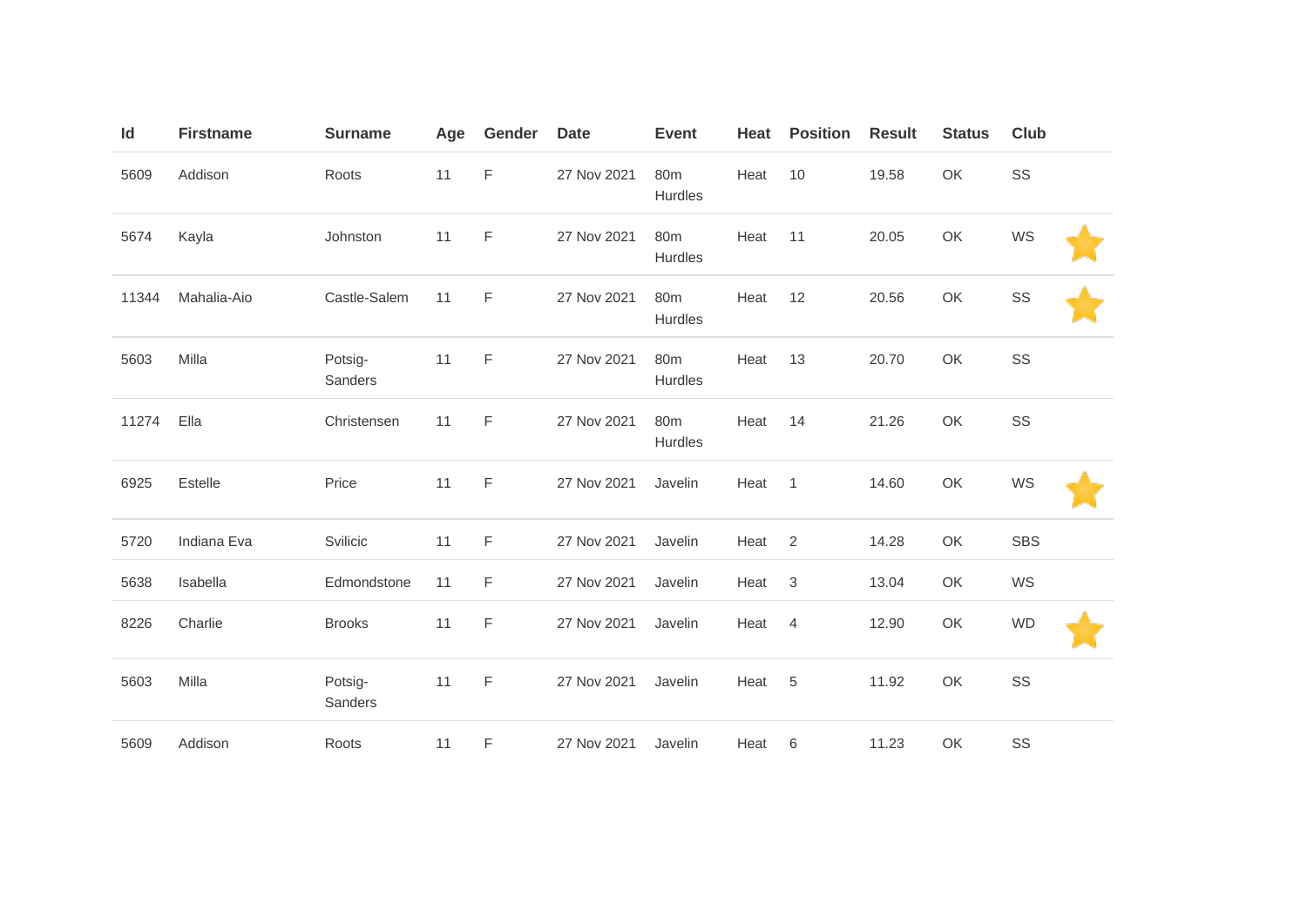| Id    | <b>Firstname</b> | <b>Surname</b>     | Age | Gender      | <b>Date</b> | <b>Event</b> | Heat | <b>Position</b> | <b>Result</b> | <b>Status</b> | <b>Club</b> |  |
|-------|------------------|--------------------|-----|-------------|-------------|--------------|------|-----------------|---------------|---------------|-------------|--|
| 7973  | Joy maeva        | Maine              | 11  | F           | 27 Nov 2021 | Javelin      | Heat | $\overline{7}$  | 10.86         | OK            | <b>WD</b>   |  |
| 12469 | Abigale          | Egan               | 11  | F           | 27 Nov 2021 | Javelin      | Heat | $\,8\,$         | 10.73         | OK            | <b>SBS</b>  |  |
| 5674  | Kayla            | Johnston           | 11  | F           | 27 Nov 2021 | Javelin      | Heat | 9               | 8.69          | OK            | WS          |  |
| 5644  | Maya             | Rasitto            | 11  | F           | 27 Nov 2021 | Javelin      | Heat | 10              | 8.38          | OK            | <b>WD</b>   |  |
| 11344 | Mahalia-Aio      | Castle-Salem       | 11  | F           | 27 Nov 2021 | Javelin      | Heat | 11              | 7.21          | OK            | SS          |  |
| 11363 | Caitlyn          | Knight             | 11  | F           | 27 Nov 2021 | Javelin      | Heat | 12              | 7.13          | OK            | SS          |  |
| 11384 | Brooklyn         | Boyd               | 11  | $\mathsf F$ | 27 Nov 2021 | Javelin      | Heat | 13              | 5.18          | OK            | <b>WD</b>   |  |
| 11274 | Ella             | Christensen        | 11  | F           | 27 Nov 2021 | Javelin      | Heat | 14              | 5.09          | OK            | SS          |  |
| 5213  | April            | Horton             | 11  | F           | 27 Nov 2021 | Javelin      | Heat | $\blacksquare$  | <b>NA</b>     | No<br>Throw   | SS          |  |
| 5213  | April            | Horton             | 11  | F           | 27 Nov 2021 | Shot 2kg     | Heat | $\overline{1}$  | 8.39          | OK            | SS          |  |
| 5603  | Milla            | Potsig-<br>Sanders | 11  | F           | 27 Nov 2021 | Shot 2kg     | Heat | $\overline{2}$  | 6.22          | OK            | SS          |  |
| 7973  | Joy maeva        | Maine              | 11  | F           | 27 Nov 2021 | Shot 2kg     | Heat | $\sqrt{3}$      | 6.16          | OK            | <b>WD</b>   |  |
| 5720  | Indiana Eva      | Svilicic           | 11  | F           | 27 Nov 2021 | Shot 2kg     | Heat | 4               | 6.13          | OK            | <b>SBS</b>  |  |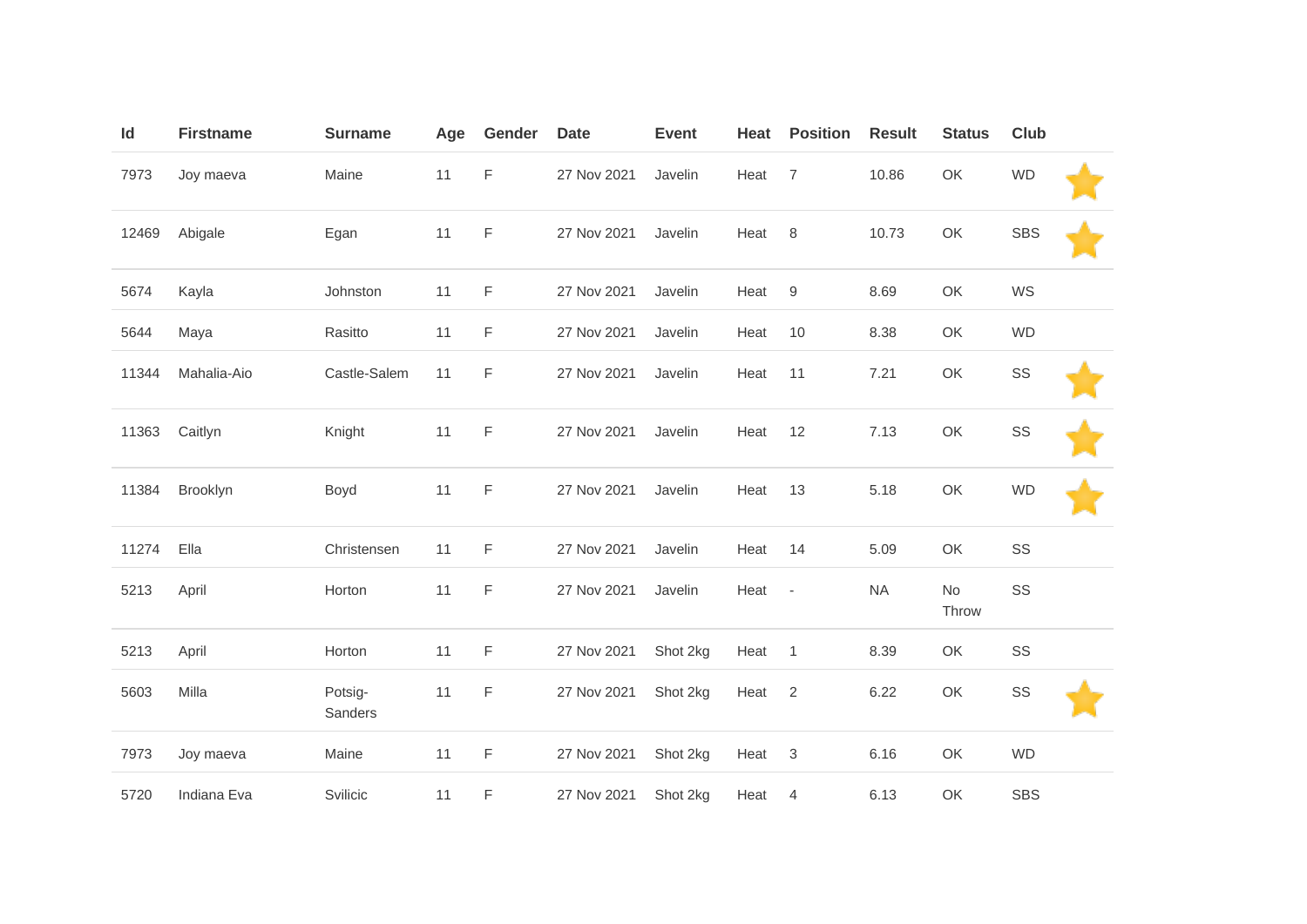| Id    | <b>Firstname</b> | <b>Surname</b> | Age | Gender | <b>Date</b> | <b>Event</b>          | Heat | <b>Position</b> | <b>Result</b> | <b>Status</b> | Club       |  |
|-------|------------------|----------------|-----|--------|-------------|-----------------------|------|-----------------|---------------|---------------|------------|--|
| 6925  | Estelle          | Price          | 11  | F      | 27 Nov 2021 | Shot 2kg              | Heat | 5               | 5.20          | OK            | WS         |  |
| 11363 | Caitlyn          | Knight         | 11  | F      | 27 Nov 2021 | Shot 2kg              | Heat | 6               | 5.14          | OK            | SS         |  |
| 5638  | Isabella         | Edmondstone    | 11  | F      | 27 Nov 2021 | Shot 2kg              | Heat | $\overline{7}$  | 5.02          | OK            | WS         |  |
| 5609  | Addison          | Roots          | 11  | F      | 27 Nov 2021 | Shot 2kg              | Heat | 8               | 4.95          | OK            | SS         |  |
| 5644  | Maya             | Rasitto        | 11  | F      | 27 Nov 2021 | Shot 2kg              | Heat | 9               | 4.44          | OK            | <b>WD</b>  |  |
| 12469 | Abigale          | Egan           | 11  | F      | 27 Nov 2021 | Shot 2kg              | Heat | 10              | 4.38          | OK            | <b>SBS</b> |  |
| 11384 | Brooklyn         | Boyd           | 11  | F.     | 27 Nov 2021 | Shot 2kg              | Heat | 11              | 3.58          | OK            | <b>WD</b>  |  |
| 11274 | Ella             | Christensen    | 11  | F.     | 27 Nov 2021 | Shot 2kg              | Heat | 12              | 3.40          | OK            | SS         |  |
| 5674  | Kayla            | Johnston       | 11  | F      | 27 Nov 2021 | Shot 2kg              | Heat | 13              | 3.36          | OK            | WS         |  |
| 11344 | Mahalia-Aio      | Castle-Salem   | 11  | F      | 27 Nov 2021 | Shot 2kg              | Heat | 14              | 3.28          | OK            | SS         |  |
| 5720  | Indiana Eva      | Svilicic       | 11  | F      | 27 Nov 2021 | <b>Triple</b><br>Jump | Heat | $\overline{1}$  | 9.05          | OK            | <b>SBS</b> |  |
| 5213  | April            | Horton         | 11  | F      | 27 Nov 2021 | <b>Triple</b><br>Jump | Heat | 2               | 8.08          | OK            | SS         |  |
| 11363 | Caitlyn          | Knight         | 11  | F      | 27 Nov 2021 | <b>Triple</b><br>Jump | Heat | 3               | 8.07          | OK            | SS         |  |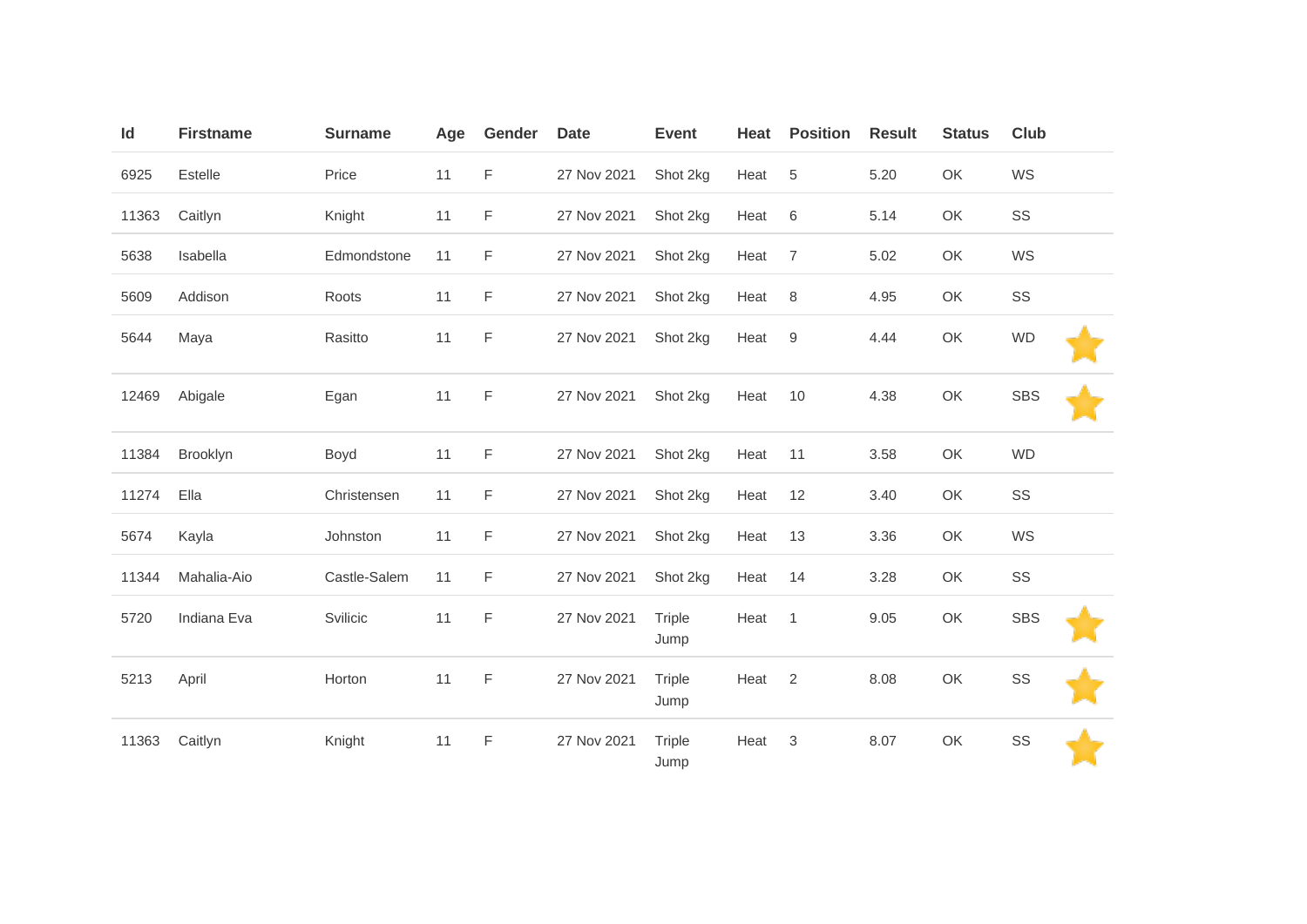| Id    | <b>Firstname</b> | <b>Surname</b>     | Age | Gender      | <b>Date</b> | <b>Event</b>          | Heat | <b>Position</b>          | <b>Result</b> | <b>Status</b> | <b>Club</b> |  |
|-------|------------------|--------------------|-----|-------------|-------------|-----------------------|------|--------------------------|---------------|---------------|-------------|--|
| 5638  | Isabella         | Edmondstone        | 11  | $\mathsf F$ | 27 Nov 2021 | Triple<br>Jump        | Heat | 4                        | 7.47          | OK            | WS          |  |
| 11274 | Ella             | Christensen        | 11  | F           | 27 Nov 2021 | Triple<br>Jump        | Heat | $\sqrt{5}$               | 7.26          | OK            | SS          |  |
| 7973  | Joy maeva        | Maine              | 11  | $\mathsf F$ | 27 Nov 2021 | Triple<br>Jump        | Heat | $6\phantom{1}6$          | 7.07          | OK            | <b>WD</b>   |  |
| 12469 | Abigale          | Egan               | 11  | $\mathsf F$ | 27 Nov 2021 | Triple<br>Jump        | Heat | $\overline{7}$           | 7.04          | OK            | <b>SBS</b>  |  |
| 11344 | Mahalia-Aio      | Castle-Salem       | 11  | $\mathsf F$ | 27 Nov 2021 | <b>Triple</b><br>Jump | Heat | $\,8\,$                  | 6.37          | OK            | SS          |  |
| 5603  | Milla            | Potsig-<br>Sanders | 11  | $\mathsf F$ | 27 Nov 2021 | Triple<br>Jump        | Heat | $9$                      | 6.22          | OK            | SS          |  |
| 11384 | Brooklyn         | Boyd               | 11  | $\mathsf F$ | 27 Nov 2021 | Triple<br>Jump        | Heat | 10                       | 6.14          | OK            | <b>WD</b>   |  |
| 5609  | Addison          | Roots              | 11  | $\mathsf F$ | 27 Nov 2021 | Triple<br>Jump        | Heat | 11                       | 5.97          | OK            | SS          |  |
| 5644  | Maya             | Rasitto            | 11  | F           | 27 Nov 2021 | Triple<br>Jump        | Heat | 12                       | 5.45          | OK            | <b>WD</b>   |  |
| 5674  | Kayla            | Johnston           | 11  | $\mathsf F$ | 27 Nov 2021 | Triple<br>Jump        | Heat | $\overline{\phantom{a}}$ | <b>NA</b>     | No<br>Jump    | WS          |  |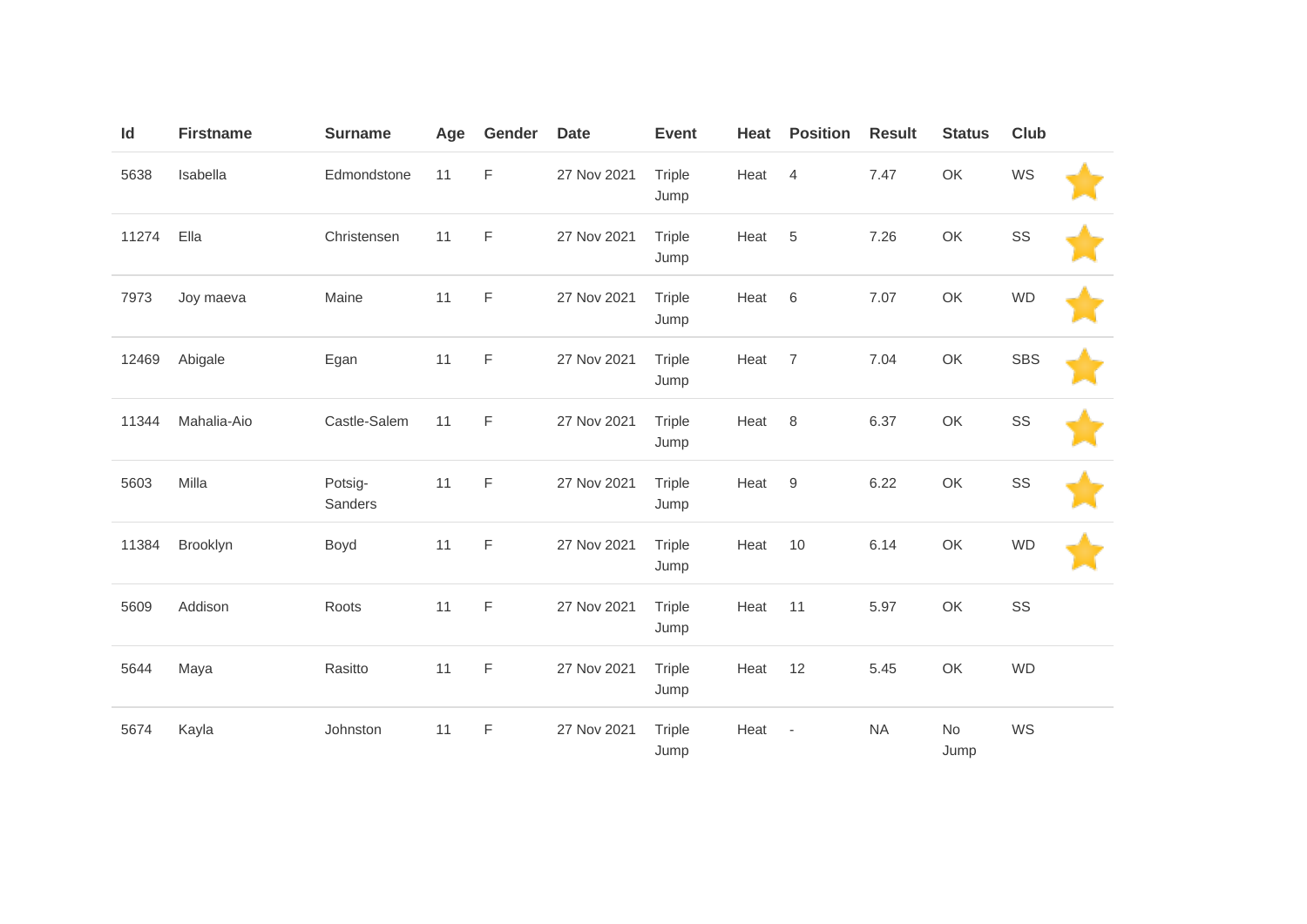| Id    | <b>Firstname</b> | <b>Surname</b> | Age | Gender      | <b>Date</b> | <b>Event</b>  | Heat | <b>Position</b>           | <b>Result</b> | <b>Status</b> | <b>Club</b> |  |
|-------|------------------|----------------|-----|-------------|-------------|---------------|------|---------------------------|---------------|---------------|-------------|--|
| 5725  | Annabelle        | Van Sprengel   | 12  | F           | 27 Nov 2021 | 1500m<br>Walk | Heat | $\mathbf{1}$              | 8:50.35       | OK            | <b>SBS</b>  |  |
| 11381 | Kylah            | Hansen         | 12  | F           | 27 Nov 2021 | 1500m<br>Walk | Heat | 2                         | 9:41.47       | OK            | <b>WD</b>   |  |
| 5816  | Kaycee           | Ibbotson       | 12  | $\mathsf F$ | 27 Nov 2021 | 1500m<br>Walk | Heat | $\mathfrak 3$             | 9:49.37       | OK            | <b>SBS</b>  |  |
| 5770  | Amberly hazel    | Smith          | 12  | F           | 27 Nov 2021 | 1500m<br>Walk | Heat | 4                         | 11:42.83      | OK            | <b>SBS</b>  |  |
| 12473 | Tung             | Lam            | 12  | $\mathsf F$ | 27 Nov 2021 | 1500m<br>Walk | Heat | 5                         | 12:48.69      | OK            | <b>SBS</b>  |  |
| 11358 | <b>Brielle</b>   | Dredge         | 12  | $\mathsf F$ | 27 Nov 2021 | 1500m<br>Walk | Heat | 6                         | 13:32.68      | OK            | <b>SBS</b>  |  |
| 5601  | <b>Baylee</b>    | Michel         | 12  | F           | 27 Nov 2021 | 1500m<br>Walk | Heat | $\overline{\phantom{a}}$  | 14:12.43      | <b>DSQ</b>    | <b>SBS</b>  |  |
| 8215  | Doris            | Garlett        | 12  | $\mathsf F$ | 27 Nov 2021 | 1500m<br>Walk | Heat | $\overline{\phantom{a}}$  | 12:41.54      | <b>DSQ</b>    | <b>WD</b>   |  |
| 5770  | Amberly hazel    | Smith          | 12  | $\mathsf F$ | 27 Nov 2021 | 200m          | Heat | $\mathbf{1}$              | 31.98         | OK            | <b>SBS</b>  |  |
| 5816  | Kaycee           | Ibbotson       | 12  | $\mathsf F$ | 27 Nov 2021 | 200m          | Heat | 2                         | 32.16         | OK            | <b>SBS</b>  |  |
| 11309 | Neve             | Taylor         | 12  | F           | 27 Nov 2021 | 200m          | Heat | $\ensuremath{\mathsf{3}}$ | 33.47         | OK            | <b>WD</b>   |  |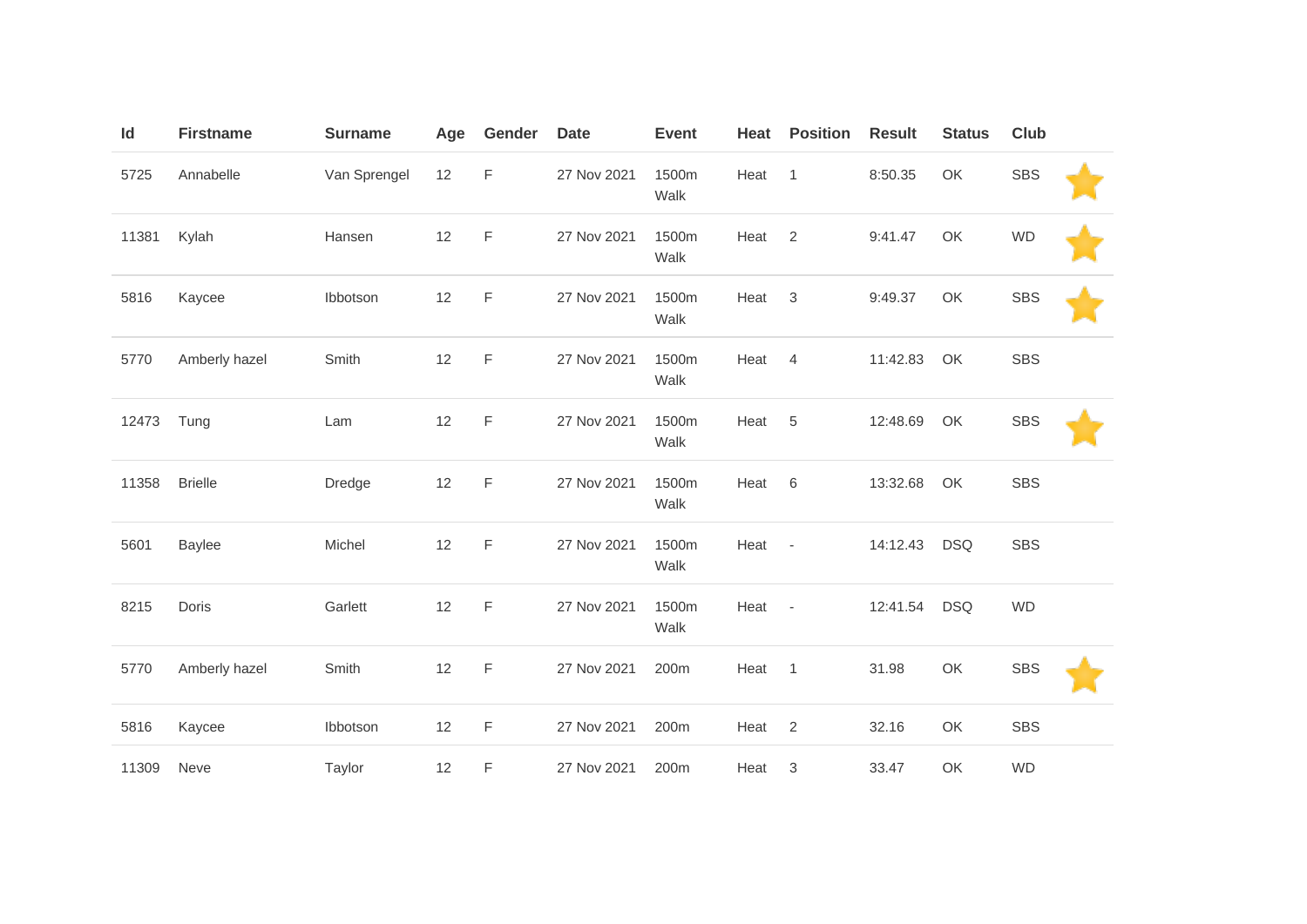| Id    | <b>Firstname</b> | <b>Surname</b> | Age | Gender | <b>Date</b> | <b>Event</b> | Heat | <b>Position</b> | <b>Result</b> | <b>Status</b> | <b>Club</b> |
|-------|------------------|----------------|-----|--------|-------------|--------------|------|-----------------|---------------|---------------|-------------|
| 2581  | Daisy            | Hingert        | 12  | F      | 27 Nov 2021 | 200m         | Heat | $\overline{4}$  | 33.99         | OK            | SS          |
| 5725  | Annabelle        | Van Sprengel   | 12  | F      | 27 Nov 2021 | 200m         | Heat | 5               | 34.55         | OK            | <b>SBS</b>  |
| 11381 | Kylah            | Hansen         | 12  | F      | 27 Nov 2021 | 200m         | Heat | 6               | 35.67         | OK            | <b>WD</b>   |
| 11378 | Mia              | Carter         | 12  | F      | 27 Nov 2021 | 200m         | Heat | $\overline{7}$  | 37.95         | OK            | SS          |
| 8215  | Doris            | Garlett        | 12  | F      | 27 Nov 2021 | 200m         | Heat | 8               | 39.71         | OK            | <b>WD</b>   |
| 5601  | <b>Baylee</b>    | Michel         | 12  | F      | 27 Nov 2021 | 200m         | Heat | 9               | 40.33         | OK            | <b>SBS</b>  |
| 11366 | Tashinta         | Clarke         | 12  | F      | 27 Nov 2021 | 200m         | Heat | 10              | 42.08         | OK            | <b>WD</b>   |
| 11316 | Larissa          | Achiek Luder   | 12  | F      | 27 Nov 2021 | 800m         | Heat | $\overline{1}$  | 2:49.20       | OK            | <b>WD</b>   |
| 5725  | Annabelle        | Van Sprengel   | 12  | F      | 27 Nov 2021 | 800m         | Heat | 2               | 2:57.25       | OK            | <b>SBS</b>  |
| 5816  | Kaycee           | Ibbotson       | 12  | F      | 27 Nov 2021 | 800m         | Heat | 3               | 3:09.95       | OK            | <b>SBS</b>  |
| 11381 | Kylah            | Hansen         | 12  | F      | 27 Nov 2021 | 800m         | Heat | 4               | 3:10.10       | OK            | <b>WD</b>   |
| 2581  | Daisy            | Hingert        | 12  | F      | 27 Nov 2021 | 800m         | Heat | 5               | 3:14.18       | OK            | SS          |
| 8215  | Doris            | Garlett        | 12  | F      | 27 Nov 2021 | 800m         | Heat | 6               | 3:39.85       | OK            | <b>WD</b>   |
| 11309 | Neve             | Taylor         | 12  | F      | 27 Nov 2021 | 800m         | Heat | $\overline{7}$  | 3:48.01       | OK            | <b>WD</b>   |
| 5770  | Amberly hazel    | Smith          | 12  | F      | 27 Nov 2021 | 800m         | Heat | 8               | 3:54.60       | OK            | <b>SBS</b>  |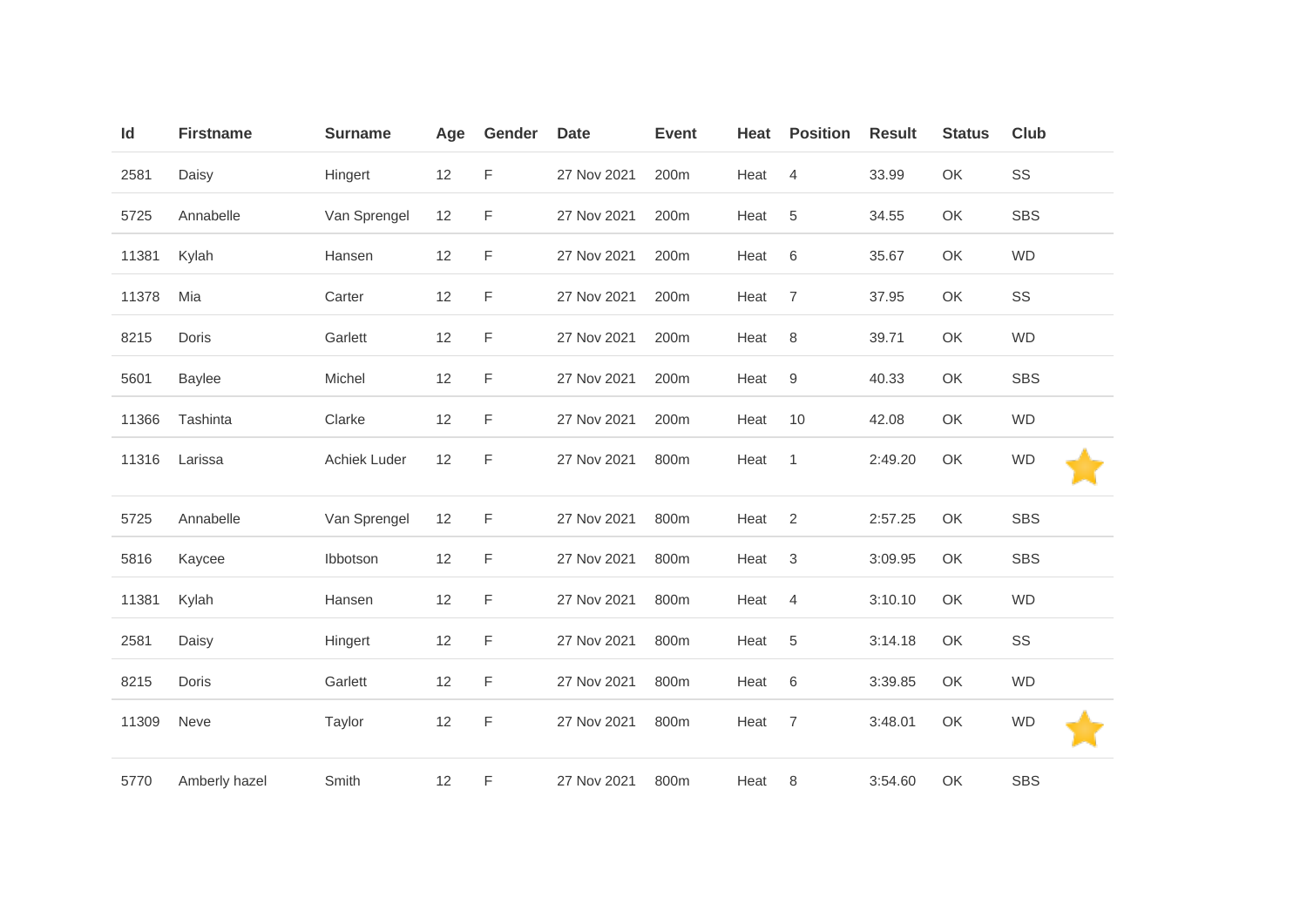| ld    | <b>Firstname</b> | <b>Surname</b> | Age | Gender      | <b>Date</b> | <b>Event</b>               | Heat              | <b>Position</b> | <b>Result</b> | <b>Status</b> | <b>Club</b> |  |
|-------|------------------|----------------|-----|-------------|-------------|----------------------------|-------------------|-----------------|---------------|---------------|-------------|--|
| 12473 | Tung             | Lam            | 12  | $\mathsf F$ | 27 Nov 2021 | 800m                       | Heat              | 9               | 3:55.46       | OK            | <b>SBS</b>  |  |
| 5601  | <b>Baylee</b>    | Michel         | 12  | F           | 27 Nov 2021 | 800m                       | Heat              | 10              | 3:55.86       | OK            | <b>SBS</b>  |  |
| 11366 | Tashinta         | Clarke         | 12  | F           | 27 Nov 2021 | 800m                       | Heat              | 11              | 5:15.95       | OK            | <b>WD</b>   |  |
| 11316 | Larissa          | Achiek Luder   | 12  | $\mathsf F$ | 27 Nov 2021 | 80 <sub>m</sub><br>Hurdles | Heat              | $\overline{1}$  | 16.36         | OK            | <b>WD</b>   |  |
| 11381 | Kylah            | Hansen         | 12  | F           | 27 Nov 2021 | 80 <sub>m</sub><br>Hurdles | Heat <sub>2</sub> |                 | 17.38         | OK            | <b>WD</b>   |  |
| 5725  | Annabelle        | Van Sprengel   | 12  | F           | 27 Nov 2021 | 80 <sub>m</sub><br>Hurdles | Heat              | $\mathbf{3}$    | 17.65         | OK            | <b>SBS</b>  |  |
| 2581  | Daisy            | Hingert        | 12  | F           | 27 Nov 2021 | 80 <sub>m</sub><br>Hurdles | Heat              | $\overline{4}$  | 17.73         | OK            | SS          |  |
| 5816  | Kaycee           | Ibbotson       | 12  | F           | 27 Nov 2021 | 80 <sub>m</sub><br>Hurdles | Heat              | 5               | 18.56         | OK            | <b>SBS</b>  |  |
| 11378 | Mia              | Carter         | 12  | F           | 27 Nov 2021 | 80 <sub>m</sub><br>Hurdles | Heat              | $6\,$           | 18.89         | OK            | SS          |  |
| 11358 | <b>Brielle</b>   | Dredge         | 12  | $\mathsf F$ | 27 Nov 2021 | 80 <sub>m</sub><br>Hurdles | Heat              | $\overline{7}$  | 19.84         | OK            | <b>SBS</b>  |  |
| 8215  | Doris            | Garlett        | 12  | $\mathsf F$ | 27 Nov 2021 | 80 <sub>m</sub><br>Hurdles | Heat              | 8               | 20.02         | OK            | <b>WD</b>   |  |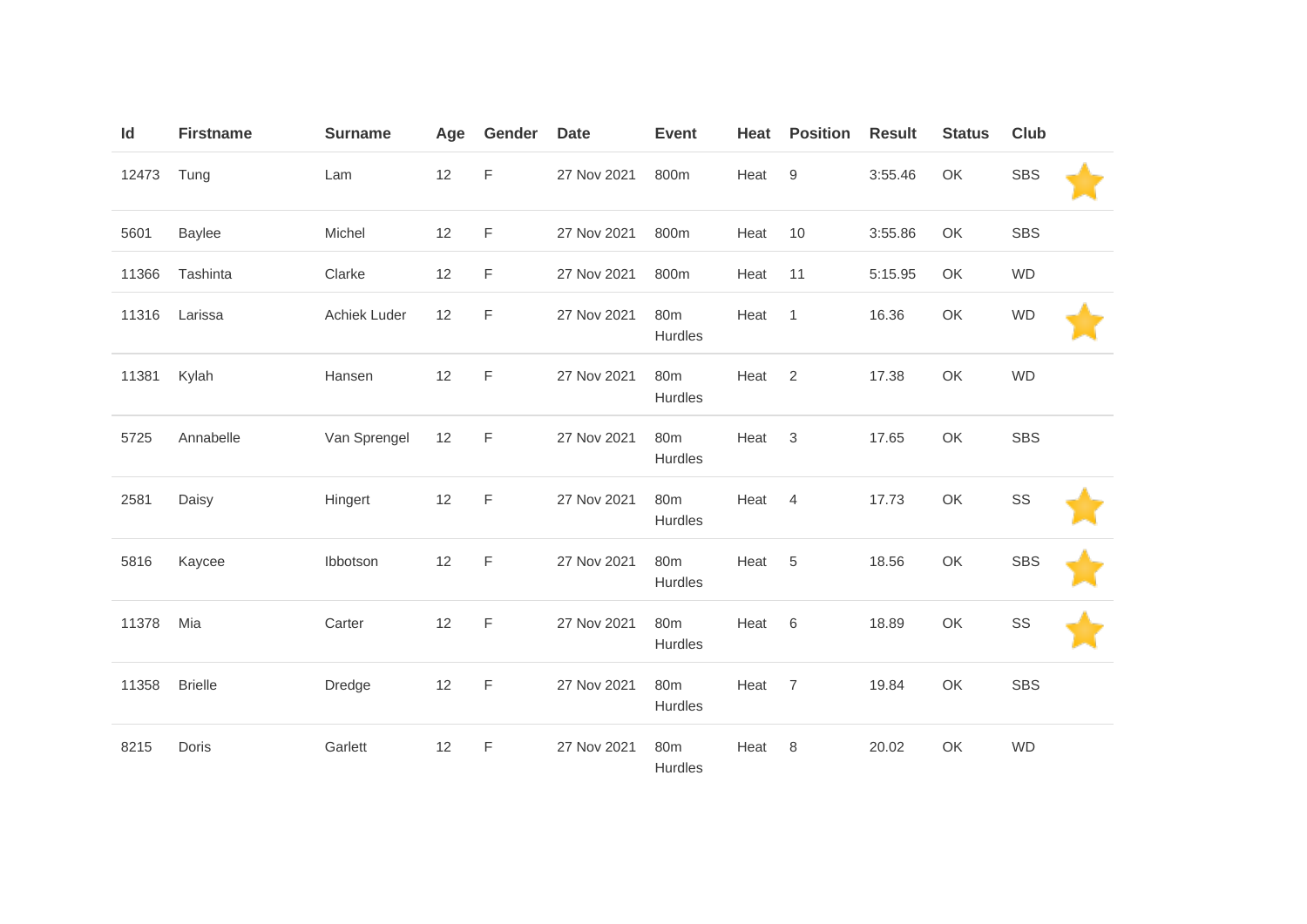| $\mathsf{Id}$ | <b>Firstname</b> | <b>Surname</b> | Age | Gender      | <b>Date</b> | <b>Event</b>               | Heat | <b>Position</b>  | <b>Result</b> | <b>Status</b> | <b>Club</b> |
|---------------|------------------|----------------|-----|-------------|-------------|----------------------------|------|------------------|---------------|---------------|-------------|
| 12473         | Tung             | Lam            | 12  | $\mathsf F$ | 27 Nov 2021 | 80m<br>Hurdles             | Heat | $\boldsymbol{9}$ | 20.11         | OK            | <b>SBS</b>  |
| 5770          | Amberly hazel    | Smith          | 12  | F           | 27 Nov 2021 | 80 <sub>m</sub><br>Hurdles | Heat | 10               | 20.91         | OK            | <b>SBS</b>  |
| 5601          | <b>Baylee</b>    | Michel         | 12  | F           | 27 Nov 2021 | 80 <sub>m</sub><br>Hurdles | Heat | 11               | 21.43         | OK            | <b>SBS</b>  |
| 5725          | Annabelle        | Van Sprengel   | 12  | F           | 27 Nov 2021 | Javelin                    | Heat | $\overline{1}$   | 14.39         | OK            | <b>SBS</b>  |
| 11316         | Larissa          | Achiek Luder   | 12  | $\mathsf F$ | 27 Nov 2021 | Javelin                    | Heat | 2                | 13.00         | OK            | <b>WD</b>   |
| 5770          | Amberly hazel    | Smith          | 12  | F           | 27 Nov 2021 | Javelin                    | Heat | 3                | 12.62         | OK            | <b>SBS</b>  |
| 5601          | <b>Baylee</b>    | Michel         | 12  | F           | 27 Nov 2021 | Javelin                    | Heat | 4                | 11.13         | OK            | <b>SBS</b>  |
| 5816          | Kaycee           | Ibbotson       | 12  | $\mathsf F$ | 27 Nov 2021 | Javelin                    | Heat | 5                | 11.07         | OK            | <b>SBS</b>  |
| 11358         | <b>Brielle</b>   | Dredge         | 12  | F           | 27 Nov 2021 | Javelin                    | Heat | 6                | 10.26         | OK            | <b>SBS</b>  |
| 11381         | Kylah            | Hansen         | 12  | F           | 27 Nov 2021 | Javelin                    | Heat | $\overline{7}$   | 9.49          | OK            | <b>WD</b>   |
| 11366         | Tashinta         | Clarke         | 12  | F           | 27 Nov 2021 | Javelin                    | Heat | 8                | 8.41          | OK            | <b>WD</b>   |
| 12473         | Tung             | Lam            | 12  | F           | 27 Nov 2021 | Javelin                    | Heat | $\boldsymbol{9}$ | 8.22          | OK            | <b>SBS</b>  |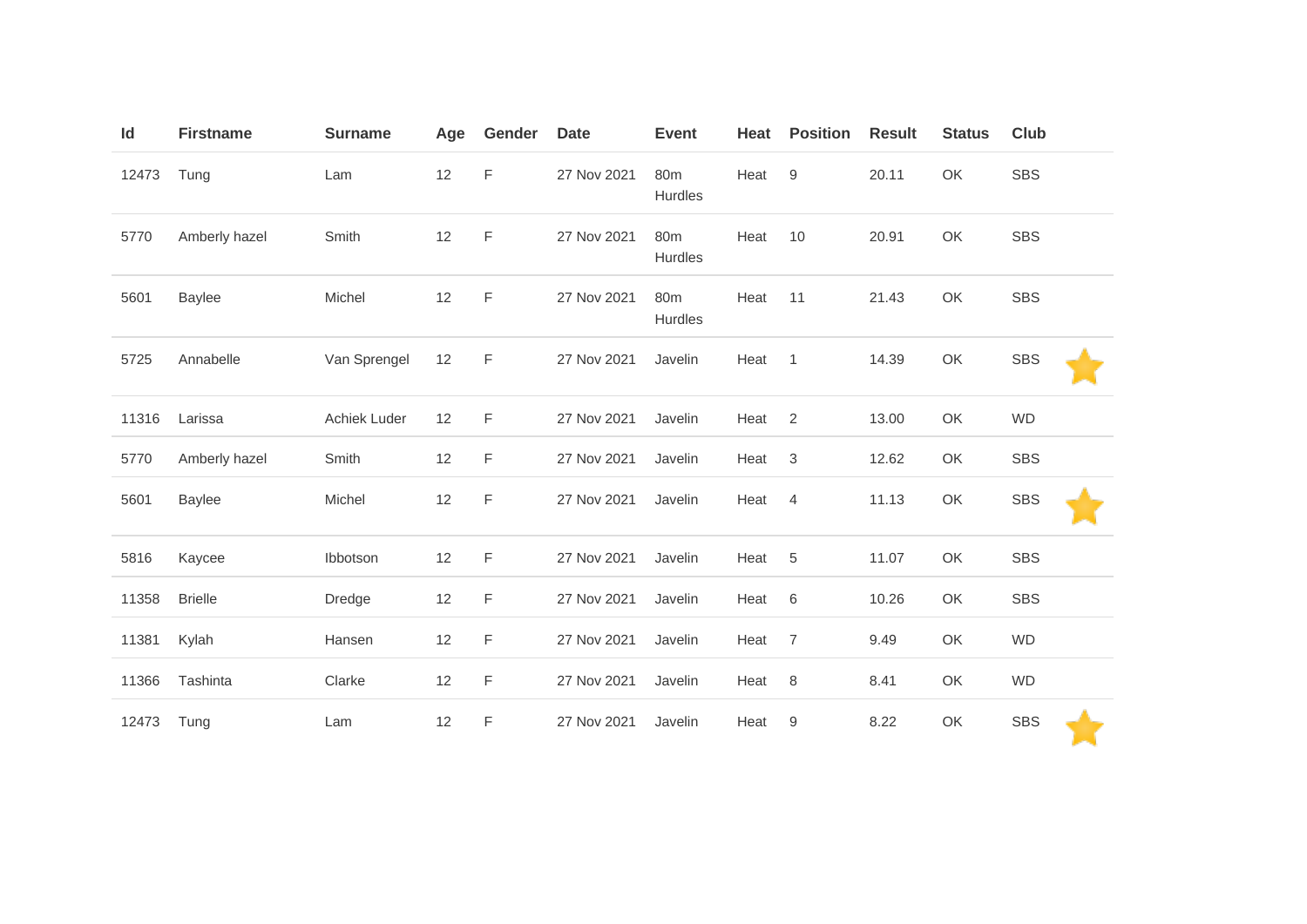| ld    | <b>Firstname</b> | <b>Surname</b> | Age | Gender | <b>Date</b> | <b>Event</b> | Heat | <b>Position</b> | <b>Result</b> | <b>Status</b> | Club       |  |
|-------|------------------|----------------|-----|--------|-------------|--------------|------|-----------------|---------------|---------------|------------|--|
| 11309 | Neve             | Taylor         | 12  | F      | 27 Nov 2021 | Javelin      | Heat | 10              | 7.90          | OK            | <b>WD</b>  |  |
| 8215  | Doris            | Garlett        | 12  | F      | 27 Nov 2021 | Javelin      | Heat | 11              | 7.67          | OK            | <b>WD</b>  |  |
| 2581  | Daisy            | Hingert        | 12  | F      | 27 Nov 2021 | Javelin      | Heat | 12              | 7.06          | OK            | SS         |  |
| 5725  | Annabelle        | Van Sprengel   | 12  | F      | 27 Nov 2021 | Shot 2kg     | Heat | $\overline{1}$  | 8.62          | OK            | <b>SBS</b> |  |
| 11316 | Larissa          | Achiek Luder   | 12  | F      | 27 Nov 2021 | Shot 2kg     | Heat | $\overline{2}$  | 7.29          | OK            | <b>WD</b>  |  |
| 2581  | Daisy            | Hingert        | 12  | F      | 27 Nov 2021 | Shot 2kg     | Heat | $\mathbf{3}$    | 6.74          | OK            | SS         |  |
| 5816  | Kaycee           | Ibbotson       | 12  | F      | 27 Nov 2021 | Shot 2kg     | Heat | 4               | 6.35          | OK            | <b>SBS</b> |  |
| 5770  | Amberly hazel    | Smith          | 12  | F      | 27 Nov 2021 | Shot 2kg     | Heat | 5               | 6.09          | OK            | <b>SBS</b> |  |
| 5601  | <b>Baylee</b>    | Michel         | 12  | F      | 27 Nov 2021 | Shot 2kg     | Heat | 6               | 5.73          | OK            | <b>SBS</b> |  |
| 11309 | Neve             | Taylor         | 12  | F      | 27 Nov 2021 | Shot 2kg     | Heat | $\overline{7}$  | 5.63          | OK            | <b>WD</b>  |  |
| 11381 | Kylah            | Hansen         | 12  | F      | 27 Nov 2021 | Shot 2kg     | Heat | 8               | 4.86          | OK            | <b>WD</b>  |  |
| 5683  | Shaleah          | Drage          | 12  | F      | 27 Nov 2021 | Shot 2kg     | Heat | 9               | 4.83          | OK            | WS         |  |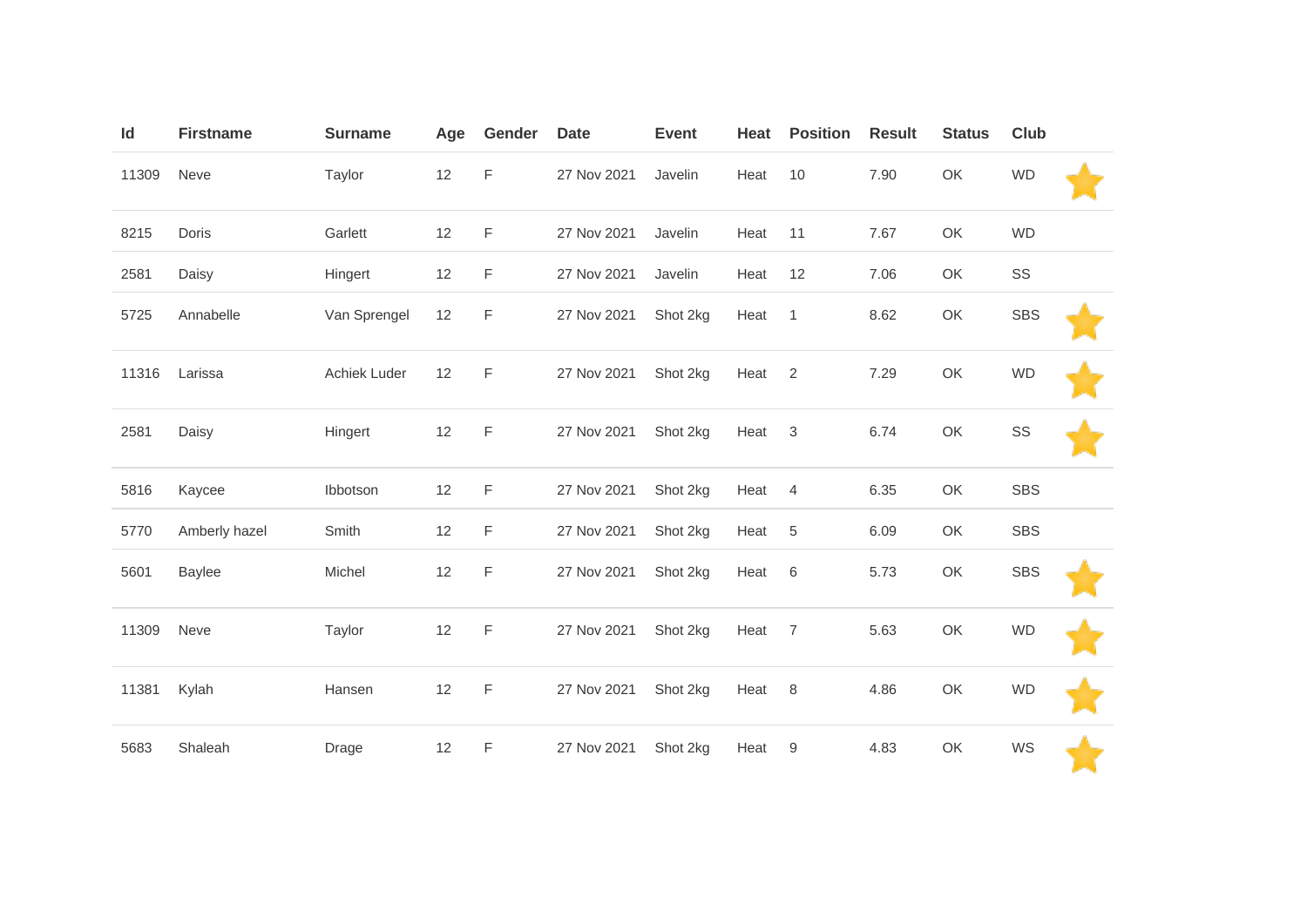| Id    | <b>Firstname</b> | <b>Surname</b> | Age | Gender      | <b>Date</b> | <b>Event</b>          | Heat | <b>Position</b> | <b>Result</b> | <b>Status</b> | Club       |  |
|-------|------------------|----------------|-----|-------------|-------------|-----------------------|------|-----------------|---------------|---------------|------------|--|
| 11378 | Mia              | Carter         | 12  | F           | 27 Nov 2021 | Shot 2kg              | Heat | 10              | 4.66          | OK            | SS         |  |
| 12448 | Amber            | Montgomery     | 12  | F           | 27 Nov 2021 | Shot 2kg              | Heat | 11              | 4.33          | OK            | <b>WD</b>  |  |
| 8215  | Doris            | Garlett        | 12  | F           | 27 Nov 2021 | Shot 2kg              | Heat | 12              | 4.16          | OK            | <b>WD</b>  |  |
| 12473 | Tung             | Lam            | 12  | F           | 27 Nov 2021 | Shot 2kg              | Heat | 13              | 3.94          | OK            | <b>SBS</b> |  |
| 5816  | Kaycee           | Ibbotson       | 12  | $\mathsf F$ | 27 Nov 2021 | <b>Triple</b><br>Jump | Heat | $\overline{1}$  | 8.52          | OK            | <b>SBS</b> |  |
| 11316 | Larissa          | Achiek Luder   | 12  | $\mathsf F$ | 27 Nov 2021 | <b>Triple</b><br>Jump | Heat | 2               | 8.48          | OK            | <b>WD</b>  |  |
| 5725  | Annabelle        | Van Sprengel   | 12  | F           | 27 Nov 2021 | <b>Triple</b><br>Jump | Heat | $\mathbf{3}$    | 8.29          | OK            | <b>SBS</b> |  |
| 2581  | Daisy            | Hingert        | 12  | $\mathsf F$ | 27 Nov 2021 | <b>Triple</b><br>Jump | Heat | 4               | 8.28          | OK            | SS         |  |
| 5770  | Amberly hazel    | Smith          | 12  | F           | 27 Nov 2021 | Triple<br>Jump        | Heat | 5               | 8.09          | OK            | <b>SBS</b> |  |
| 11381 | Kylah            | Hansen         | 12  | F           | 27 Nov 2021 | Triple<br>Jump        | Heat | 6               | 7.59          | OK            | <b>WD</b>  |  |
| 11378 | Mia              | Carter         | 12  | F           | 27 Nov 2021 | Triple<br>Jump        | Heat | $\overline{7}$  | 7.18          | OK            | SS         |  |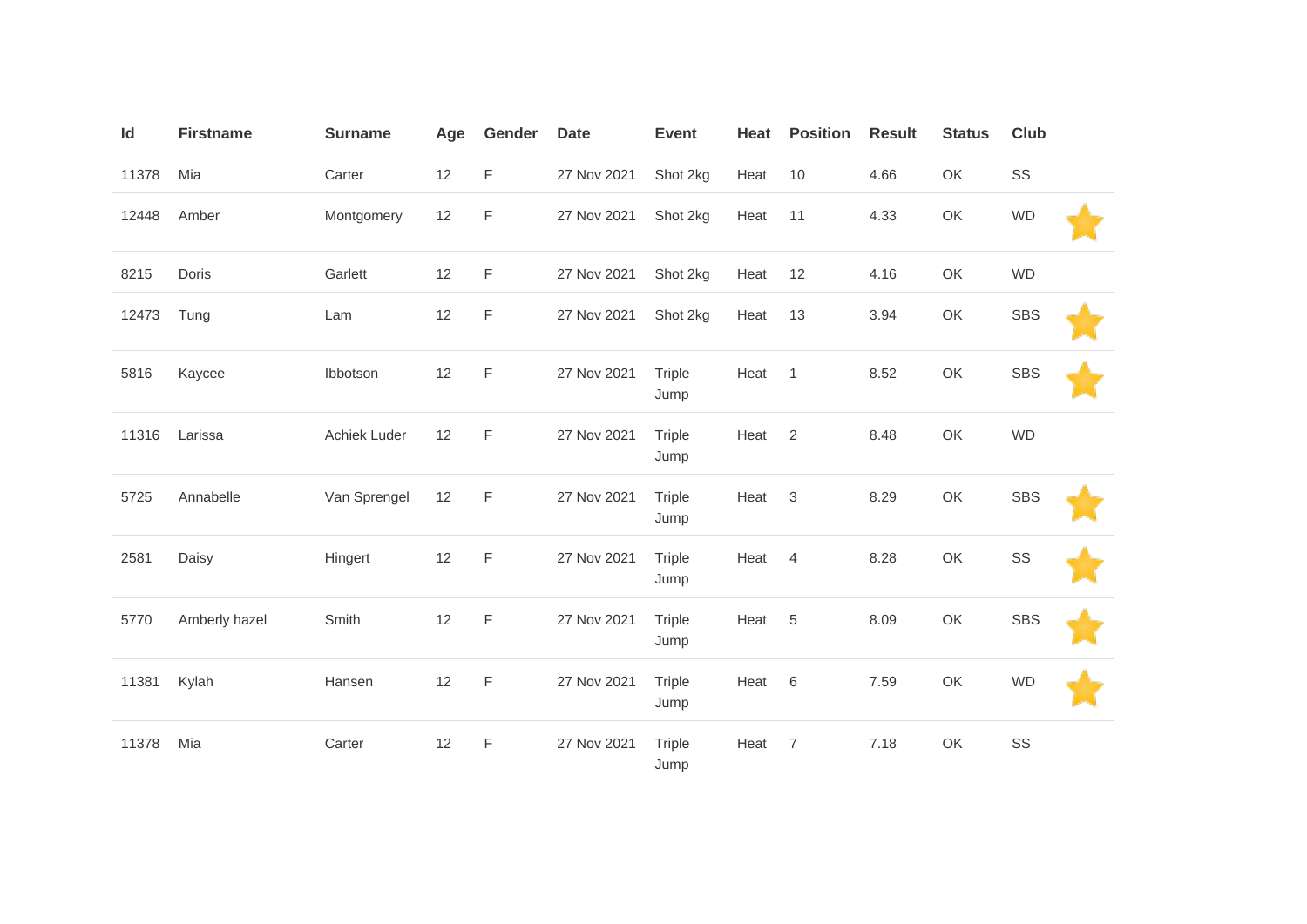| Id    | <b>Firstname</b> | <b>Surname</b> | Age | Gender      | <b>Date</b> | <b>Event</b>   | Heat | <b>Position</b>          | <b>Result</b> | <b>Status</b> | <b>Club</b> |
|-------|------------------|----------------|-----|-------------|-------------|----------------|------|--------------------------|---------------|---------------|-------------|
| 11309 | Neve             | Taylor         | 12  | F           | 27 Nov 2021 | Triple<br>Jump | Heat | 8                        | 6.94          | OK            | <b>WD</b>   |
| 12473 | Tung             | Lam            | 12  | F           | 27 Nov 2021 | Triple<br>Jump | Heat | 9                        | 6.23          | OK            | <b>SBS</b>  |
| 5601  | <b>Baylee</b>    | Michel         | 12  | $\mathsf F$ | 27 Nov 2021 | Triple<br>Jump | Heat | $\overline{\phantom{a}}$ | <b>NA</b>     | No<br>Jump    | <b>SBS</b>  |
| 8215  | Doris            | Garlett        | 12  | $\mathsf F$ | 27 Nov 2021 | Triple<br>Jump | Heat | $\sim$                   | <b>NA</b>     | No<br>Jump    | <b>WD</b>   |
| 5627  | Chelsey          | Ireland        | 13  | $\mathsf F$ | 27 Nov 2021 | 1500m<br>Walk  | Heat | $\overline{1}$           | 8:38.21       | OK            | WS          |
| 5747  | Gracie           | Dabala         | 13  | $\mathsf F$ | 27 Nov 2021 | 1500m<br>Walk  | Heat | $\overline{2}$           | 9:37.80       | OK            | SS          |
| 7980  | Filipa           | Svilicic       | 13  | F           | 27 Nov 2021 | 1500m<br>Walk  | Heat | 3                        | 13:32.53      | OK            | <b>SBS</b>  |
| 5747  | Gracie           | Dabala         | 13  | $\mathsf F$ | 27 Nov 2021 | 200m           | Heat | $\overline{1}$           | 33.46         | OK            | SS          |
| 5627  | Chelsey          | Ireland        | 13  | F           | 27 Nov 2021 | 200m           | Heat | 2                        | 34.89         | OK            | WS          |
| 7980  | Filipa           | Svilicic       | 13  | F           | 27 Nov 2021 | 200m           | Heat | $\mathsf 3$              | 37.06         | OK            | <b>SBS</b>  |
| 5762  | Chloe            | Young          | 13  | F           | 27 Nov 2021 | 200m           | Heat | $\overline{4}$           | 38.63         | OK            | <b>SBS</b>  |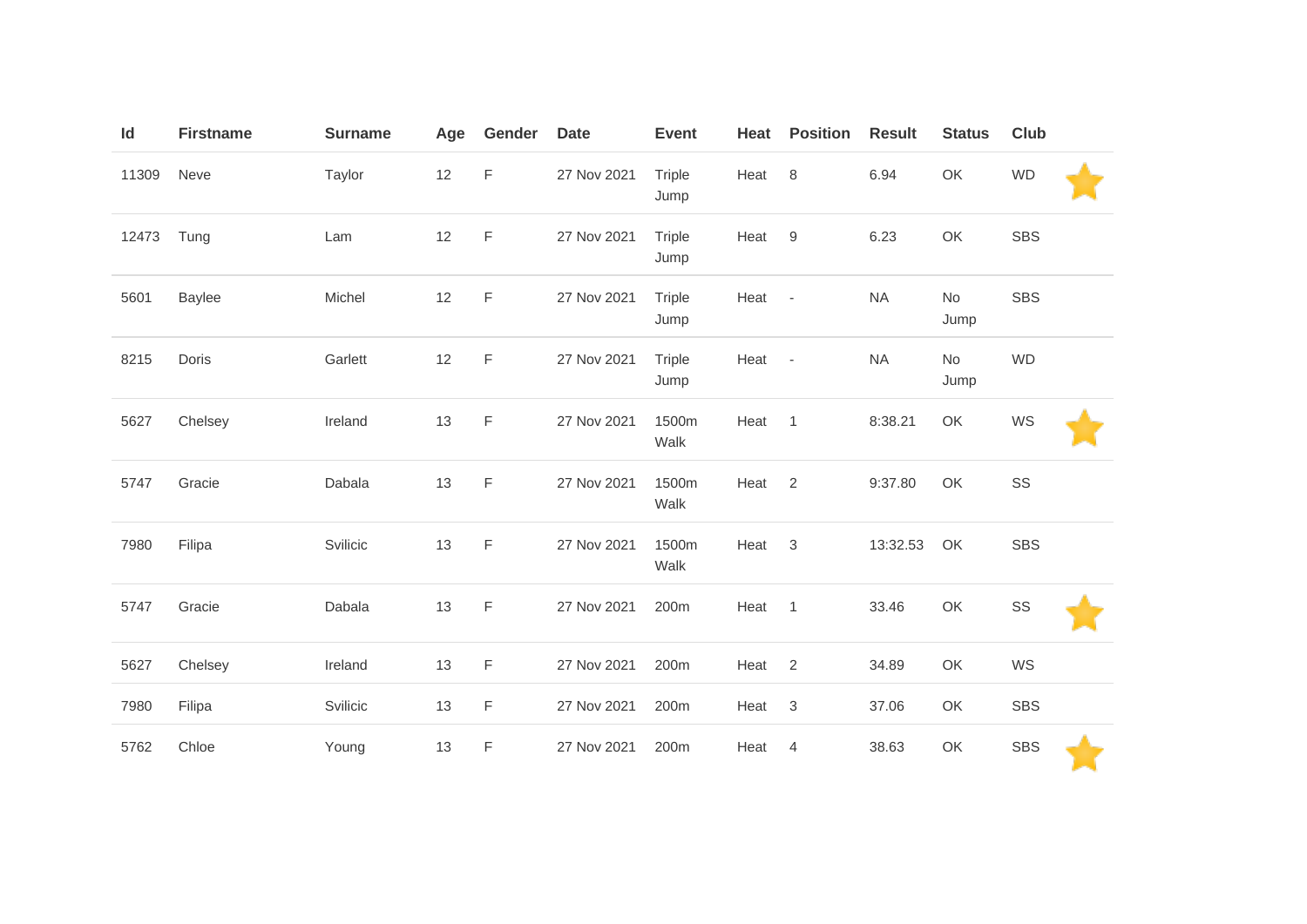| Id   | <b>Firstname</b> | <b>Surname</b> | Age | Gender | <b>Date</b> | <b>Event</b>               | Heat | <b>Position</b> | <b>Result</b> | <b>Status</b> | Club       |
|------|------------------|----------------|-----|--------|-------------|----------------------------|------|-----------------|---------------|---------------|------------|
| 5627 | Chelsey          | Ireland        | 13  | F      | 27 Nov 2021 | 800m                       | Heat | $\overline{1}$  | 3:09.87       | OK            | WS         |
| 5747 | Gracie           | Dabala         | 13  | F      | 27 Nov 2021 | 800m                       | Heat | 2               | 3:15.53       | OK            | SS         |
| 7980 | Filipa           | Svilicic       | 13  | F      | 27 Nov 2021 | 800m                       | Heat | $\mathbf{3}$    | 3:28.99       | OK            | <b>SBS</b> |
| 5776 | Lily             | Aquilina       | 13  | F      | 27 Nov 2021 | 800m                       | Heat | $\overline{4}$  | 3:44.17       | OK            | SS         |
| 5762 | Chloe            | Young          | 13  | F      | 27 Nov 2021 | 800m                       | Heat | $5\phantom{.0}$ | 3:51.50       | OK            | <b>SBS</b> |
| 5627 | Chelsey          | Ireland        | 13  | F      | 27 Nov 2021 | 80m<br>Hurdles             | Heat | $\overline{1}$  | 18.89         | OK            | WS         |
| 5747 | Gracie           | Dabala         | 13  | F      | 27 Nov 2021 | 80 <sub>m</sub><br>Hurdles | Heat | 2               | 21.36         | OK            | SS         |
| 7980 | Filipa           | Svilicic       | 13  | F      | 27 Nov 2021 | Javelin                    | Heat | $\overline{1}$  | 18.33         | OK            | <b>SBS</b> |
| 5747 | Gracie           | Dabala         | 13  | F      | 27 Nov 2021 | Javelin                    | Heat | $\overline{2}$  | 17.91         | OK            | SS         |
| 5627 | Chelsey          | Ireland        | 13  | F      | 27 Nov 2021 | Javelin                    | Heat | 3               | 13.94         | OK            | WS         |
| 5762 | Chloe            | Young          | 13  | F      | 27 Nov 2021 | Javelin                    | Heat | $\overline{4}$  | 12.16         | OK            | <b>SBS</b> |
| 5776 | Lily             | Aquilina       | 13  | F      | 27 Nov 2021 | Javelin                    | Heat | $\overline{5}$  | 9.48          | OK            | SS         |
| 7980 | Filipa           | Svilicic       | 13  | F      | 27 Nov 2021 | Shot 3kg                   | Heat | $\overline{1}$  | 8.25          | OK            | <b>SBS</b> |
| 5627 | Chelsey          | Ireland        | 13  | F      | 27 Nov 2021 | Shot 3kg                   | Heat | 2               | 6.68          | OK            | WS         |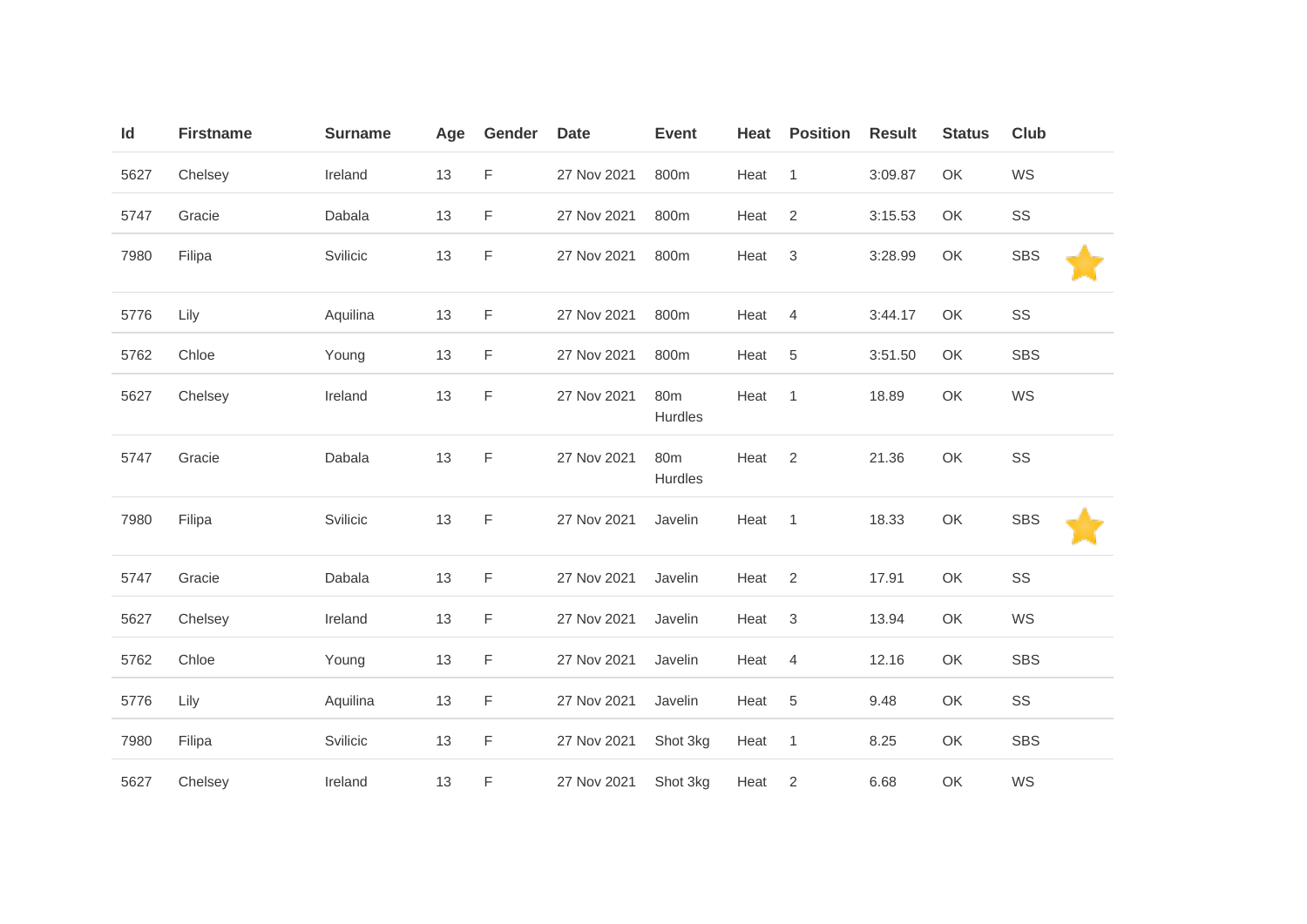| Id   | <b>Firstname</b> | <b>Surname</b> | Age | Gender      | <b>Date</b> | <b>Event</b>          | Heat | <b>Position</b>           | <b>Result</b> | <b>Status</b> | Club       |  |
|------|------------------|----------------|-----|-------------|-------------|-----------------------|------|---------------------------|---------------|---------------|------------|--|
| 5747 | Gracie           | Dabala         | 13  | F           | 27 Nov 2021 | Shot 3kg              | Heat | $\mathsf 3$               | 5.50          | OK            | SS         |  |
| 5762 | Chloe            | Young          | 13  | F           | 27 Nov 2021 | Shot 3kg              | Heat | 4                         | 4.57          | OK            | <b>SBS</b> |  |
| 5776 | Lily             | Aquilina       | 13  | F           | 27 Nov 2021 | Shot 3kg              | Heat | 5                         | 3.75          | OK            | SS         |  |
| 5627 | Chelsey          | Ireland        | 13  | F           | 27 Nov 2021 | <b>Triple</b><br>Jump | Heat | $\overline{1}$            | 8.32          | OK            | WS         |  |
| 7980 | Filipa           | Svilicic       | 13  | F           | 27 Nov 2021 | <b>Triple</b><br>Jump | Heat | $\sqrt{2}$                | 8.29          | OK            | <b>SBS</b> |  |
| 5747 | Gracie           | Dabala         | 13  | F           | 27 Nov 2021 | <b>Triple</b><br>Jump | Heat | $\mathbf{3}$              | 7.04          | OK            | SS         |  |
| 5762 | Chloe            | Young          | 13  | F           | 27 Nov 2021 | Triple<br>Jump        | Heat | 4                         | 6.61          | OK            | <b>SBS</b> |  |
| 5607 | Kaytee           | <b>Bogaers</b> | 14  | F           | 27 Nov 2021 | 1500m<br>Walk         | Heat | $\overline{1}$            | 7:46.81       | OK            | SS         |  |
| 5721 | Madeleine Kirra  | Svilicic       | 14  | $\mathsf F$ | 27 Nov 2021 | 1500m<br>Walk         | Heat | $\sqrt{2}$                | 14:12.26      | OK            | <b>SBS</b> |  |
| 1554 | Jasmine          | Smedley        | 14  | F           | 27 Nov 2021 | 200m                  | Heat | $\overline{1}$            | 30.53         | OK            | SS         |  |
| 5684 | Ella             | Drage          | 14  | F           | 27 Nov 2021 | 200m                  | Heat | $\overline{2}$            | 30.54         | OK            | WS         |  |
| 5656 | Evie             | Hilditch       | 14  | F           | 27 Nov 2021 | 200m                  | Heat | $\ensuremath{\mathsf{3}}$ | 32.21         | OK            | SS         |  |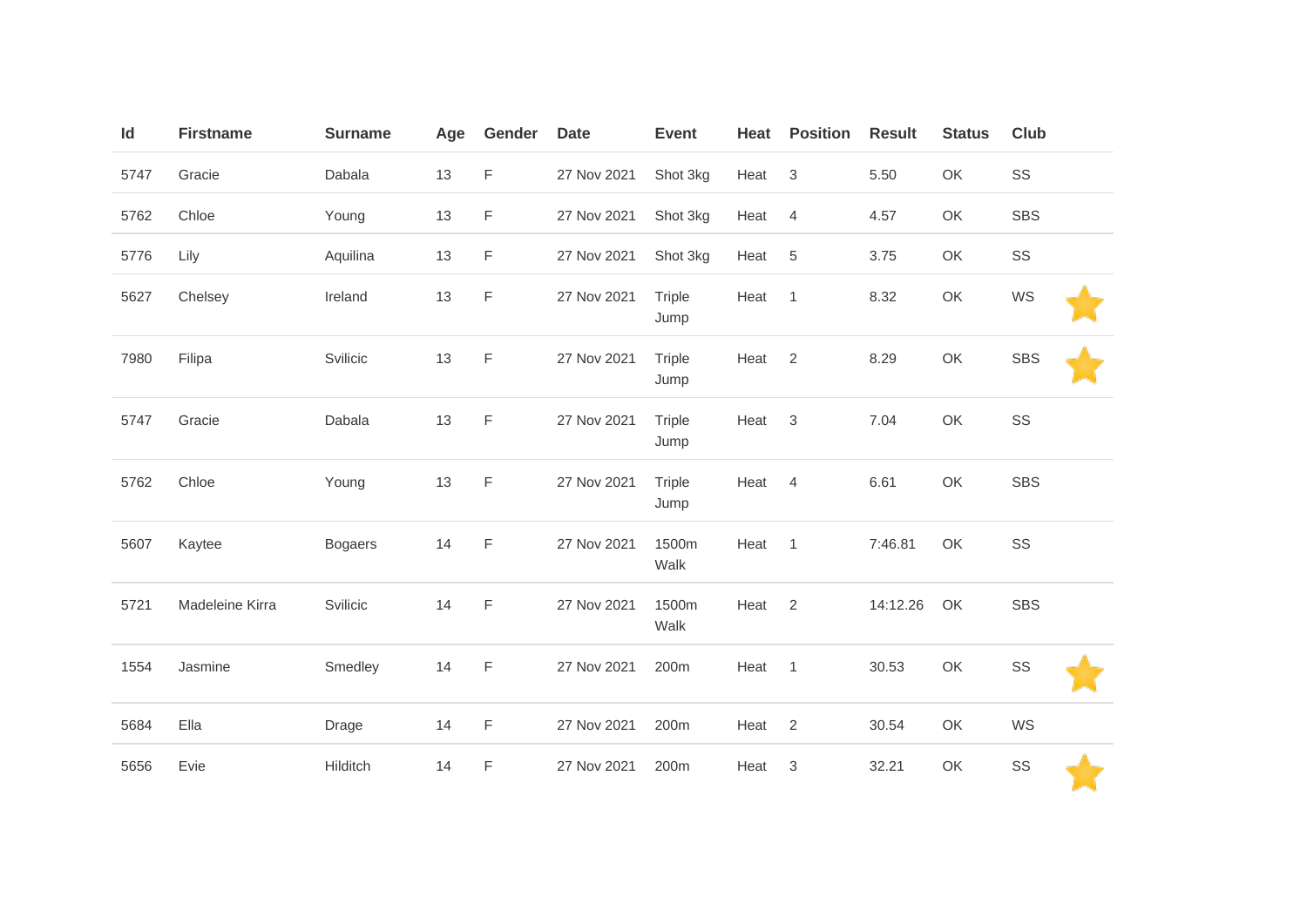| Id    | <b>Firstname</b> | <b>Surname</b> | Age | Gender | <b>Date</b> | <b>Event</b>               | Heat | <b>Position</b> | <b>Result</b> | <b>Status</b> | Club       |
|-------|------------------|----------------|-----|--------|-------------|----------------------------|------|-----------------|---------------|---------------|------------|
| 11269 | Hayley           | Roach          | 14  | F      | 27 Nov 2021 | 200m                       | Heat | $\overline{4}$  | 32.22         | OK            | <b>SBS</b> |
| 5721  | Madeleine Kirra  | Svilicic       | 14  | F      | 27 Nov 2021 | 200m                       | Heat | 5               | 33.85         | OK            | <b>SBS</b> |
| 5834  | Summer           | Revill         | 14  | F      | 27 Nov 2021 | 200m                       | Heat | 6               | 36.13         | OK            | WS         |
| 5607  | Kaytee           | <b>Bogaers</b> | 14  | F      | 27 Nov 2021 | 200m                       | Heat | $\overline{7}$  | 37.58         | OK            | SS         |
| 1536  | Katy             | Thomsen        | 14  | F      | 27 Nov 2021 | 800m                       | Heat | $\overline{1}$  | 2:53.34       | OK            | SS         |
| 11269 | Hayley           | Roach          | 14  | F      | 27 Nov 2021 | 800m                       | Heat | 2               | 2:56.26       | OK            | <b>SBS</b> |
| 5607  | Kaytee           | <b>Bogaers</b> | 14  | F      | 27 Nov 2021 | 800m                       | Heat | 3               | 3:12.88       | OK            | SS         |
| 1554  | Jasmine          | Smedley        | 14  | F      | 27 Nov 2021 | 800m                       | Heat | $\overline{4}$  | 3:13.60       | OK            | SS         |
| 5721  | Madeleine Kirra  | Svilicic       | 14  | F      | 27 Nov 2021 | 800m                       | Heat | 5               | 3:29.04       | OK            | <b>SBS</b> |
| 5684  | Ella             | <b>Drage</b>   | 14  | F      | 27 Nov 2021 | 800m                       | Heat | 6               | 3:47.10       | OK            | WS         |
| 5834  | Summer           | Revill         | 14  | F      | 27 Nov 2021 | 800m                       | Heat | $\overline{7}$  | 3:47.82       | OK            | WS         |
| 5656  | Evie             | Hilditch       | 14  | F      | 27 Nov 2021 | 80 <sub>m</sub><br>Hurdles | Heat | $\overline{1}$  | 14.66         | OK            | SS         |
| 5684  | Ella             | Drage          | 14  | F      | 27 Nov 2021 | 80 <sub>m</sub><br>Hurdles | Heat | 2               | 14.97         | OK            | WS         |
| 1536  | Katy             | Thomsen        | 14  | F      | 27 Nov 2021 | 80 <sub>m</sub><br>Hurdles | Heat | 3               | 16.12         | OK            | SS         |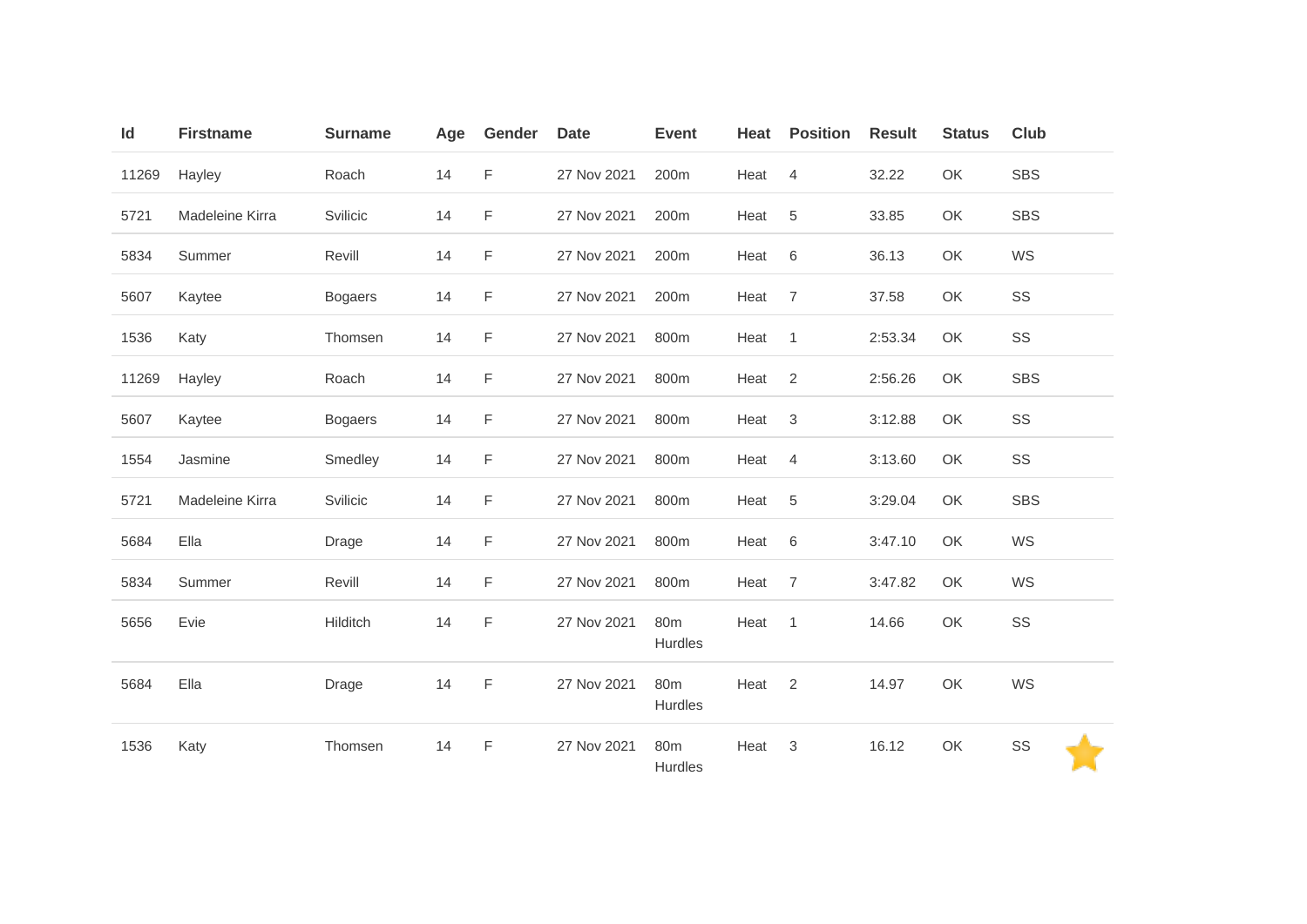| Id    | <b>Firstname</b> | <b>Surname</b> | Age | Gender      | <b>Date</b> | <b>Event</b>   | Heat | <b>Position</b> | <b>Result</b> | <b>Status</b> | <b>Club</b> |
|-------|------------------|----------------|-----|-------------|-------------|----------------|------|-----------------|---------------|---------------|-------------|
| 5721  | Madeleine Kirra  | Svilicic       | 14  | $\mathsf F$ | 27 Nov 2021 | 80m<br>Hurdles | Heat | $\overline{4}$  | 16.99         | OK            | <b>SBS</b>  |
| 11269 | Hayley           | Roach          | 14  | $\mathsf F$ | 27 Nov 2021 | 80m<br>Hurdles | Heat | 5               | 17.98         | OK            | <b>SBS</b>  |
| 5834  | Summer           | Revill         | 14  | F           | 27 Nov 2021 | 80m<br>Hurdles | Heat | 6               | 20.17         | OK            | WS          |
| 1554  | Jasmine          | Smedley        | 14  | $\mathsf F$ | 27 Nov 2021 | 80m<br>Hurdles | Heat | $\overline{7}$  | 20.33         | OK            | SS          |
| 5607  | Kaytee           | <b>Bogaers</b> | 14  | $\mathsf F$ | 27 Nov 2021 | 80m<br>Hurdles | Heat | $\overline{7}$  | 20.33         | OK            | SS          |
| 5656  | Evie             | Hilditch       | 14  | $\mathsf F$ | 27 Nov 2021 | Javelin        | Heat | $\mathbf{1}$    | 29.92         | OK            | SS          |
| 5721  | Madeleine Kirra  | Svilicic       | 14  | $\mathsf F$ | 27 Nov 2021 | Javelin        | Heat | 2               | 21.00         | OK            | <b>SBS</b>  |
| 5607  | Kaytee           | <b>Bogaers</b> | 14  | F           | 27 Nov 2021 | Javelin        | Heat | 3               | 15.49         | OK            | SS          |
| 11279 | Sophie           | White          | 14  | $\mathsf F$ | 27 Nov 2021 | Javelin        | Heat | 4               | 13.63         | OK            | SS          |
| 5834  | Summer           | Revill         | 14  | F           | 27 Nov 2021 | Javelin        | Heat | 5               | 11.79         | OK            | WS          |
| 1536  | Katy             | Thomsen        | 14  | $\mathsf F$ | 27 Nov 2021 | Javelin        | Heat | $\,6\,$         | 11.73         | OK            | SS          |
| 5684  | Ella             | Drage          | 14  | F           | 27 Nov 2021 | Javelin        | Heat | $\overline{7}$  | 11.57         | OK            | WS          |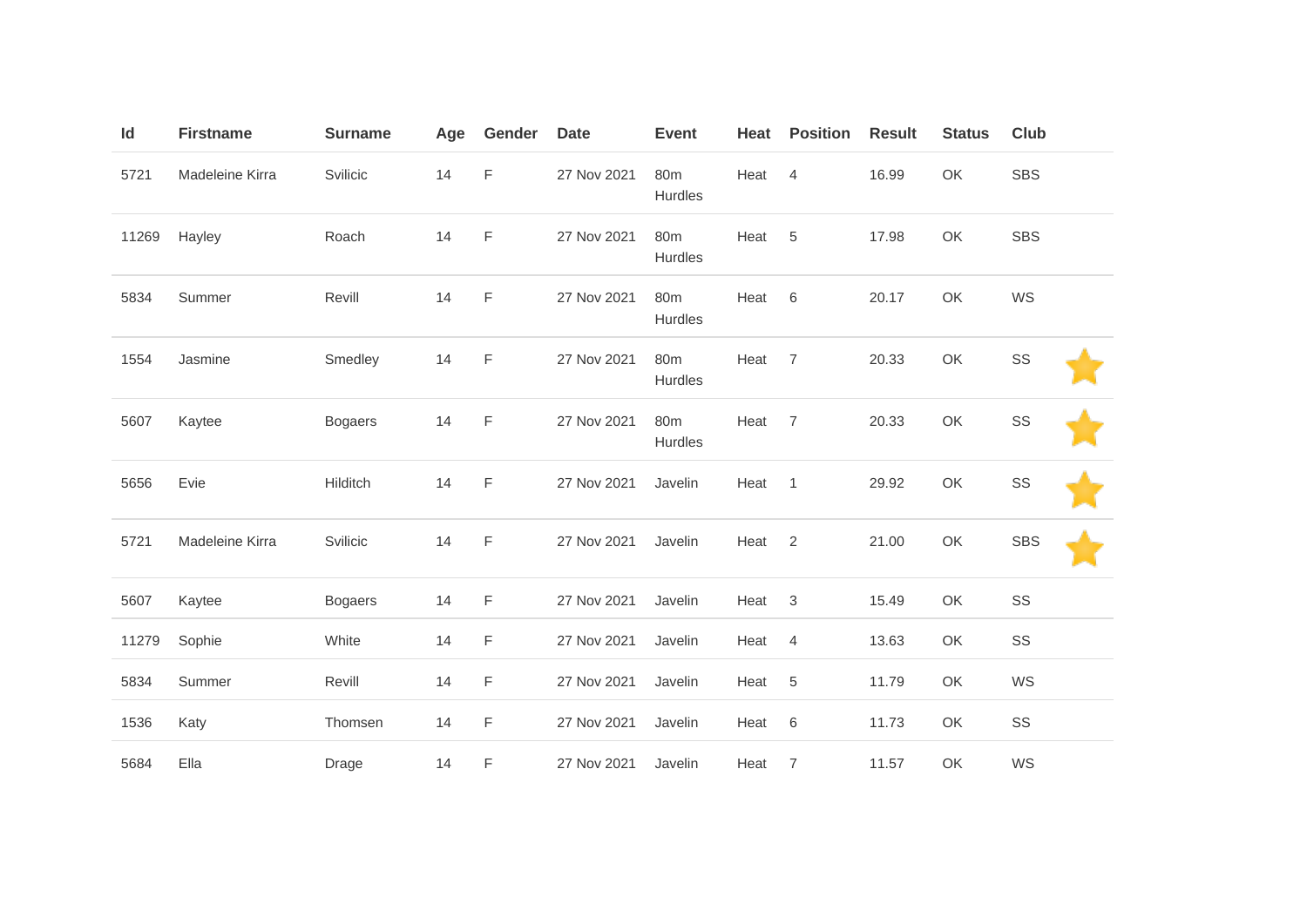| Id    | <b>Firstname</b> | <b>Surname</b> | Age | Gender      | <b>Date</b> | <b>Event</b>   | Heat | <b>Position</b> | <b>Result</b> | <b>Status</b> | Club       |
|-------|------------------|----------------|-----|-------------|-------------|----------------|------|-----------------|---------------|---------------|------------|
| 11269 | Hayley           | Roach          | 14  | $\mathsf F$ | 27 Nov 2021 | Javelin        | Heat | $\,8\,$         | 7.96          | OK            | <b>SBS</b> |
| 1554  | Jasmine          | Smedley        | 14  | $\mathsf F$ | 27 Nov 2021 | Javelin        | Heat | $9\,$           | 6.70          | OK            | SS         |
| 5656  | Evie             | Hilditch       | 14  | F           | 27 Nov 2021 | Shot 3kg       | Heat | $\overline{1}$  | 6.98          | OK            | SS         |
| 5721  | Madeleine Kirra  | Svilicic       | 14  | F           | 27 Nov 2021 | Shot 3kg       | Heat | 2               | 6.67          | OK            | <b>SBS</b> |
| 11279 | Sophie           | White          | 14  | F           | 27 Nov 2021 | Shot 3kg       | Heat | $\mathbf{3}$    | 6.38          | OK            | SS         |
| 5684  | Ella             | Drage          | 14  | F           | 27 Nov 2021 | Shot 3kg       | Heat | $\overline{4}$  | 6.29          | OK            | WS         |
| 1536  | Katy             | Thomsen        | 14  | F           | 27 Nov 2021 | Shot 3kg       | Heat | 5               | 6.03          | OK            | SS         |
| 5607  | Kaytee           | <b>Bogaers</b> | 14  | $\mathsf F$ | 27 Nov 2021 | Shot 3kg       | Heat | 6               | 5.59          | OK            | SS         |
| 11269 | Hayley           | Roach          | 14  | F           | 27 Nov 2021 | Shot 3kg       | Heat | $\overline{7}$  | 4.98          | OK            | <b>SBS</b> |
| 5834  | Summer           | Revill         | 14  | F           | 27 Nov 2021 | Shot 3kg       | Heat | 8               | 4.61          | OK            | WS         |
| 1554  | Jasmine          | Smedley        | 14  | F           | 27 Nov 2021 | Shot 3kg       | Heat | 9               | 2.76          | OK            | SS         |
| 1536  | Katy             | Thomsen        | 14  | $\mathsf F$ | 27 Nov 2021 | Triple<br>Jump | Heat | $\overline{1}$  | 9.73          | OK            | SS         |
| 5684  | Ella             | Drage          | 14  | F           | 27 Nov 2021 | Triple<br>Jump | Heat | 2               | 9.37          | OK            | WS         |
| 5656  | Evie             | Hilditch       | 14  | F           | 27 Nov 2021 | Triple<br>Jump | Heat | 3               | 9.22          | OK            | SS         |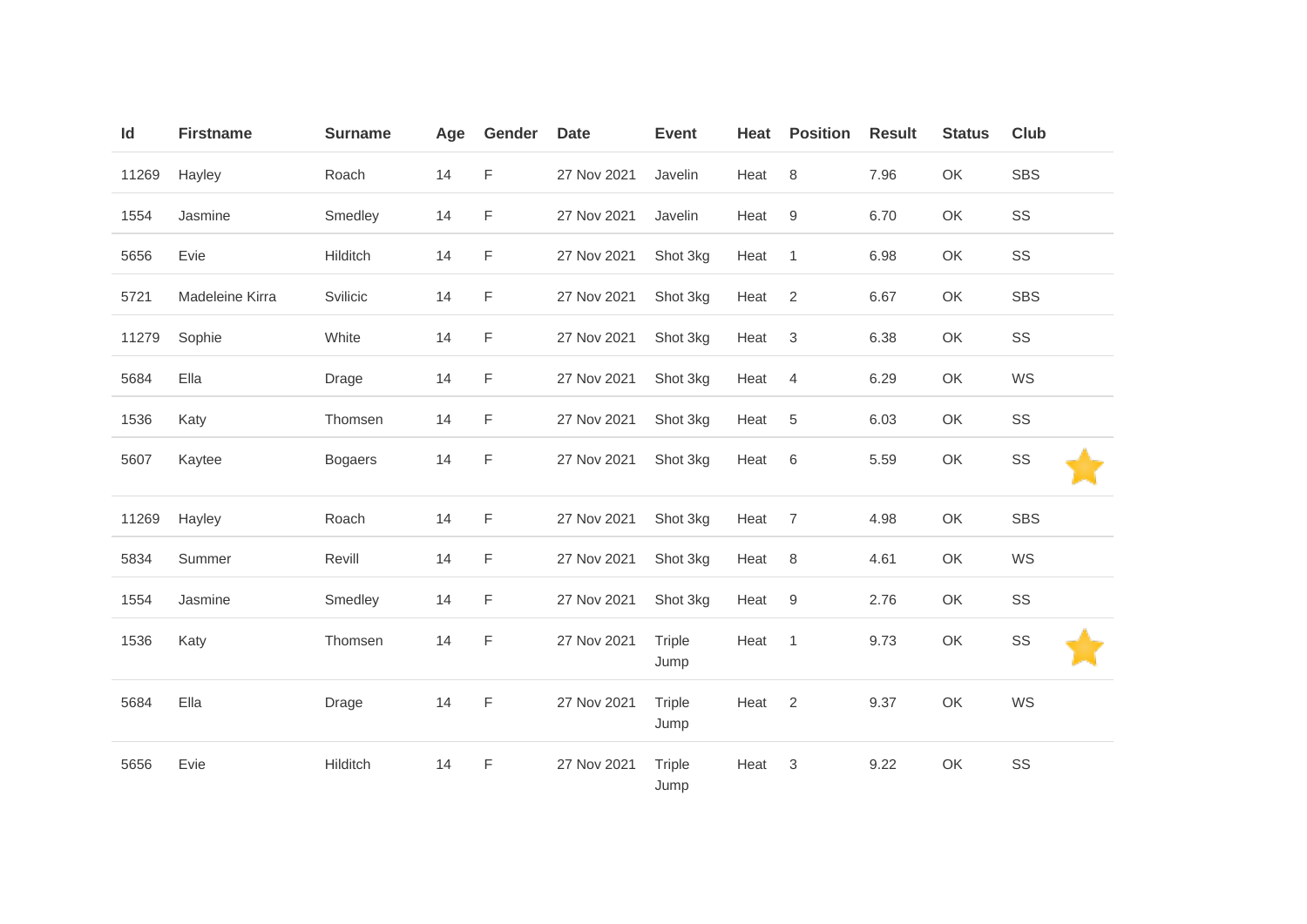| Id    | <b>Firstname</b> | <b>Surname</b> | Age | Gender      | <b>Date</b> | <b>Event</b>          | Heat | <b>Position</b>           | <b>Result</b> | <b>Status</b> | <b>Club</b> |  |
|-------|------------------|----------------|-----|-------------|-------------|-----------------------|------|---------------------------|---------------|---------------|-------------|--|
| 5721  | Madeleine Kirra  | Svilicic       | 14  | $\mathsf F$ | 27 Nov 2021 | Triple<br>Jump        | Heat | $\overline{4}$            | 8.86          | OK            | <b>SBS</b>  |  |
| 11269 | Hayley           | Roach          | 14  | $\mathsf F$ | 27 Nov 2021 | Triple<br>Jump        | Heat | 5                         | 8.63          | OK            | <b>SBS</b>  |  |
| 5607  | Kaytee           | <b>Bogaers</b> | 14  | $\mathsf F$ | 27 Nov 2021 | Triple<br>Jump        | Heat | 6                         | 7.91          | OK            | SS          |  |
| 5834  | Summer           | Revill         | 14  | $\mathsf F$ | 27 Nov 2021 | Triple<br>Jump        | Heat | $\overline{7}$            | 7.43          | OK            | WS          |  |
| 1554  | Jasmine          | Smedley        | 14  | $\mathsf F$ | 27 Nov 2021 | <b>Triple</b><br>Jump | Heat | 8                         | 7.38          | OK            | SS          |  |
| 5748  | Layla            | Dabala         | 15  | $\mathsf F$ | 27 Nov 2021 | 1500m<br>Walk         | Heat | $\mathbf{1}$              | 8:29.33       | OK            | SS          |  |
| 5630  | Riley            | Rosenberg      | 15  | $\mathsf F$ | 27 Nov 2021 | 1500m<br>Walk         | Heat | 2                         | 8:55.15       | OK            | SS          |  |
| 5726  | Madeleine        | Van Sprengel   | 15  | $\mathsf F$ | 27 Nov 2021 | 1500m<br>Walk         | Heat | $\ensuremath{\mathsf{3}}$ | 11:55.26      | OK            | SBS         |  |
| 5643  | Kealy            | Kennaugh       | 15  | F           | 27 Nov 2021 | 200m                  | Heat | $\overline{1}$            | 29.25         | OK            | WS          |  |
| 5818  | Siella           | Robinson       | 15  | F           | 27 Nov 2021 | 200m                  | Heat | $\sqrt{2}$                | 30.45         | OK            | WS          |  |
| 11364 | Bella            | Knight         | 15  | F           | 27 Nov 2021 | 200m                  | Heat | $\ensuremath{\mathsf{3}}$ | 31.19         | OK            | SS          |  |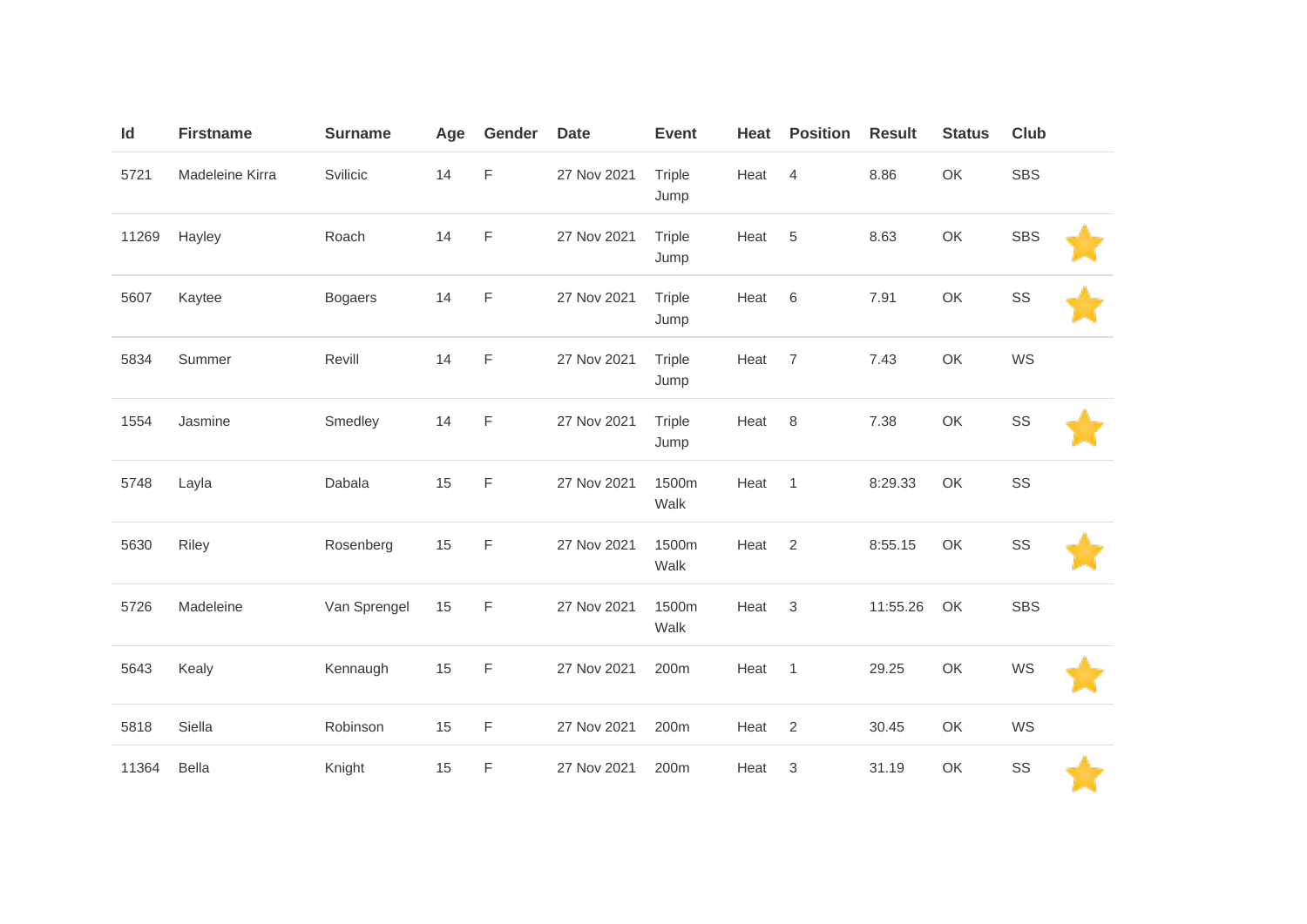| Id   | <b>Firstname</b> | <b>Surname</b> | Age | Gender | <b>Date</b> | <b>Event</b>               | Heat | <b>Position</b> | <b>Result</b> | <b>Status</b> | Club       |
|------|------------------|----------------|-----|--------|-------------|----------------------------|------|-----------------|---------------|---------------|------------|
| 5630 | Riley            | Rosenberg      | 15  | F      | 27 Nov 2021 | 200m                       | Heat | $\overline{4}$  | 31.29         | OK            | SS         |
| 5605 | Claire           | Anderson       | 15  | F      | 27 Nov 2021 | 200m                       | Heat | $\,$ 5 $\,$     | 32.21         | OK            | SS         |
| 5726 | Madeleine        | Van Sprengel   | 15  | F      | 27 Nov 2021 | 200m                       | Heat | 6               | 33.30         | OK            | <b>SBS</b> |
| 5748 | Layla            | Dabala         | 15  | F      | 27 Nov 2021 | 200m                       | Heat | $\overline{7}$  | 35.04         | OK            | SS         |
| 5630 | Riley            | Rosenberg      | 15  | F      | 27 Nov 2021 | 800m                       | Heat | $\overline{1}$  | 3:02.88       | OK            | SS         |
| 5726 | Madeleine        | Van Sprengel   | 15  | F      | 27 Nov 2021 | 800m                       | Heat | $\overline{2}$  | 3:03.54       | OK            | <b>SBS</b> |
| 5643 | Kealy            | Kennaugh       | 15  | F      | 27 Nov 2021 | 800m                       | Heat | $\sqrt{3}$      | 3:03.73       | OK            | WS         |
| 5748 | Layla            | Dabala         | 15  | F      | 27 Nov 2021 | 800m                       | Heat | $\overline{4}$  | 3:15.96       | OK            | SS         |
| 5818 | Siella           | Robinson       | 15  | F      | 27 Nov 2021 | 800m                       | Heat | $\sqrt{5}$      | 3:22.22       | OK            | WS         |
| 5605 | Claire           | Anderson       | 15  | F      | 27 Nov 2021 | 800m                       | Heat | 6               | 3:24.54       | OK            | SS         |
| 5630 | Riley            | Rosenberg      | 15  | F      | 27 Nov 2021 | 90 <sub>m</sub><br>Hurdles | Heat | $\mathbf{1}$    | 16.32         | OK            | SS         |
| 5643 | Kealy            | Kennaugh       | 15  | F      | 27 Nov 2021 | 90 <sub>m</sub><br>Hurdles | Heat | 2               | 16.46         | OK            | WS         |
| 5605 | Claire           | Anderson       | 15  | F      | 27 Nov 2021 | 90 <sub>m</sub><br>Hurdles | Heat | 3               | 17.34         | OK            | SS         |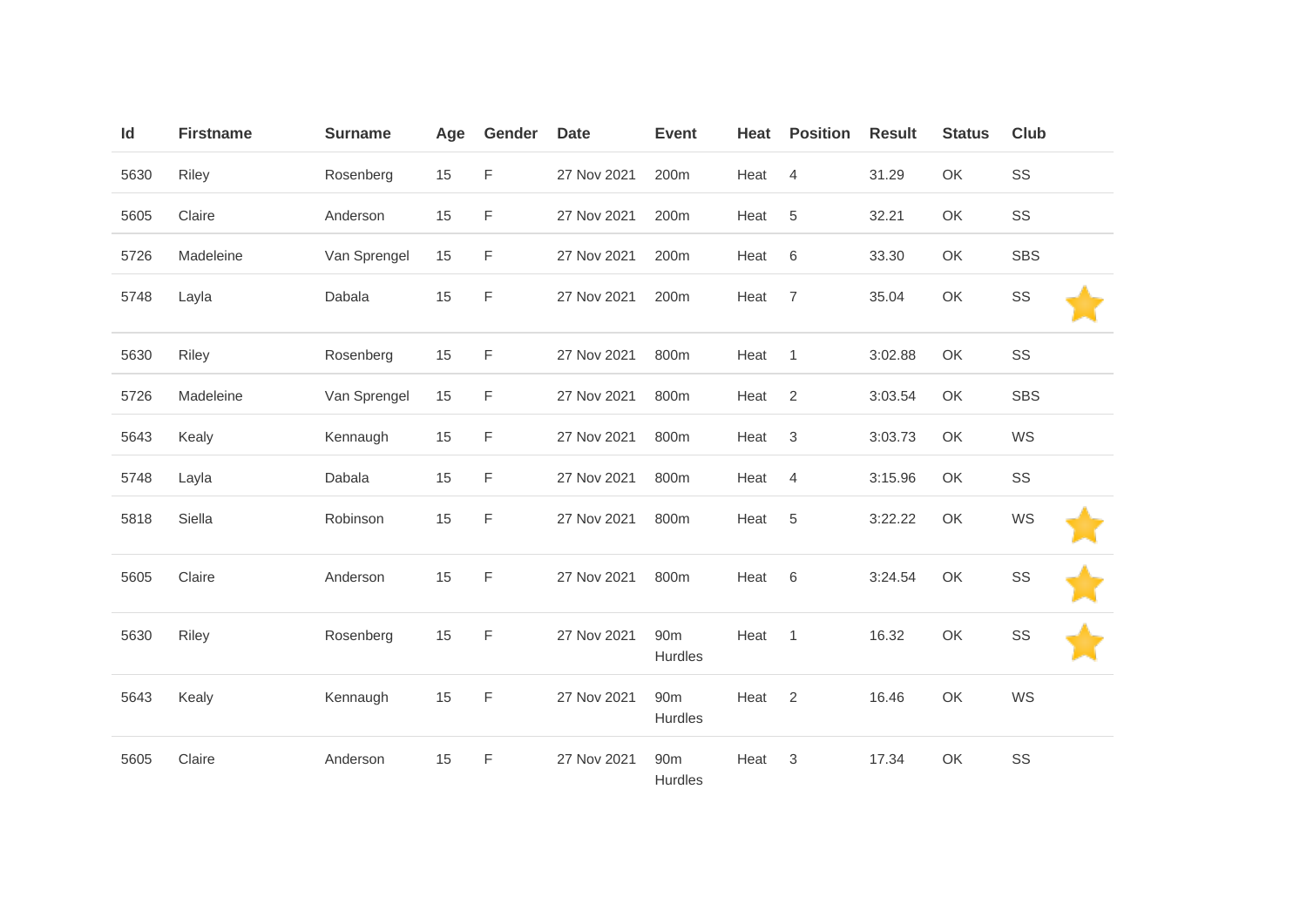| Id    | <b>Firstname</b> | <b>Surname</b> | Age | Gender      | <b>Date</b> | <b>Event</b>               | Heat | <b>Position</b> | <b>Result</b> | <b>Status</b> | <b>Club</b> |  |
|-------|------------------|----------------|-----|-------------|-------------|----------------------------|------|-----------------|---------------|---------------|-------------|--|
| 5726  | Madeleine        | Van Sprengel   | 15  | F           | 27 Nov 2021 | 90 <sub>m</sub><br>Hurdles | Heat | $\overline{4}$  | 17.40         | OK            | <b>SBS</b>  |  |
| 11364 | <b>Bella</b>     | Knight         | 15  | $\mathsf F$ | 27 Nov 2021 | 90m<br>Hurdles             | Heat | $\sqrt{5}$      | 19.59         | OK            | SS          |  |
| 5748  | Layla            | Dabala         | 15  | $\mathsf F$ | 27 Nov 2021 | 90 <sub>m</sub><br>Hurdles | Heat | $\,6\,$         | 20.42         | OK            | SS          |  |
| 5818  | Siella           | Robinson       | 15  | $\mathsf F$ | 27 Nov 2021 | 90 <sub>m</sub><br>Hurdles | Heat | $\overline{7}$  | 21.79         | OK            | WS          |  |
| 5630  | Riley            | Rosenberg      | 15  | $\mathsf F$ | 27 Nov 2021 | Javelin                    | Heat | $\overline{1}$  | 26.80         | OK            | SS          |  |
| 5748  | Layla            | Dabala         | 15  | F           | 27 Nov 2021 | Javelin                    | Heat | 2               | 21.66         | OK            | SS          |  |
| 5605  | Claire           | Anderson       | 15  | $\mathsf F$ | 27 Nov 2021 | Javelin                    | Heat | $\mathbf{3}$    | 19.78         | OK            | SS          |  |
| 5726  | Madeleine        | Van Sprengel   | 15  | F           | 27 Nov 2021 | Javelin                    | Heat | 4               | 15.96         | OK            | <b>SBS</b>  |  |
| 5643  | Kealy            | Kennaugh       | 15  | $\mathsf F$ | 27 Nov 2021 | Javelin                    | Heat | $\,$ 5 $\,$     | 15.83         | OK            | WS          |  |
| 11364 | Bella            | Knight         | 15  | $\mathsf F$ | 27 Nov 2021 | Javelin                    | Heat | $\,6$           | 11.30         | OK            | SS          |  |
| 5818  | Siella           | Robinson       | 15  | F           | 27 Nov 2021 | Javelin                    | Heat | $\overline{7}$  | 9.34          | OK            | WS          |  |
| 5726  | Madeleine        | Van Sprengel   | 15  | F           | 27 Nov 2021 | Shot 3kg                   | Heat | $\mathbf{1}$    | 7.29          | OK            | <b>SBS</b>  |  |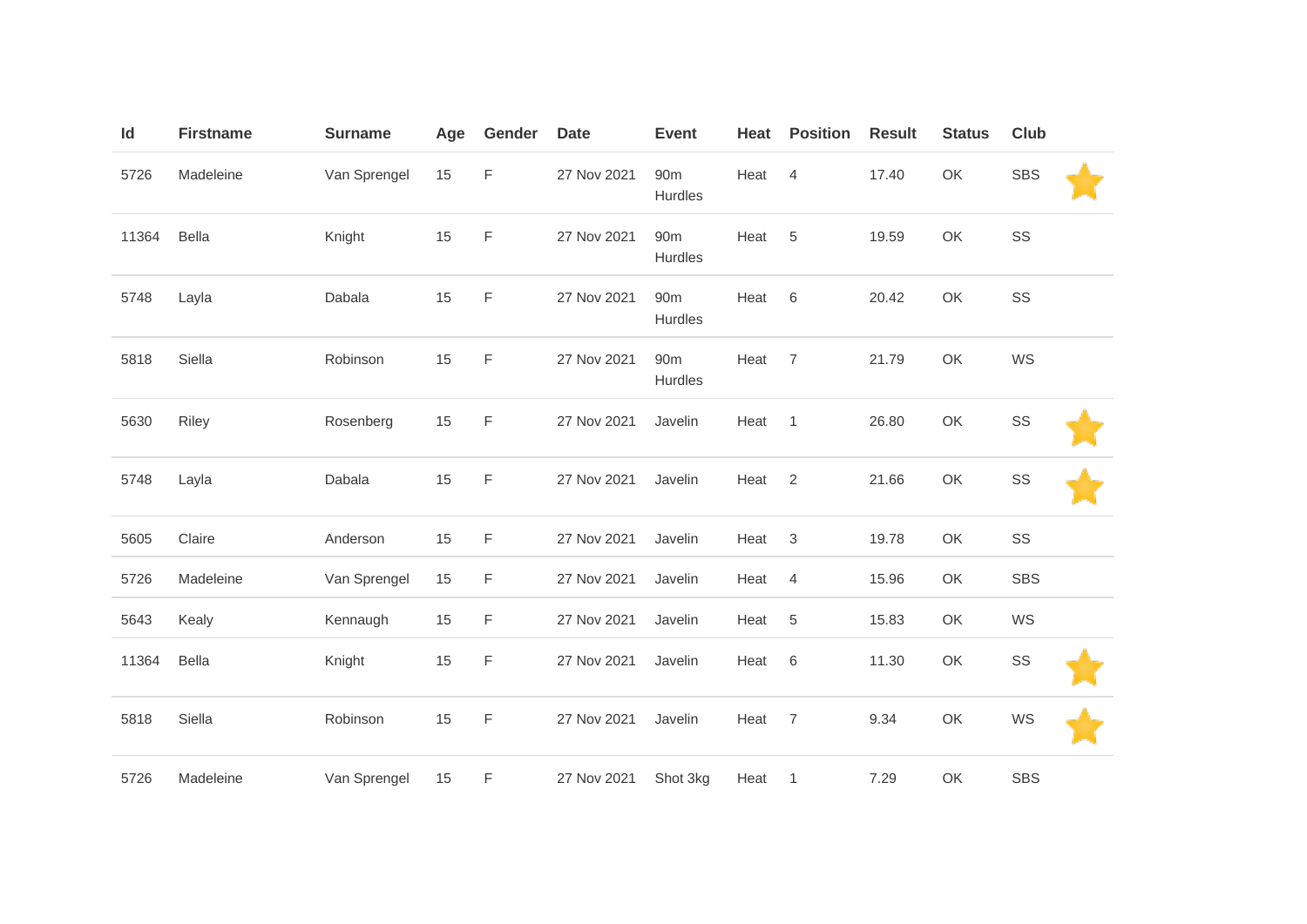| Id    | <b>Firstname</b> | <b>Surname</b> | Age | Gender      | <b>Date</b> | <b>Event</b>   | Heat | <b>Position</b> | <b>Result</b> | <b>Status</b> | <b>Club</b> |
|-------|------------------|----------------|-----|-------------|-------------|----------------|------|-----------------|---------------|---------------|-------------|
| 5630  | Riley            | Rosenberg      | 15  | F           | 27 Nov 2021 | Shot 3kg       | Heat | 2               | 7.03          | OK            | SS          |
| 5605  | Claire           | Anderson       | 15  | F           | 27 Nov 2021 | Shot 3kg       | Heat | 3               | 6.76          | OK            | SS          |
| 5643  | Kealy            | Kennaugh       | 15  | $\mathsf F$ | 27 Nov 2021 | Shot 3kg       | Heat | $\overline{4}$  | 6.68          | OK            | WS          |
| 5748  | Layla            | Dabala         | 15  | F           | 27 Nov 2021 | Shot 3kg       | Heat | 5               | 6.43          | OK            | SS          |
| 11364 | Bella            | Knight         | 15  | F           | 27 Nov 2021 | Shot 3kg       | Heat | 6               | 5.66          | OK            | SS          |
| 5818  | Siella           | Robinson       | 15  | F           | 27 Nov 2021 | Shot 3kg       | Heat | $\overline{7}$  | 4.89          | OK            | WS          |
| 5643  | Kealy            | Kennaugh       | 15  | $\mathsf F$ | 27 Nov 2021 | Triple<br>Jump | Heat | $\overline{1}$  | 9.80          | OK            | WS          |
| 5630  | Riley            | Rosenberg      | 15  | $\mathsf F$ | 27 Nov 2021 | Triple<br>Jump | Heat | 2               | 9.40          | OK            | SS          |
| 5726  | Madeleine        | Van Sprengel   | 15  | $\mathsf F$ | 27 Nov 2021 | Triple<br>Jump | Heat | 3               | 9.34          | OK            | <b>SBS</b>  |
| 11364 | <b>Bella</b>     | Knight         | 15  | F           | 27 Nov 2021 | Triple<br>Jump | Heat | $\overline{4}$  | 9.13          | OK            | SS          |
| 5818  | Siella           | Robinson       | 15  | F           | 27 Nov 2021 | Triple<br>Jump | Heat | $\,$ 5 $\,$     | 8.79          | OK            | WS          |
| 5605  | Claire           | Anderson       | 15  | $\mathsf F$ | 27 Nov 2021 | Triple<br>Jump | Heat | 6               | 8.72          | OK            | SS          |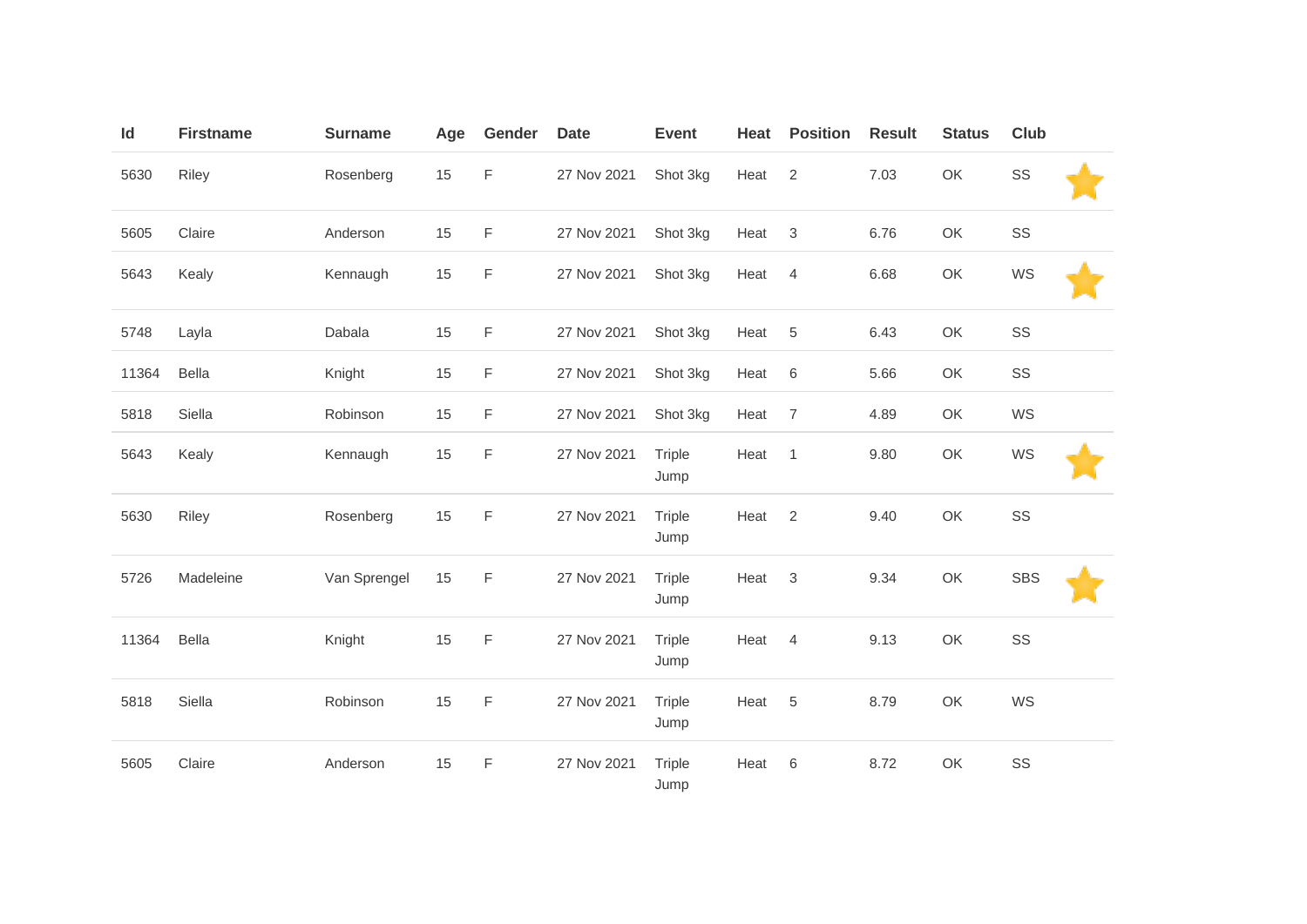| $\mathsf{Id}$ | <b>Firstname</b> | <b>Surname</b>      | Age  | Gender      | <b>Date</b> | <b>Event</b>               | Heat | <b>Position</b> | <b>Result</b> | <b>Status</b> | Club      |
|---------------|------------------|---------------------|------|-------------|-------------|----------------------------|------|-----------------|---------------|---------------|-----------|
| 5748          | Layla            | Dabala              | 15   | $\mathsf F$ | 27 Nov 2021 | Triple<br>Jump             | Heat | $\overline{7}$  | 6.80          | OK            | SS        |
| 5673          | Lataya           | Lawrence            | 16   | F           | 27 Nov 2021 | 1500m<br>Walk              | Heat | $\overline{1}$  | 7:33.45       | OK            | SS        |
| 5673          | Lataya           | Lawrence            | 16   | F           | 27 Nov 2021 | 200m                       | Heat | $\overline{1}$  | 30.43         | OK            | SS        |
| 5829          | Jada             | Cassidy             | 16   | $\mathsf F$ | 27 Nov 2021 | 200m                       | Heat | $\overline{2}$  | 30.96         | OK            | <b>WD</b> |
| 5615          | Paige            | Vos                 | 16   | F           | 27 Nov 2021 | 200m                       | Heat | $\mathbf{3}$    | 33.12         | OK            | WS        |
| 5673          | Lataya           | Lawrence            | $16$ | $\mathsf F$ | 27 Nov 2021 | 800m                       | Heat | $\overline{1}$  | 2:59.50       | OK            | SS        |
| 5615          | Paige            | Vos                 | 16   | F           | 27 Nov 2021 | 800m                       | Heat | 2               | 3:19.72       | OK            | WS        |
| 5829          | Jada             | Cassidy             | 16   | $\mathsf F$ | 27 Nov 2021 | 800m                       | Heat | 3               | 3:34.90       | OK            | <b>WD</b> |
| 5673          | Lataya           | Lawrence            | 16   | F           | 27 Nov 2021 | 90 <sub>m</sub><br>Hurdles | Heat | $\overline{1}$  | 18.53         | OK            | SS        |
| 5615          | Paige            | Vos                 | 16   | $\mathsf F$ | 27 Nov 2021 | 90 <sub>m</sub><br>Hurdles | Heat | $\overline{2}$  | 20.78         | OK            | WS        |
| 5694          | Lenae            | Conway-<br>Mortimer | 16   | F           | 27 Nov 2021 | Javelin                    | Heat | $\overline{1}$  | 25.36         | OK            | WS        |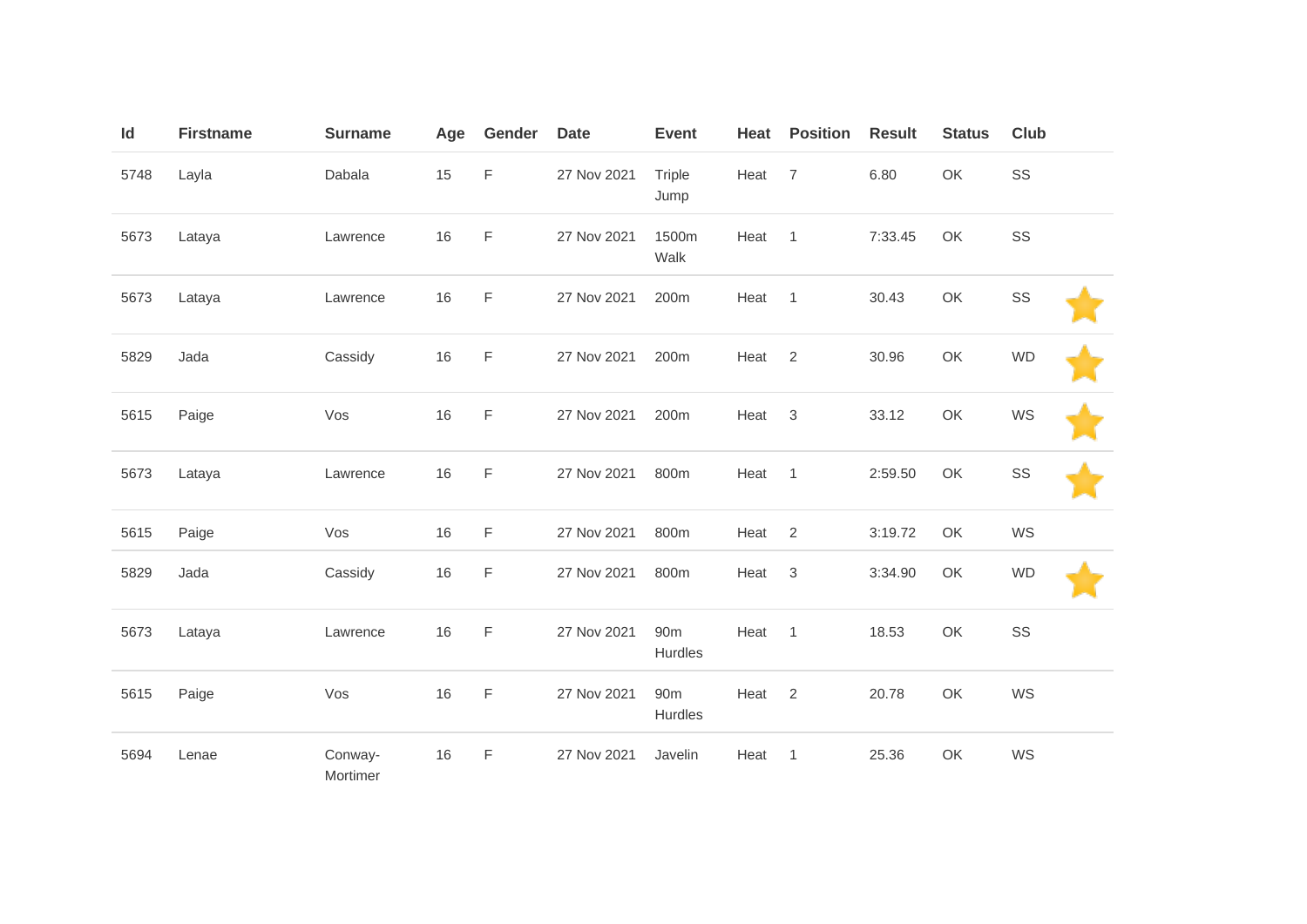| Id    | <b>Firstname</b> | <b>Surname</b>      | Age | Gender      | <b>Date</b> | <b>Event</b>    | Heat | <b>Position</b> | <b>Result</b> | <b>Status</b> | Club      |
|-------|------------------|---------------------|-----|-------------|-------------|-----------------|------|-----------------|---------------|---------------|-----------|
| 5615  | Paige            | Vos                 | 16  | F           | 27 Nov 2021 | Javelin         | Heat | 2               | 23.70         | OK            | WS        |
| 5673  | Lataya           | Lawrence            | 16  | F           | 27 Nov 2021 | Javelin         | Heat | $\sqrt{3}$      | 15.75         | OK            | SS        |
| 5694  | Lenae            | Conway-<br>Mortimer | 16  | F           | 27 Nov 2021 | Shot 3kg        | Heat | $\overline{1}$  | 10.78         | OK            | WS        |
| 5615  | Paige            | Vos                 | 16  | F           | 27 Nov 2021 | Shot 3kg        | Heat | 2               | 8.04          | OK            | WS        |
| 5829  | Jada             | Cassidy             | 16  | F           | 27 Nov 2021 | Shot 3kg        | Heat | $\sqrt{3}$      | 5.98          | OK            | <b>WD</b> |
| 5673  | Lataya           | Lawrence            | 16  | F           | 27 Nov 2021 | Shot 3kg        | Heat | 4               | 5.88          | OK            | SS        |
| 5673  | Lataya           | Lawrence            | 16  | F           | 27 Nov 2021 | Triple<br>Jump  | Heat | $\overline{1}$  | 8.94          | OK            | SS        |
| 5829  | Jada             | Cassidy             | 16  | $\mathsf F$ | 27 Nov 2021 | Triple<br>Jump  | Heat | 2               | 8.93          | OK            | <b>WD</b> |
| 5615  | Paige            | Vos                 | 16  | F           | 27 Nov 2021 | Triple<br>Jump  | Heat | 3               | 8.53          | OK            | WS        |
| 11365 | Allie            | Knight              | 17  | F           | 27 Nov 2021 | 100m<br>Hurdles | Heat | $\overline{1}$  | 18.42         | OK            | SS        |
| 5628  | Renae            | Ireland             | 17  | $\mathsf F$ | 27 Nov 2021 | 100m<br>Hurdles | Heat | 2               | 21.66         | OK            | WS        |
| 5608  | Emily            | <b>Bogaers</b>      | 17  | F           | 27 Nov 2021 | 1500m<br>Walk   | Heat | $\overline{1}$  | 11:19.78      | OK            | SS        |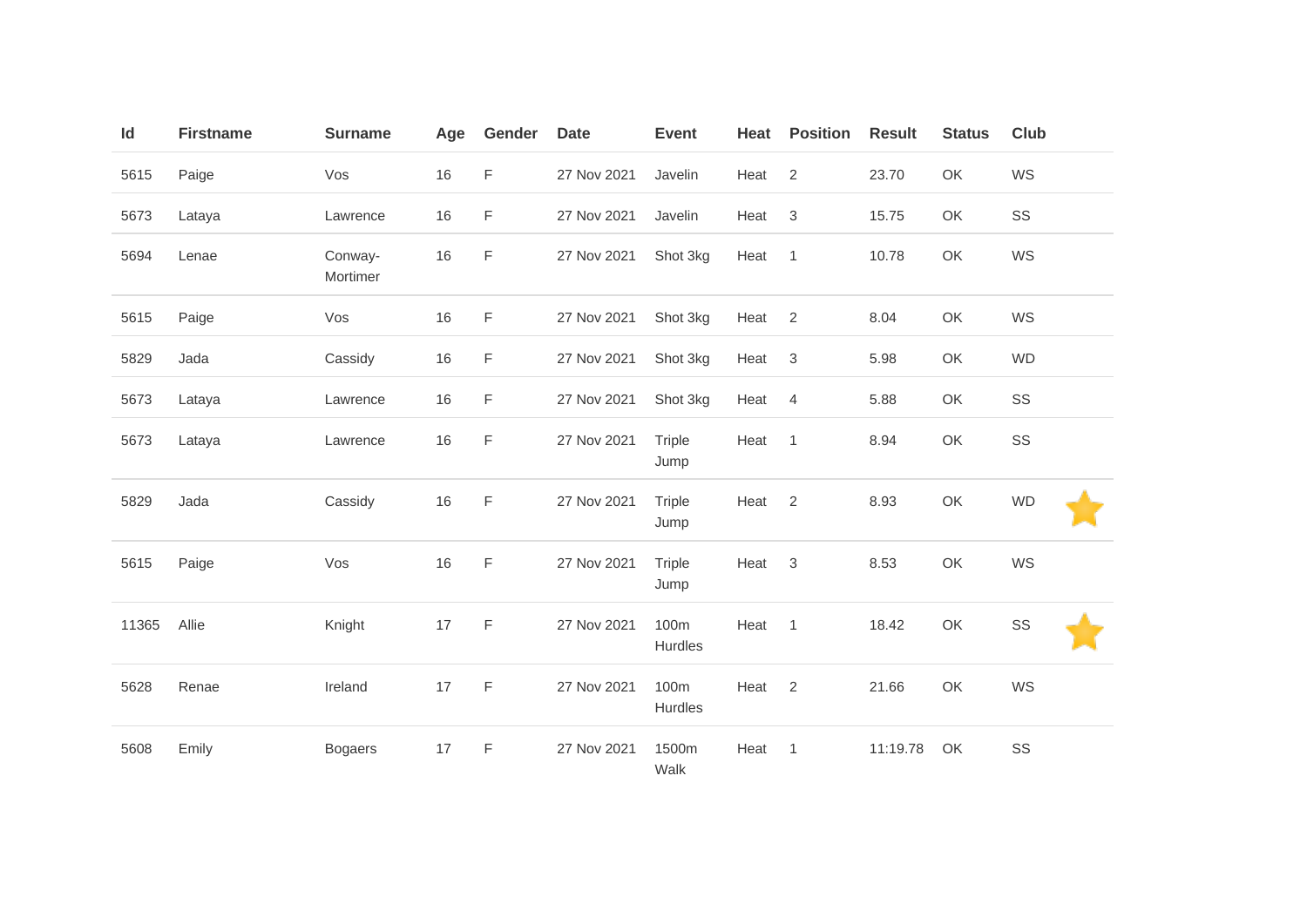| Id    | <b>Firstname</b> | <b>Surname</b> | Age | Gender      | <b>Date</b> | <b>Event</b>     | Heat | <b>Position</b> | <b>Result</b> | <b>Status</b> | <b>Club</b> |  |
|-------|------------------|----------------|-----|-------------|-------------|------------------|------|-----------------|---------------|---------------|-------------|--|
| 5628  | Renae            | Ireland        | 17  | F           | 27 Nov 2021 | 200m             | Heat | $\overline{1}$  | 27.73         | OK            | WS          |  |
| 11365 | Allie            | Knight         | 17  | F           | 27 Nov 2021 | 200m             | Heat | 2               | 31.45         | OK            | SS          |  |
| 5608  | Emily            | <b>Bogaers</b> | 17  | F           | 27 Nov 2021 | 200 <sub>m</sub> | Heat | 3               | 51.28         | OK            | SS          |  |
| 5628  | Renae            | Ireland        | 17  | F           | 27 Nov 2021 | 800m             | Heat | $\overline{1}$  | 2:44.92       | OK            | WS          |  |
| 5608  | Emily            | <b>Bogaers</b> | 17  | $\mathsf F$ | 27 Nov 2021 | 800m             | Heat | 2               | 5:08.08       | OK            | SS          |  |
| 5628  | Renae            | Ireland        | 17  | F           | 27 Nov 2021 | Javelin          | Heat | $\overline{1}$  | 19.24         | OK            | WS          |  |
| 5608  | Emily            | <b>Bogaers</b> | 17  | F           | 27 Nov 2021 | Javelin          | Heat | $\overline{2}$  | 12.67         | OK            | SS          |  |
| 11365 | Allie            | Knight         | 17  | F           | 27 Nov 2021 | Javelin          | Heat | 3               | 8.54          | OK            | SS          |  |
| 11365 | Allie            | Knight         | 17  | F           | 27 Nov 2021 | Shot 3kg         | Heat | $\overline{1}$  | 6.22          | OK            | SS          |  |
| 5628  | Renae            | Ireland        | 17  | F           | 27 Nov 2021 | Shot 3kg         | Heat | 2               | 5.92          | OK            | WS          |  |
| 5608  | Emily            | <b>Bogaers</b> | 17  | $\mathsf F$ | 27 Nov 2021 | Shot 3kg         | Heat | $\mathbf{3}$    | 4.60          | OK            | SS          |  |
| 5628  | Renae            | Ireland        | 17  | $\mathsf F$ | 27 Nov 2021 | Triple<br>Jump   | Heat | $\overline{1}$  | 9.53          | OK            | WS          |  |
| 11365 | Allie            | Knight         | 17  | F           | 27 Nov 2021 | Triple<br>Jump   | Heat | 2               | 9.41          | OK            | SS          |  |